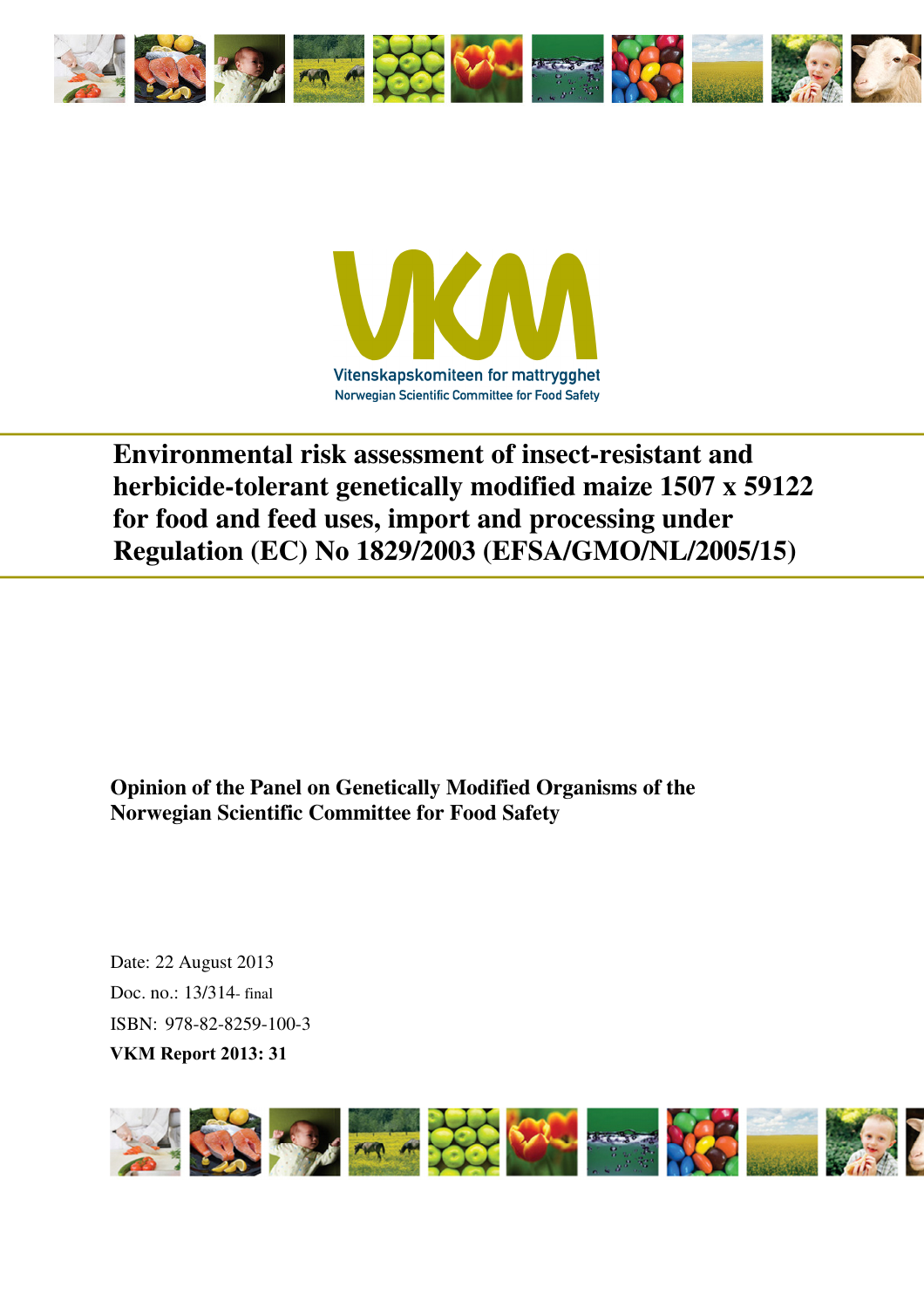## **Contributors**

Persons working for VKM, either as appointed members of the Committee or as ad hoc experts, do this by virtue of their scientific expertise, not as representatives for their employers. The Civil Services Act instructions on legal competence apply for all work prepared by VKM.

### **Assessed by**

#### **Panel on Genetically Modified Organisms**

Åshild Andreassen (Chair), Per Brandtzæg, Hilde-Gunn Hoen-Sorteberg, Askild Holck, Olavi Junttila, Heidi Sjursen Konestabo, Richard Meadow, Kåre M. Nielsen, Rose Vikse

### **Scientific coordinators from the secretariat**

Merethe Aasmo Finne, Anne-Marthe Jevnaker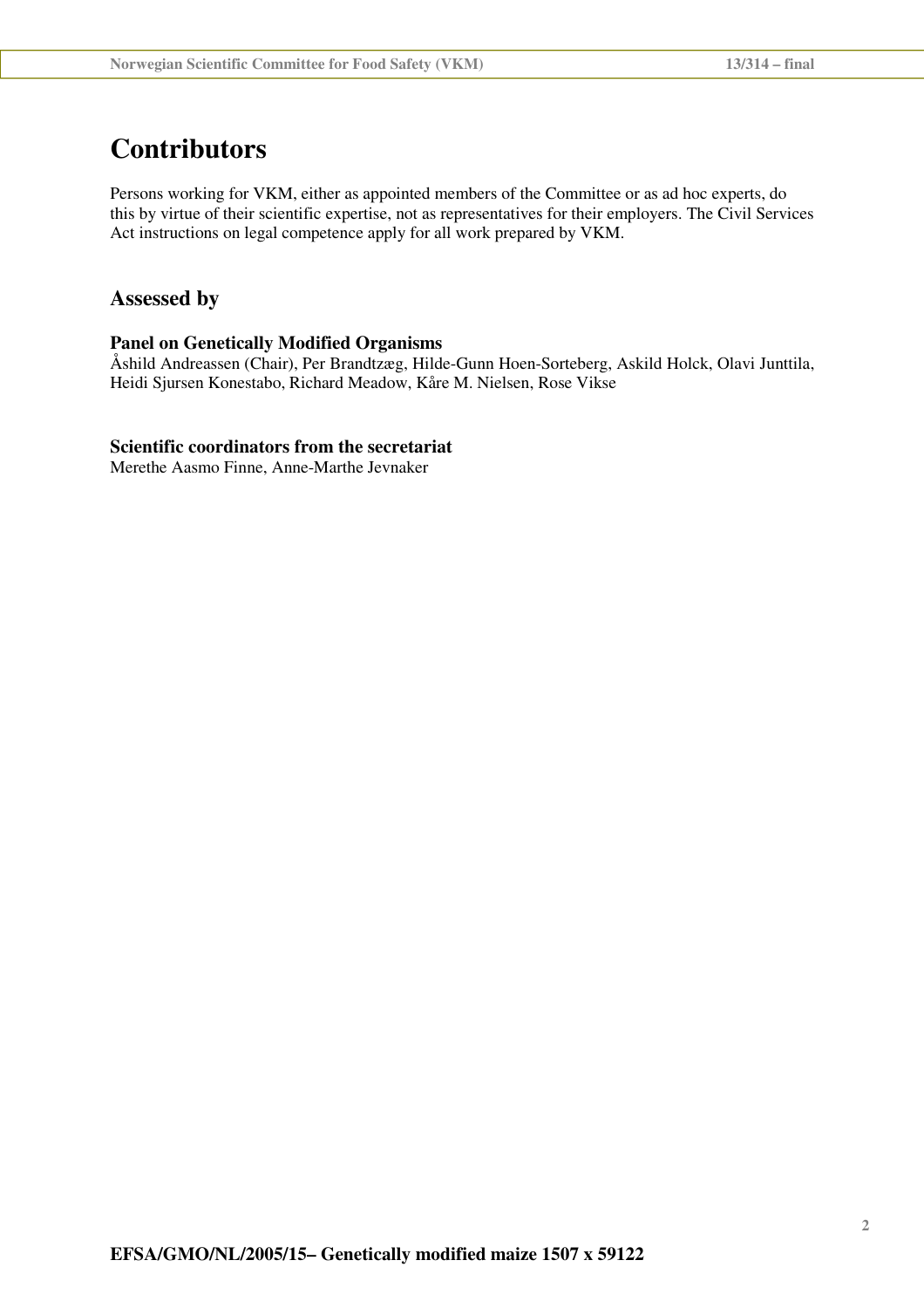## **Summary**

In preparation for a legal implementation of EU-regulation 1829/2003, the Norwegian Scientific Committee for Food Safety (VKM) has been requested by the Norwegian Environment Agency (former Norwegian Directorate for Nature Management) to conduct final environmental risk assessments for all genetically modified organisms (GMOs) and products containing or consisting of GMOs that are authorized in the European Union under Directive 2001/18/EC or Regulation 1829/2003/EC. The request covers scope(s) relevant to the Gene Technology Act. The request does not cover GMOs that VKM already has conducted its final risk assessments on. However, the Agency requests VKM to consider whether updates or other changes to earlier submitted assessments are necessary.

The insect-resistant and herbicide-tolerant genetically modified maize 1507 x 59122 from Dow AgroSciences and Pioneer Hi-Bred International, Inc. (Unique Identifier DAS-Ø15Ø7-1 x DAS-59122-7) is approved under Regulation (EC) No 1829/2003 for food and feed uses, import and processing since 28 July 2010 (Commission Decision 2010/432/EC).

Genetically modified maize 1507 x 59122 has previously been risk assessed by the VKM Panel on Genetically Modified Organisms (GMO), commissioned by the NFSA and the Norwegian Environment Agency related to the EFSAs public hearing of the applications EFSA/GMO/NL/2005/15 and EFSA/GMO/NL/2005/28 in 2007 (VKM 2007a, 2008a). The stack 1507 x 59122 has also been evaluated by the VKM GMO Panel as single events and as a component of several other stacked GM maize events (VKM 2004, VKM 2005a,b, VKM 2007b,c, VKM 2008b,c, VKM 2009a,b, VKM 2012).

The environmental risk assessment of the maize 1507 x 59122 is based on information provided by the applicant in the applications EFSA/GMO/NL/2005/15 and EFSA/GMO/NL/2005/28, and scientific comments from EFSA and other member states made available on the EFSA website GMO Extranet. The risk assessment also considered other peer-reviewed scientific literature as relevant.

The VKM GMO Panel has evaluated 1507 x 59122 with reference to its intended uses in the European Economic Area (EEA), and according to the principles described in the Norwegian Food Act, the Norwegian Gene Technology Act and regulations relating to impact assessment pursuant to the Gene Technology Act, Directive 2001/18/EC on the deliberate release into the environment of genetically modified organisms, and Regulation (EC) No 1829/2003 on genetically modified food and feed. The Norwegian Scientific Committee for Food Safety has also decided to take account of the appropriate principles described in the EFSA guidelines for the risk assessment of GM plants and derived food and feed (EFSA 2011a), the environmental risk assessment of GM plants (EFSA 2010), the selection of comparators for the risk assessment of GM plants (EFSA 2011b), and for the post-market environmental monitoring of GM plants (EFSA 2011c).

The scientific risk assessment of maize 1507 x 59122 include molecular characterisation of the inserted DNA and expression of novel proteins, comparative assessment of agronomic and phenotypic characteristics, unintended effects on plant fitness, potential for gene transfer, interactions between the GM plant and target and non-target organisms, effects on biogeochemical processes and evaluations of the post-market environmental plan.

It is emphasized that the VKM mandate does not include assessments of contribution to sustainable development, societal utility and ethical considerations, according to the Norwegian Gene Technology Act and Regulations relating to impact assessment pursuant to the Gene Technology Act*.* These considerations are therefore not part of the risk assessment provided by the VKM Panel on Genetically Modified Organisms.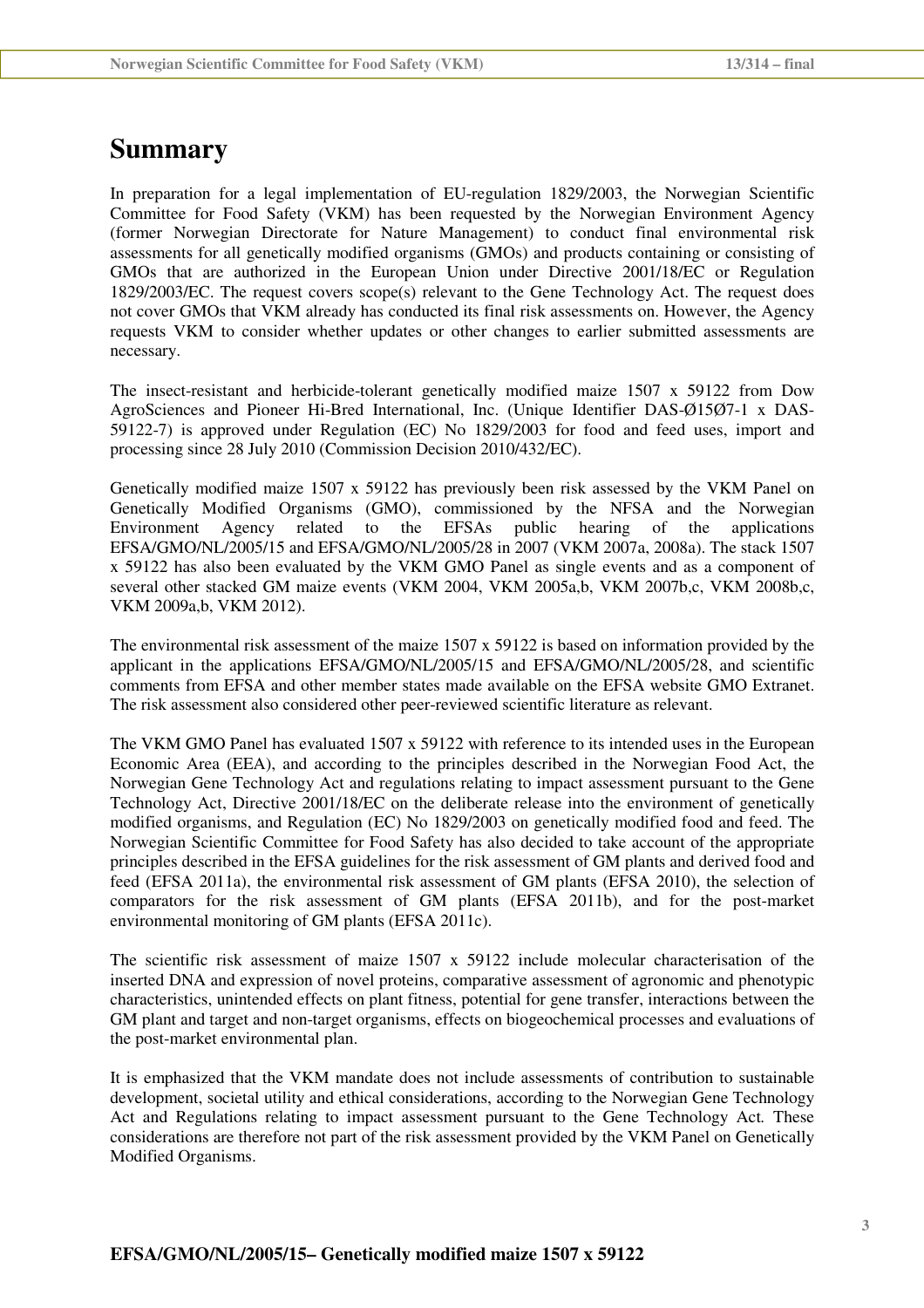The genetically modified maize stack 1507 x 59122 was produced by conventional breeding between inbred lines of maize containing the 1507 and 59122 events. The hybrid was developed to provide protection against certain lepidopteran and coleopteran target pests, and to confer tolerance to glufosinate-ammonium herbicides.

#### **Molecular characterisation**

As conventional breeding methods were used in the production of maize 1507 x 59122, no additional genetic modification was involved. Southern and PCR analyses demonstrated that the recombinant insert in the single 1507 and 59122 events were retained in maize stack 1507 x 59122. Genetic stability of the inserts has been demonstrated in the parental lines 1507 and 59122. Phenotypic analyses demonstrated stability of the insect resistance and herbicide tolerance traits in the hybrid. The expression levels of Cry1F, Cry34Ab1/Cry35Ab1 and PAT proteins in seeds and forage were considered comparable with those in the single events.

The characterisation of the recombinant insert and the physical, chemical and functional characteristics of the single events maize 1507 (VKM 2004) and maize 59122 (VKM 2005a, 2008b), have previously been evaluated by the VKM GMO Panel and considered adequate.

#### **Comparative assessment**

Comparative analyses of data from field trials located at representative sites and environments in the USA, Canada and Europe indicate that maize 1507 x 59122 is agronomically and phenotypically equivalent to the conventional counterpart, with the exception of the lepidopteran and coleopteranprotection traits and herbicide tolerance, conferred by the expression of the Cry1F, Cry34Ab1/Cry35Ab1 and PAT proteins. The field evaluations support the applicant's conclusion of no other phenotypic changes indicative of increased plant weed/pest potential of 1507 x 59122 compared to conventional maize.

The VKM GMO Panel has previously assessed these data and concluded that maize 1507 x 59122 is agronomically and phenotypically equivalent to the conventional comparators, except for the newly introduced traits (VKM 2007a, 2008a).

#### **Environmental assessment**

The scope of the application EFSA/GMO/NL/2005/15 includes import and processing of maize 1507 x 59122 for food and feed uses. Considering the intended uses of maize 1507 x 59122, excluding cultivation, the environmental risk assessment has been concerned with accidental release into the environment of viable grains during transportation and processing, and indirect exposure, mainly through manure and faeces from animals fed grains from maize 1507 x 59122.

The available data indicate that 1507 x 59122 has no altered survival, multiplication or dissemination characteristics, and there are no indications of an increased likelihood of spread and establishment of feral maize plants in the case of accidental release into the environment of seeds from maize 1507 x 59122. Maize is the only representative of the genus *Zea* in Europe, and there are no cross-compatible wild or weedy relatives outside cultivation. The VKM GMO Panel considers the risk of gene flow from occasional feral GM maize plants to conventional maize varieties to be negligible in Norway. Considering the intended use as food and feed, interactions with the biotic and abiotic environment are not considered by the GMO Panel to be an issue.

#### **Overall conclusion**

The VKM GMO Panel concludes that maize 1507 x 59122, based on current knowledge, is comparable to conventional maize varieties concerning environmental risk in Norway with the intended usage.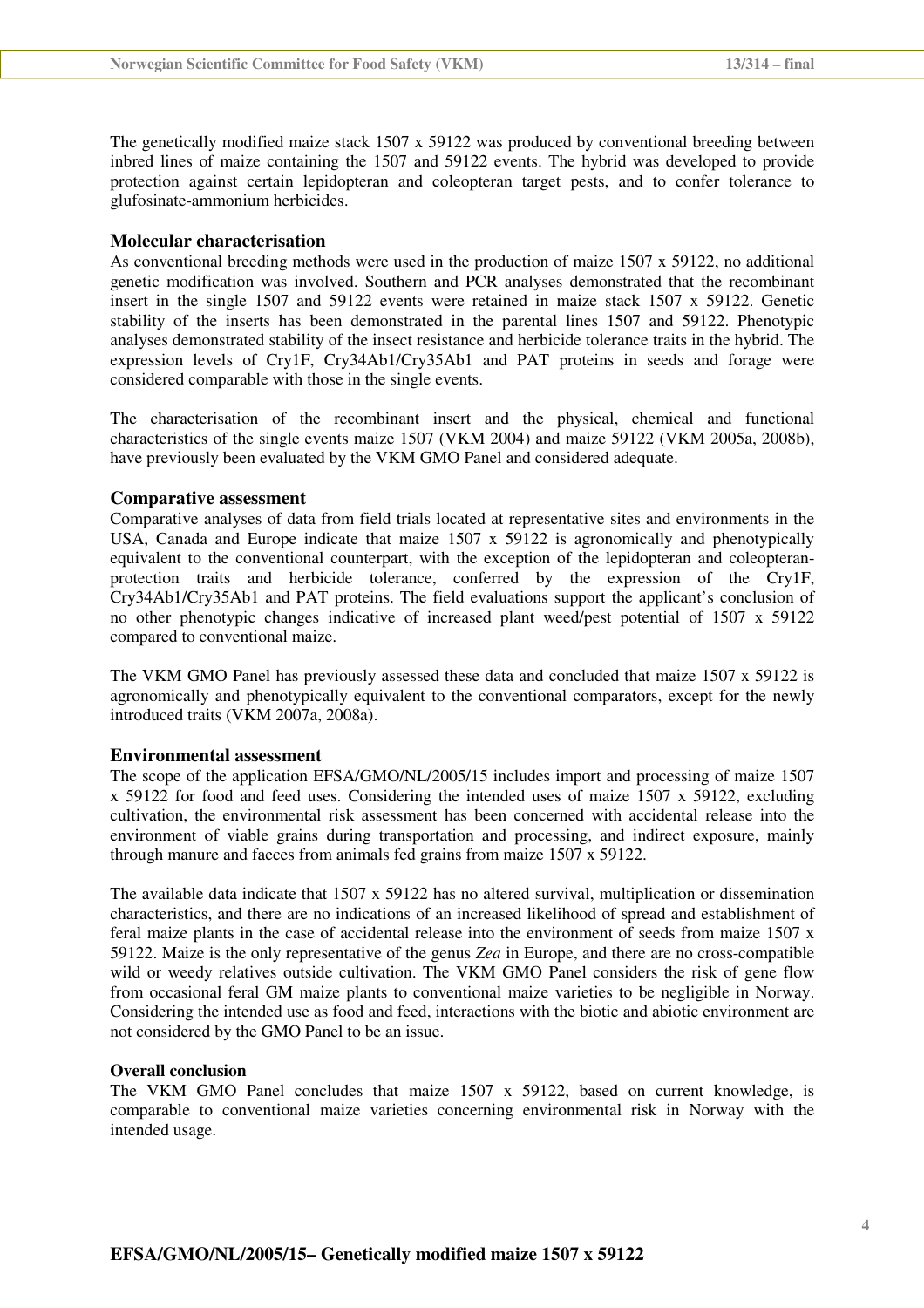## **Keywords**

Maize, *Zea mays* L., genetically modified maize 1507 x 59122, EFSA/GMO/NL/2005/15, insectresistance, herbicide-tolerance, Cry proteins, *cry34Ab1, cry35Ab1, cry1F*, PAT, glufosinateammonium, environmental risk assessment, Regulation (EC) No 1829/2003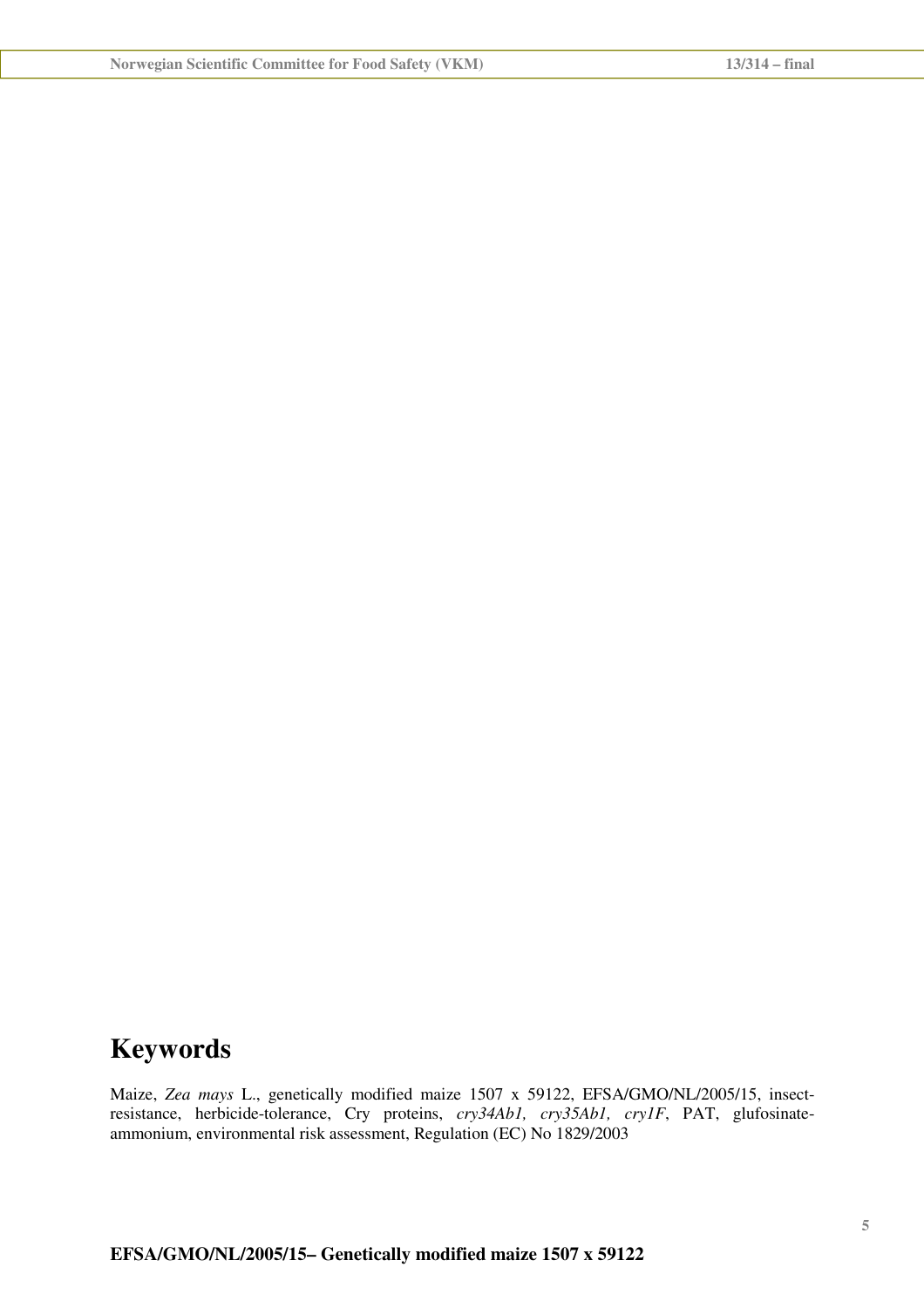## **Norsk sammendrag**

I forbindelse med forberedelse til implementering av EU-forordning 1829/2003 i norsk rett, er Vitenskapskomiteen for mattrygghet (VKM) bedt av Miljødirektoratet (tidligere Direktoratet for naturforvalting [DN]) om å utarbeide endelige miljørisikovurderinger av alle genmodifiserte organismer (GMOer) og avledete produkter som inneholder eller består av GMOer som er godkjent i EU under forordning 1829/2003 eller direktiv 2001/18, og som er godkjent for ett eller flere bruksområder som omfattes av genteknologiloven. Miljødirektoratet har bedt VKM om endelige risikovurderinger for EU-godkjente søknader hvor VKM ikke har avgitt endelig miljørisikovurdering. I tillegg har Direktoratet bedt VKM vurdere hvorvidt det er nødvendig med oppdatering eller annen endring av de endelige miljørisikovurderingene som VKM tidligere har levert.

Den insektsresistente og herbicidtolerante maishybriden 1507 x 59122 (unik kode DAS-Ø15Ø7-1 x DAS-59122-7) fra Dow AgroScience og Pioneer Hi-Bred International ble godkjent til import, videreforedling og til bruk som mat og fôr under EU-forordning 1829/2003 i 2010 (søknad EFSA/GMO/NL/2005/15, Kommisjonsbeslutning 2010/432/EC).

Maishybriden har tidligere vært vurdert av VKMs faggruppe for genmodifiserte organismer med hensyn på mulig helserisiko i forbindelse med EFSAs offentlige høring av søknaden i 2007 (VKM 2007a). En søknad om godkjenning av maishybrid 1507 x 59122 til dyrking (EFSA/GMO/NL/2005/28), som var på offentlig høring høsten 2007, er også vurdert av faggruppen med hensyn på mulig miljørisiko (VKM 2008a). Foreldrelinjene 1507 og 59122 er også tidligere risikovurdert av VKM, både som enkelt-eventer og i en rekke andre hybrider (VKM 2004, VKM 2005a,b, VKM 2007b,c, VKM 2008b,c, VKM 2009a,b, VKM 2012).

Risikovurderingen av den genmodifiserte maislinjen er basert på uavhengige vitenskapelige publikasjoner og dokumentasjon som er gjort tilgjengelig på EFSAs nettside EFSA GMO Extranet. Vurderingen er gjort i henhold til tiltenkt bruk i EU/EØS-området, og i overensstemmelse med miljøkravene i genteknologiloven med forskrifter, først og fremst forskrift om konsekvensutredning etter genteknologiloven. Videre er kravene i EU-forordning 1829/2003/EF, utsettingsdirektiv 2001/18/EF (vedlegg 2,3 og 3B) og veiledende notat til Annex II (2002/623/EF), samt prinsippene i EFSAs retningslinjer for risikovurdering av genmodifiserte planter og avledete næringsmidler (EFSA 2006, 2010, 2011a,b,c) lagt til grunn for vurderingen.

Den vitenskapelige vurderingen omfatter transformeringsprosess og vektorkonstruksjon, karakterisering og nedarving av genkonstruksjonen. Videre er agronomiske egenskaper, potensiale for utilsiktede effekter på fitness, genoverføring, mulige effekter på mål- og ikke-målorganismer, biogeokjemiske prosesser, samt søkers overvåkingsplaner vurdert.

Det presiseres at VKMs mandat ikke omfatter vurderinger av etikk, bærekraft og samfunnsnytte, i henhold til kravene i den norske genteknologiloven og dens konsekvensutredningsforskrift. Disse aspektene blir derfor ikke vurdert av VKMs faggruppe for genmodifiserte organismer.

 $F_1$ -hybriden 1507 x 59122 er resultat av konvensjonelle kryssinger mellom de genmodifiserte maislinjene 1507 og 59122. Kryssingene er utført for å utvikle en maishybrid med resistens mot visse skadegjørere i sommerfuglordenen Lepidoptera og billeslekten *Diabrotica*, samt toleranse mot herbicider med virkestoff glufosinat-ammonium.

Foreldrelinjen 1507 har fått innsatt et *cry1F*-gen fra bakterien *Bacillus thuringiensis* var. *aizawai* og et *pat-*gen, som er isolert fra *Streptomyces viridochromogenes*. *Cry1F*-genet koder for et δ-endotoksin og gir resistens mot enkelte arter i sommerfuglordenen Lepidoptera, eksempelvis maispyralide (*Ostrinia nubilatis*) og nattflyarten *Sesamia nonagrioides*. *Pat*-genet koder for enzymet fosfinotricin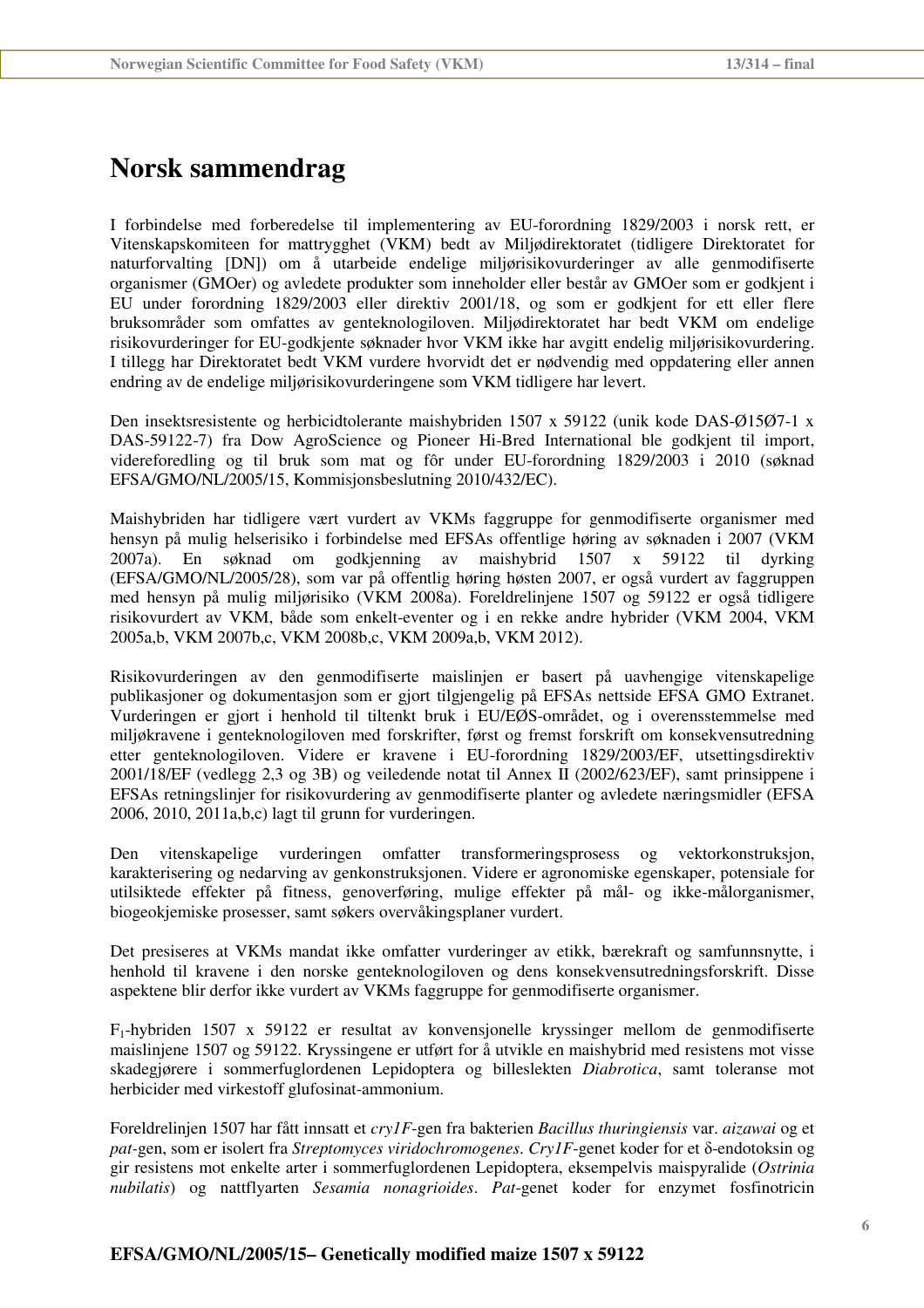acetyltransferase (PAT), som acetylerer og inaktiverer glufosinat-ammonium, virkestoffet i fosfinotricin-herbicider av typen Finale. Fosfinotricin er et ikke-selektivt kontaktherbicid som hemmer glutaminsyntetase. Enzymet deltar i assimilasjonen av nitrogen og katalyserer omdanning av glutamat og ammonium til aminosyren glutamin. Hemming av glutaminsyntetase fører til akkumulasjon av ammoniakk, og til celledød i planten. De transgene maisplantene vil derfor tolerere høyere doser av sprøytemiddelet glufosinat sammenlignet med konkurrerende ugras.

Foreldrelinjen 59122 uttrykker en ny type *Bt*-toksin, som er resultat av introduksjon av to *cry*-gener (*cry34Ab1*og *cry35Ab1*) fra *B. thuringiensis* stamme PS149B1. Proteinene virker sammen som et binært toksin og gir plantene resistens mot angrep fra skadegjørere i slekten *Diabrotica*. I tillegg har maislinjen fått satt inn et *pat*-gen.

#### **Molekylær karakterisering**

Maishybriden 1507 x 59122 er dannet ved konvensjonell kryssing mellom maislinjene 59122 og 1507. Spaltingsdata og PCR-analyser indikerer at de innsatte strukturer nedarves stabilt, og at antall, struktur og organisering av disse genkonstruksjonene er ekvivalent med de som finnes i foreldrelinjene. Nivåene av Cry1F-, Cry34Ab1-, Cry35Ab1- og PAT-proteiner i vegetativt vev og frø er sammenlignbare med uttrykk av tilsvarende proteinprodukter i foreldrelinjene.

#### **Komparative analyser**

Feltforsøk over en vekstsesong i henholdsvis Nord-Amerika og Europa viser små eller ingen signifikante forskjeller mellom den transgene maishybriden 1507 x 59122 og korresponderende, nærisogene kontrollhybrider med hensyn på morfologiske og agronomiske karakterer. Resultatene indikerer agronomisk og fenotypisk ekvivalens mellom 1507 x 59122 og umodifisert kontroll, og at de innsatte genene i 1507 x 59122 ikke har medført utilsiktede endringer i egenskaper knyttet til vekst og utvikling hos maisplantene.

#### **Miljørisiko**

Søknaden gjelder godkjenning av maishybrid 1507 x 59122 for import, prosessering og til bruk i næringsmidler og fôrvarer, og omfatter ikke dyrking. Med bakgrunn i tiltenkt bruksområde er miljørisikovurderingen avgrenset til mulige effekter av utilsiktet frøspredning i forbindelse med transport og prosessering, samt indirekte eksponering gjennom gjødsel fra husdyr fôret med genmodifisert mais.

Tilgjengelig dokumentasjon indikere ingen økt sannsynlighet for spredning, etablering og invasjon av maislinjen i naturlige habitater eller andre arealer utenfor jordbruksområder som resultat av frøspill i forbindelse med transport og prosessering. Risiko for utkryssing med dyrkede sorter vurderes av GMO panelet til å være ubetydelig. Ved foreskreven bruk av maislinjen 1507 x 59122 antas det ikke å være risiko for utilsiktede effekter på målorganismer, ikke-målorganismer eller på abiotisk miljø i Norge.

#### **Samlet vurdering**

VKMs faggruppe for genmodifiserte organismer finner at maishybriden 1507 x 59122, ut fra dagens kunnskap, er sammenlignbar med konvensjonell mais når det gjelder mulig miljørisiko ved den omsøkte bruken.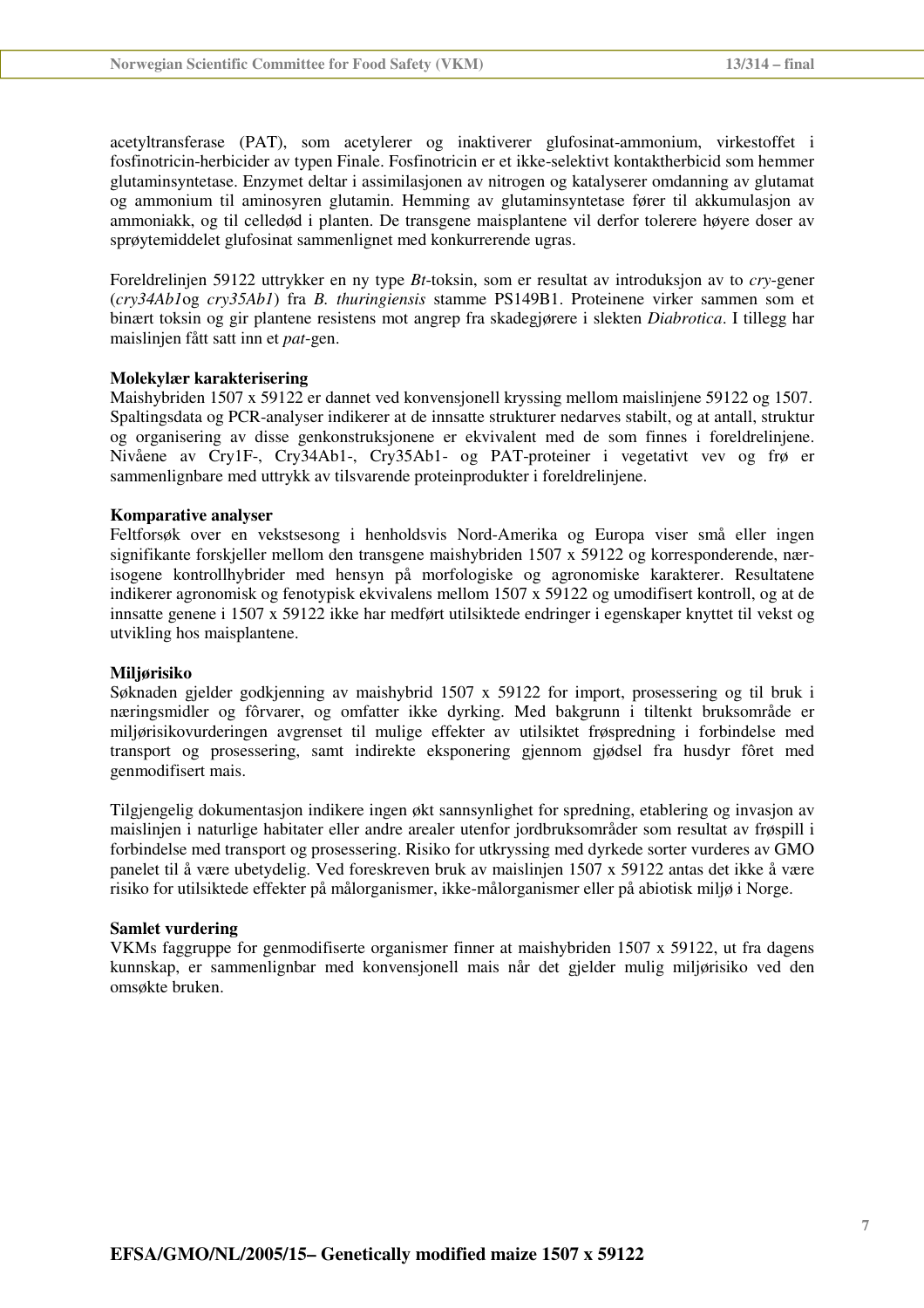# **Abbreviations and explanations**

| <b>ALS</b>   | Acetolactate synthase, an enzyme that catalyses the first step in the synthesis<br>of the branched-chain amino acids, valine, leucine, and isoleucine                                                                                                                                                                                                                                                                                                |  |  |
|--------------|------------------------------------------------------------------------------------------------------------------------------------------------------------------------------------------------------------------------------------------------------------------------------------------------------------------------------------------------------------------------------------------------------------------------------------------------------|--|--|
| <b>AMPA</b>  | Aminomethylphosphonic acid, one of the primary degradation products of<br>glyphosate                                                                                                                                                                                                                                                                                                                                                                 |  |  |
| <b>ARMG</b>  | Antibiotic resistance marker gene                                                                                                                                                                                                                                                                                                                                                                                                                    |  |  |
| <b>BC</b>    | Backcross. Backcross breeding in maize is extensively used to move a single<br>trait of interest (e.g. disease resistance gene) from a donor line into the<br>genome of a preferred or "elite" line without losing any part of the preferred<br>lines existing genome. The plant with the gene of interest is the donor parent,<br>while the elite line is the recurrent parent. $BC_1$ , $BC_2$ etc. designates the<br>backcross generation number. |  |  |
| <b>BLAST</b> | Basic Local Alignment Search Tool. Software that is used to compare<br>nucleotide (BLASTn) or protein (BLASTp) sequences to sequence databases<br>and calculate the statistical significance of matches, or to find potential<br>translations of an unknown nucleotide sequence (BLASTx). BLAST can be<br>used to understand functional and evolutionary relationships between<br>sequences and help identify members of gene families.              |  |  |
| bp           | Basepair                                                                                                                                                                                                                                                                                                                                                                                                                                             |  |  |
| Bt           | <b>Bacillus</b> thuringiensis                                                                                                                                                                                                                                                                                                                                                                                                                        |  |  |
| CaMV         | Cauliflower mosaic virus                                                                                                                                                                                                                                                                                                                                                                                                                             |  |  |
| Codex        | Set by The Codex Alimentarius Commission (CAC), an intergovernmental<br>body to implement the Joint FAO/WHO Food Standards Programme. Its<br>principle objective is to protect the health of consumers and to facilitate the<br>trade of food by setting international standards on foods (i.e. Codex<br>Standards)                                                                                                                                  |  |  |
| <b>Cry</b>   | Any of several proteins that comprise the crystal found in spores of Bacillus<br>thuringiensis. Activated by enzymes in the insects midgut, these proteins<br>attack the cells lining the gut, and subsequently kill the insect                                                                                                                                                                                                                      |  |  |
| Cry1F        | Cry1 class crystal protein from Bacillus thuringiensis var. aizawai                                                                                                                                                                                                                                                                                                                                                                                  |  |  |
| Cry34/35Ab1  | Binary crystal protein containing of Cry34Ab1 and Cry35Ab1.                                                                                                                                                                                                                                                                                                                                                                                          |  |  |
| Cry34Ab1     | Cry34 class crystal protein from Bacillus thuringiensis stamme 149B1.                                                                                                                                                                                                                                                                                                                                                                                |  |  |
| Cry35Ab1     | Cry35 class crystal protein from Bacillus thuringiensis stamme 149B1.                                                                                                                                                                                                                                                                                                                                                                                |  |  |
| <b>CTP</b>   | Chloroplast transit peptide                                                                                                                                                                                                                                                                                                                                                                                                                          |  |  |
| <b>CTP</b>   | Chloroplast transit peptide                                                                                                                                                                                                                                                                                                                                                                                                                          |  |  |
| <b>DAP</b>   | Days after planting                                                                                                                                                                                                                                                                                                                                                                                                                                  |  |  |
| DN           | for Nature<br>(Direktoratet<br>Management<br>Norwegian<br>Directorate<br>for<br>naturforvalting)                                                                                                                                                                                                                                                                                                                                                     |  |  |
| <b>DNA</b>   | Deoxyribonucleic acid                                                                                                                                                                                                                                                                                                                                                                                                                                |  |  |
| DT50         | Time to 50% dissipation of a protein in soil                                                                                                                                                                                                                                                                                                                                                                                                         |  |  |
| DT90         | Time to 90% dissipation of a protein in soil                                                                                                                                                                                                                                                                                                                                                                                                         |  |  |
| dw           | Dry weight                                                                                                                                                                                                                                                                                                                                                                                                                                           |  |  |
| dwt          | Dry weight tissue                                                                                                                                                                                                                                                                                                                                                                                                                                    |  |  |
| EC           | European Commission/Community                                                                                                                                                                                                                                                                                                                                                                                                                        |  |  |
| <b>ECB</b>   | European corn borer, Ostrinia nubilalis                                                                                                                                                                                                                                                                                                                                                                                                              |  |  |
| <b>EFSA</b>  | European Food Safety Authority                                                                                                                                                                                                                                                                                                                                                                                                                       |  |  |
| <b>ELISA</b> | Enzyme-linked immunosorbent assay                                                                                                                                                                                                                                                                                                                                                                                                                    |  |  |
| <b>EPSPS</b> | 5-enolpyruvylshikimate-3-phosphate synthase                                                                                                                                                                                                                                                                                                                                                                                                          |  |  |
| <b>ERA</b>   | Environmental risk assessment                                                                                                                                                                                                                                                                                                                                                                                                                        |  |  |
| $E$ -score   | <b>Expectation</b> score                                                                                                                                                                                                                                                                                                                                                                                                                             |  |  |
| EU           | European Union                                                                                                                                                                                                                                                                                                                                                                                                                                       |  |  |
| fa           | Fatty acid                                                                                                                                                                                                                                                                                                                                                                                                                                           |  |  |
| <b>FAO</b>   | Food and Agriculture Organisation                                                                                                                                                                                                                                                                                                                                                                                                                    |  |  |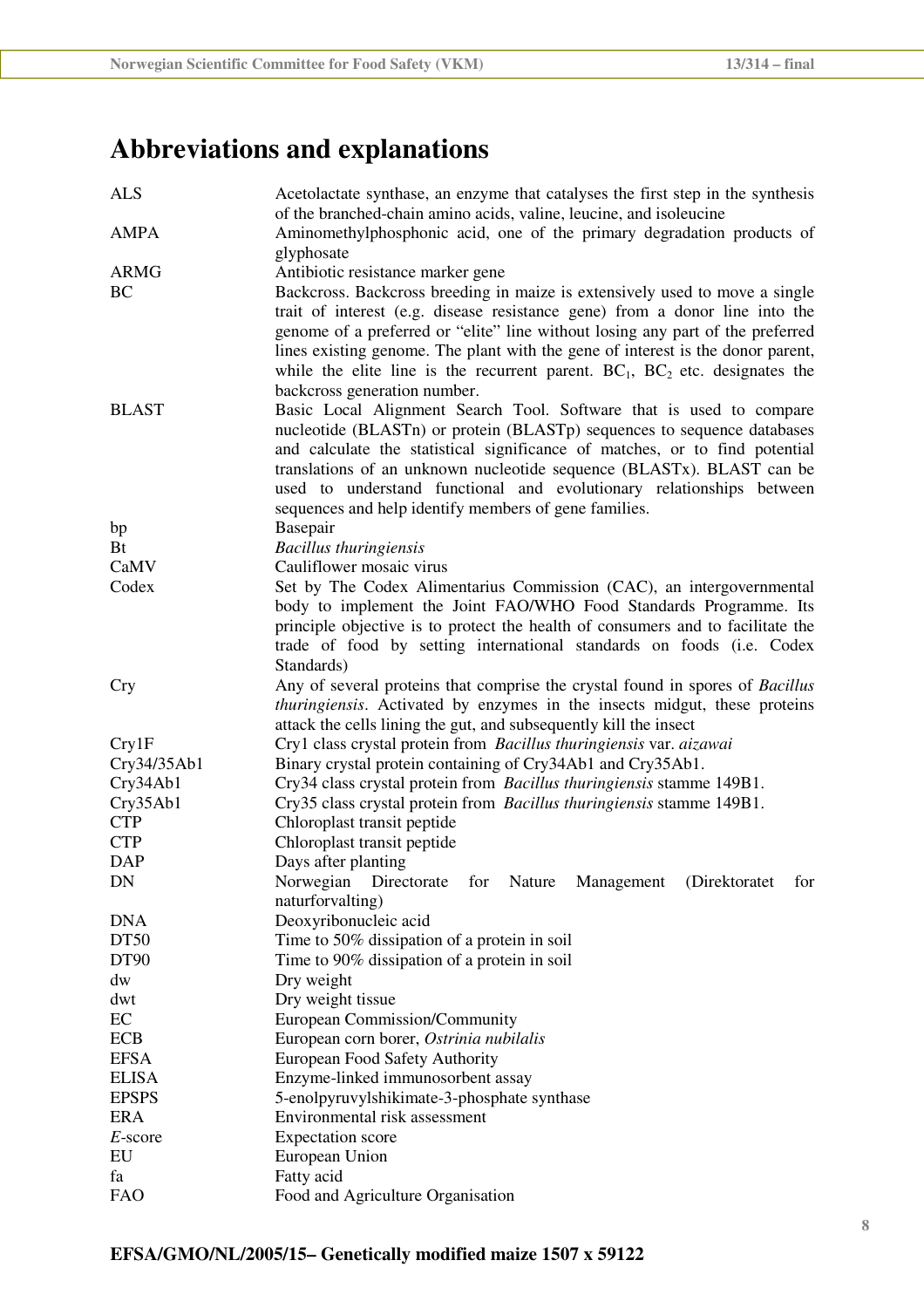| <b>FIFRA</b>        | US EPA Federal Insecticide, Fungicide and Rodenticide Act                       |  |  |
|---------------------|---------------------------------------------------------------------------------|--|--|
| Fitness             | Describes an individual's ability to reproduce successfully relative to that of |  |  |
|                     | other members of its population                                                 |  |  |
| fw                  | Fresh weight                                                                    |  |  |
| fwt                 | Fresh weight tissue                                                             |  |  |
| <b>GAT</b>          | Glyphosate N-acetyltransferase                                                  |  |  |
| <b>GLP</b>          | <b>Good Laboratory Practices</b>                                                |  |  |
| Glufosinate-        | Broad-spectrum systemic herbicide                                               |  |  |
| ammonium            |                                                                                 |  |  |
| Glyphosate          | Broad-spectrum systemic herbicide                                               |  |  |
| <b>GM</b>           | Genetically modified                                                            |  |  |
| <b>GMO</b>          | Genetically modified organism                                                   |  |  |
| <b>GMP</b>          | Genetically modified plant                                                      |  |  |
| H                   | hybrid                                                                          |  |  |
| ha                  | Hectare                                                                         |  |  |
| <b>ILSI</b>         | <b>International Life Sciences Institute</b>                                    |  |  |
| <b>IPM</b>          | <b>Integrated Pest Management</b>                                               |  |  |
| <b>IRM</b>          | Insect resistance management                                                    |  |  |
| Locus               | The position that a given gene occupies on a chromosome                         |  |  |
| <b>LOD</b>          | Limit of detection                                                              |  |  |
| <b>LOQ</b>          | Limit of quantitation                                                           |  |  |
| <b>MALDI-TOF</b>    | Matrix-Assisted Laser Desorption/Ionization-Time Of Flight. A mass              |  |  |
|                     | spectrometry method used for detection and characterisation of biomolecules,    |  |  |
|                     | such as proteins, peptides, oligosaccharides and oligonucleotides, with         |  |  |
|                     | molecular masses between 400 and 350,000 Da                                     |  |  |
| <b>MCB</b>          | Mediterranean corn borer, Sesamia nonagrioides                                  |  |  |
| mRNA                | Messenger RNA                                                                   |  |  |
| MT                  | Norwegian Food Safety Authority (Mattilsynet)                                   |  |  |
| <b>NDF</b>          | Neutral detergent fibre, measure of fibre used for animal feed analysis. NDF    |  |  |
|                     | measures most of the structural components in plant cells (i.e. lignin,         |  |  |
|                     | hemicellulose and cellulose), but not pectin                                    |  |  |
| Northern blot       | Northern blot is a technique used in molecular biology research to study gene   |  |  |
|                     | expression by detection of RNA or isolated mRNA in a sample                     |  |  |
| <b>NTO</b>          | Non-target organism                                                             |  |  |
| Nicosulfuron        | Herbicide for maize that inhibits the activity of acetolactate synthase         |  |  |
| Near-isogenic lines | Term used in genetics, defined as lines of genetic codes that are identical     |  |  |
|                     | except for differences at a few specific locations or genetic loci              |  |  |
| <b>OECD</b>         | Organisation for Economic Co-operation and Development                          |  |  |
| <b>ORF</b>          | Open Reading Frame, in molecular genetics defined as the part of a reading      |  |  |
|                     |                                                                                 |  |  |
| <b>OSL</b>          | frame that contains no stop codons<br>Overseason leaf                           |  |  |
| <b>OSR</b>          |                                                                                 |  |  |
|                     | Overseason root                                                                 |  |  |
| <b>OSWP</b>         | Overseason whole plant                                                          |  |  |
| pat                 | Phosphinothricin-Acetyl-Transferase gene                                        |  |  |
| <b>PAT</b>          | Phosphinothricin-Acetyl-Transferase protein                                     |  |  |
| <b>PCR</b>          | Polymerase chain reaction, a biochemical technology in molecular biology to     |  |  |
|                     | amplify a single or a few copies of a piece of DNA                              |  |  |
| R <sub>0</sub>      | Transformed parent                                                              |  |  |
| Rimsulfuron         | Herbicide, inhibits acetolactate synthase                                       |  |  |
| <b>RNA</b>          | Ribonucleic acid                                                                |  |  |
| RP                  | Recurrent parent                                                                |  |  |
| SDS-PAGE            | Sodium dodecyl sulphate polyacrylamide gel electrophoresis. Technique to        |  |  |
|                     | separate proteins according to their approximate size                           |  |  |
| <b>SAS</b>          | <b>Statistical Analysis System</b>                                              |  |  |
| <b>SD</b>           | Standard deviation                                                              |  |  |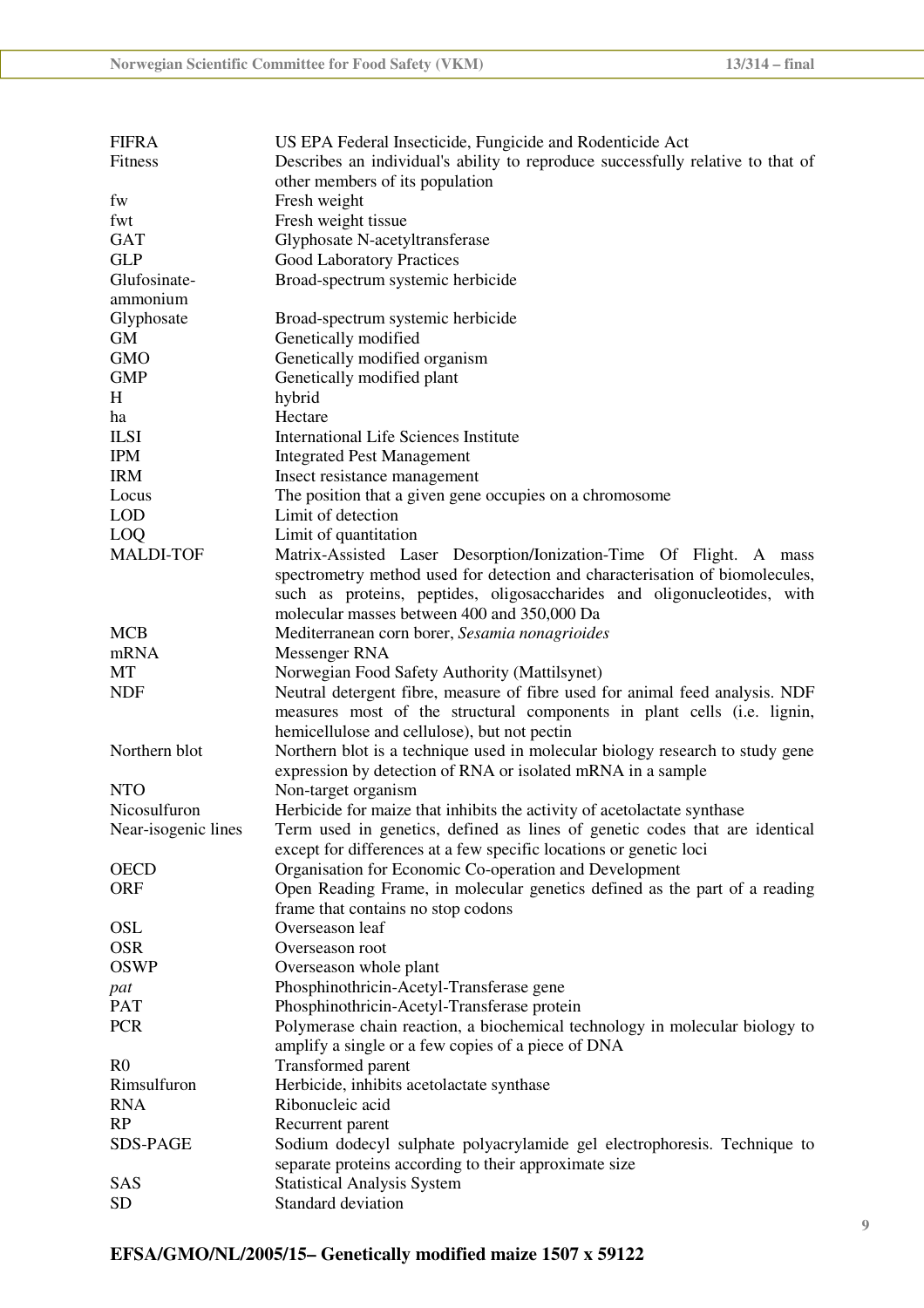| Southern blot<br>Method used for detection of DNA sequences in DNA samples. Combines<br>transfer of electrophoresis-separated DNA fragments to a filter membrane and<br>subsequent fragment detection by probe hybridisation |                                                                                                                                                                                                                                                                                                                                                                                                                                                           |
|------------------------------------------------------------------------------------------------------------------------------------------------------------------------------------------------------------------------------|-----------------------------------------------------------------------------------------------------------------------------------------------------------------------------------------------------------------------------------------------------------------------------------------------------------------------------------------------------------------------------------------------------------------------------------------------------------|
| T-DNA                                                                                                                                                                                                                        | Transfer DNA, the transferred DNA of the tumour-inducing (Ti) plasmid of<br>some species of bacteria such as Agrobacterium tumefaciens and A.<br><i>rhizogenes</i> . The bacterium transfers this DNA fragment into the host plant's<br>nuclear genome. The T-DNA is bordered by 25-base-pair repeats on each end.<br>Transfer is initiated at the left border and terminated at the right border and<br>requires the <i>vir</i> genes of the Ti plasmid. |
| TI                                                                                                                                                                                                                           | Trait integration                                                                                                                                                                                                                                                                                                                                                                                                                                         |
| U.S. EPA                                                                                                                                                                                                                     | United States Environmental Protection Agency.                                                                                                                                                                                                                                                                                                                                                                                                            |
| Maize growth stages:                                                                                                                                                                                                         | Vegetative<br>VE: emergence from soil surface<br>V1: collar of the first leaf is visible<br>V2: collar of the second leaf is visible<br>Vn: collar of the leaf number 'n' is visible<br>VT: last branch of the tassel is completely visible                                                                                                                                                                                                               |
|                                                                                                                                                                                                                              | Reproductive<br>R0: Anthesis or male flowering. Pollen shed begins<br>R1: Silks are visible<br>R2: Blister stage, Kernels are filled with clear fluid and the embryo can be<br>seen<br>R3: Milk stage. Kernels are filled with a white, milky fluid.<br>R4: Dough stage. Kernels are filled with a white paste<br>R5: Dent stage. If the genotype is a dent type, the grains are dented<br>R6: Physiological maturity                                     |
|                                                                                                                                                                                                                              | Seedling growth (stages VE and V1); Vegetative growth (stages V2, V3<br>Vn); Flowering and fertilization (stages VT, R0, and R1); Grain filling and<br>maturity (stages R2 to R6)                                                                                                                                                                                                                                                                         |
| Western blot<br><b>WHO</b>                                                                                                                                                                                                   | Analytical technique used to detect specific proteins in the given sample of<br>tissue homogenate or extract. It uses gel electrophoresis to separate native<br>proteins by 3-D structure or denatured proteins by the length of the<br>polypeptide. The proteins are then transferred to a membrane where they are<br>stained with antibodies specific to the target protein.<br>World Health Organisation.                                              |
| ZM                                                                                                                                                                                                                           | Zea maize L.                                                                                                                                                                                                                                                                                                                                                                                                                                              |
| ZM-HRA                                                                                                                                                                                                                       | A modified version of the native acetolactate synthase protein from maize.<br>Confers tolerance to the ALS-inhibiting class of herbicides                                                                                                                                                                                                                                                                                                                 |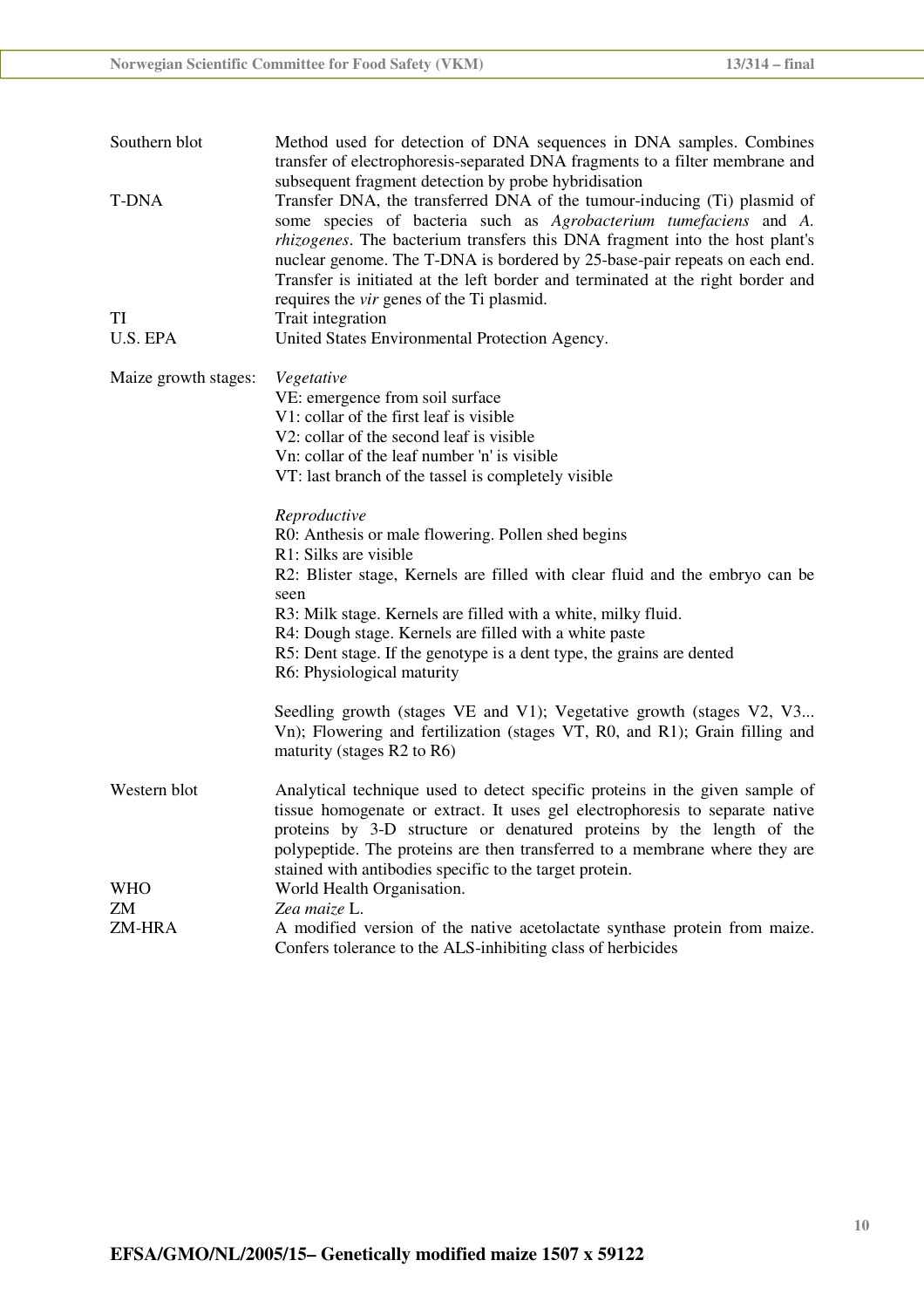# **Table of contents**

| 1<br>$\overline{2}$<br>2.1<br>2.1.1<br>2.1.2<br>2.1.2.1<br>2.1.2.2<br>2.1.3<br>2.1.4<br>2.1.5<br>2.2<br>3<br>3.1<br>3.1.1<br>3.2<br>3.3<br>$\overline{\mathbf{4}}$<br>4.1<br>4.2<br>4.2.1<br>4.2.2<br>4.3<br>4.4<br>4.5<br>4.6<br>5<br>6<br>7 |  |  |  |  |
|-----------------------------------------------------------------------------------------------------------------------------------------------------------------------------------------------------------------------------------------------|--|--|--|--|
|                                                                                                                                                                                                                                               |  |  |  |  |
|                                                                                                                                                                                                                                               |  |  |  |  |
|                                                                                                                                                                                                                                               |  |  |  |  |
|                                                                                                                                                                                                                                               |  |  |  |  |
|                                                                                                                                                                                                                                               |  |  |  |  |
|                                                                                                                                                                                                                                               |  |  |  |  |
|                                                                                                                                                                                                                                               |  |  |  |  |
|                                                                                                                                                                                                                                               |  |  |  |  |
|                                                                                                                                                                                                                                               |  |  |  |  |
|                                                                                                                                                                                                                                               |  |  |  |  |
|                                                                                                                                                                                                                                               |  |  |  |  |
|                                                                                                                                                                                                                                               |  |  |  |  |
|                                                                                                                                                                                                                                               |  |  |  |  |
|                                                                                                                                                                                                                                               |  |  |  |  |
|                                                                                                                                                                                                                                               |  |  |  |  |
|                                                                                                                                                                                                                                               |  |  |  |  |
|                                                                                                                                                                                                                                               |  |  |  |  |
|                                                                                                                                                                                                                                               |  |  |  |  |
|                                                                                                                                                                                                                                               |  |  |  |  |
|                                                                                                                                                                                                                                               |  |  |  |  |
|                                                                                                                                                                                                                                               |  |  |  |  |
|                                                                                                                                                                                                                                               |  |  |  |  |
|                                                                                                                                                                                                                                               |  |  |  |  |
|                                                                                                                                                                                                                                               |  |  |  |  |
|                                                                                                                                                                                                                                               |  |  |  |  |
|                                                                                                                                                                                                                                               |  |  |  |  |
|                                                                                                                                                                                                                                               |  |  |  |  |
|                                                                                                                                                                                                                                               |  |  |  |  |
|                                                                                                                                                                                                                                               |  |  |  |  |
|                                                                                                                                                                                                                                               |  |  |  |  |
|                                                                                                                                                                                                                                               |  |  |  |  |
|                                                                                                                                                                                                                                               |  |  |  |  |
|                                                                                                                                                                                                                                               |  |  |  |  |
|                                                                                                                                                                                                                                               |  |  |  |  |
|                                                                                                                                                                                                                                               |  |  |  |  |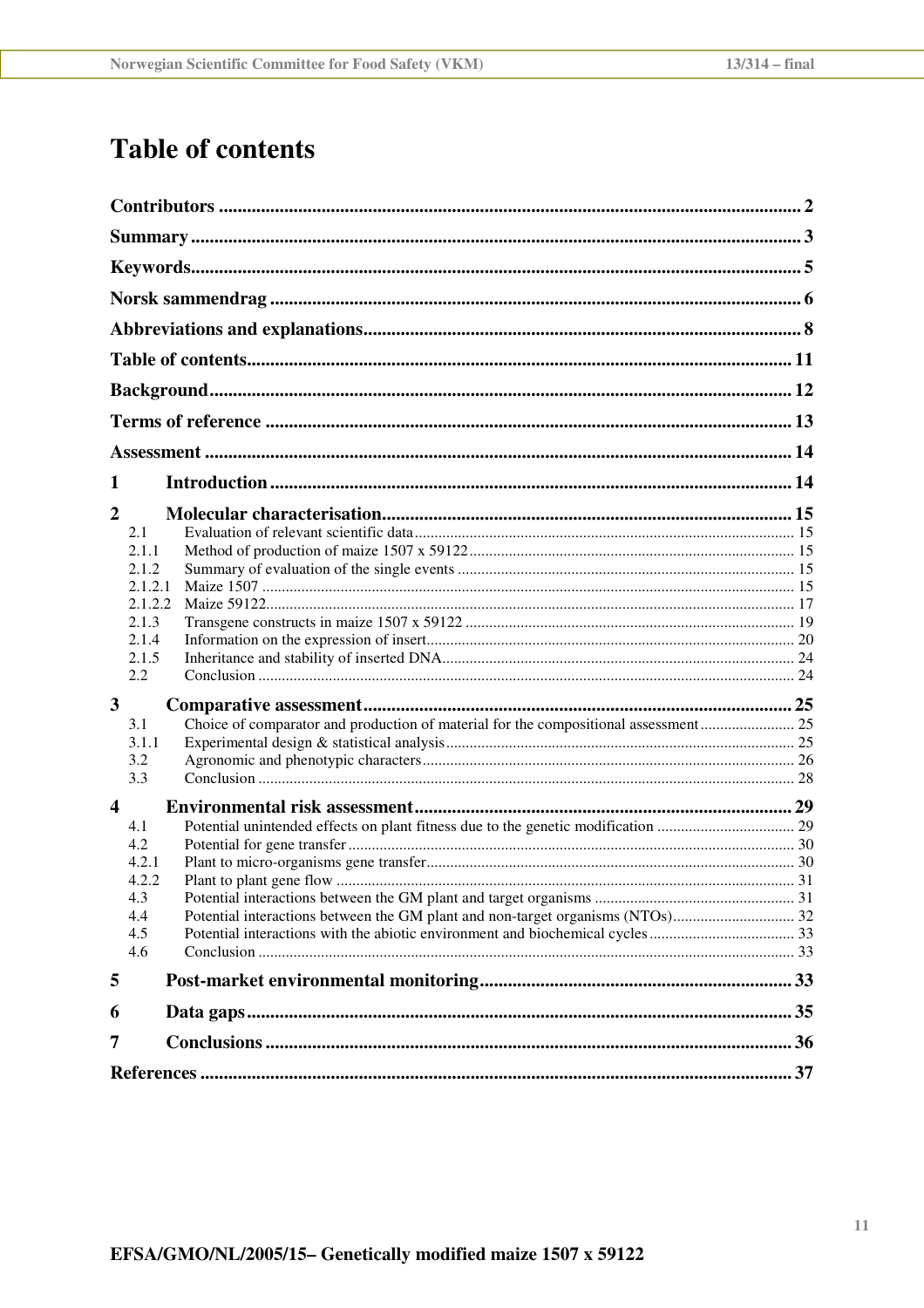## **Background**

On 30 May 2005, the European Food Safety Authority (EFSA) received from the Competent Authority of The Netherlands an application (Reference EFSA/GMO/NL/2005/15) for authorisation of the insect-resistant and herbicide tolerant genetically modified (GM) maize 1507 x 59122 (Unique Identifier DAS-Ø15Ø7-1 x DAS-59122-7), submitted by Dow AgroScience and Pioneer Hi-Bred International, Inc. within the framework of Regulation (EC) No 1829/2003.

The scope of the application covers:

- Import and processing of maize 1507 x 59122
- GM plants for food and feed use
- Food and feed, containing or consisting of maize 1507 x 59122
- Food and feed produced from maize 1507 x 59122
- Food containing ingredients produced from maize 1507 x 59122

After receiving the application EFSA/GMO/NL/2005/15 and in accordance with Articles 5(2)(b) and 17(2)b of Regulation (EC) No 1829/2003, EFSA informed the EU- and EFTA Member States (MS) and the European Commission and made the summary of the dossier publicity available on the EFSA website. EFSA initiated a formal review of the application to check compliance with the requirements laid down in Articles 5(3) and 17(3) of regulation (EC) No 1829/2003. On 6 June 2007, EFSA declared the application as valid in accordance with Articles 6(1) and 18(1) of Regulation (EC) No 1829/2003.

EFSA made the valid application available to Member States and the EC and consulted nominated risk assessment bodies of the MS, including the Competent Authorities within the meaning of Directive 2001/18/EC (EC 2001), following the requirements of Articles 6(4) and 18(4) of Regulation (EC) No 1929/2003, to request their scientific opinion. Within three months following the date of validity, all MS could submit via the EFSA GMO Extranet to EFSA comments or questions on the valid application under assessment. The VKM GMO Panel assessed the application in connection with the EFSA official hearing, and submitted a preliminary opinion in September 2007 (VKM 2007a). EFSA published its scientific opinion 21 April 2009 (EFSA 2009b), and maize 1507 x 59122 was approved for food and feed uses, import and processing in 28 July 2010 (Commission Decision 2010/432/EC).

An application for authorisation of maize 1507 x 59122 for cultivation in the EU was submitted by Dow AgroScience in December 2005 (EFSA/GMO/NL/2005/28). VKM participated in the 90 days public consultation of the application in autumn 2007, and submitted a preliminary opinion in May 2008 (VKM 2008a). The clock for the application was however stopped by EFSA in September 2007, pending the finalization of the risk assessment of the parental line 59122 (application EFSA/GMO/NL/2005/23). The EFSA GMO Panel adopted its scientific opinion on maize 59122 in March 2013 (EFSA 2013), and the clock for application EFSA/GMO/NL/2005/28 was restarted.

Scientific opinions on the parental lines of the stack 1507 x 59122 have previously been submitted by the VKM GMO Panel (VKM 2004, 2005a, 2008b). In addition, maize 1507 and 59122 have been evaluated by the VKM GMO Panel as a component of several other stacked GM maize events under Directive 2001/18/EC and Regulation (EC) 1829/2003 (VKM 2005b, VKM 2007b,c, VKM 2008c, VKM 2009a,b, VKM 2012).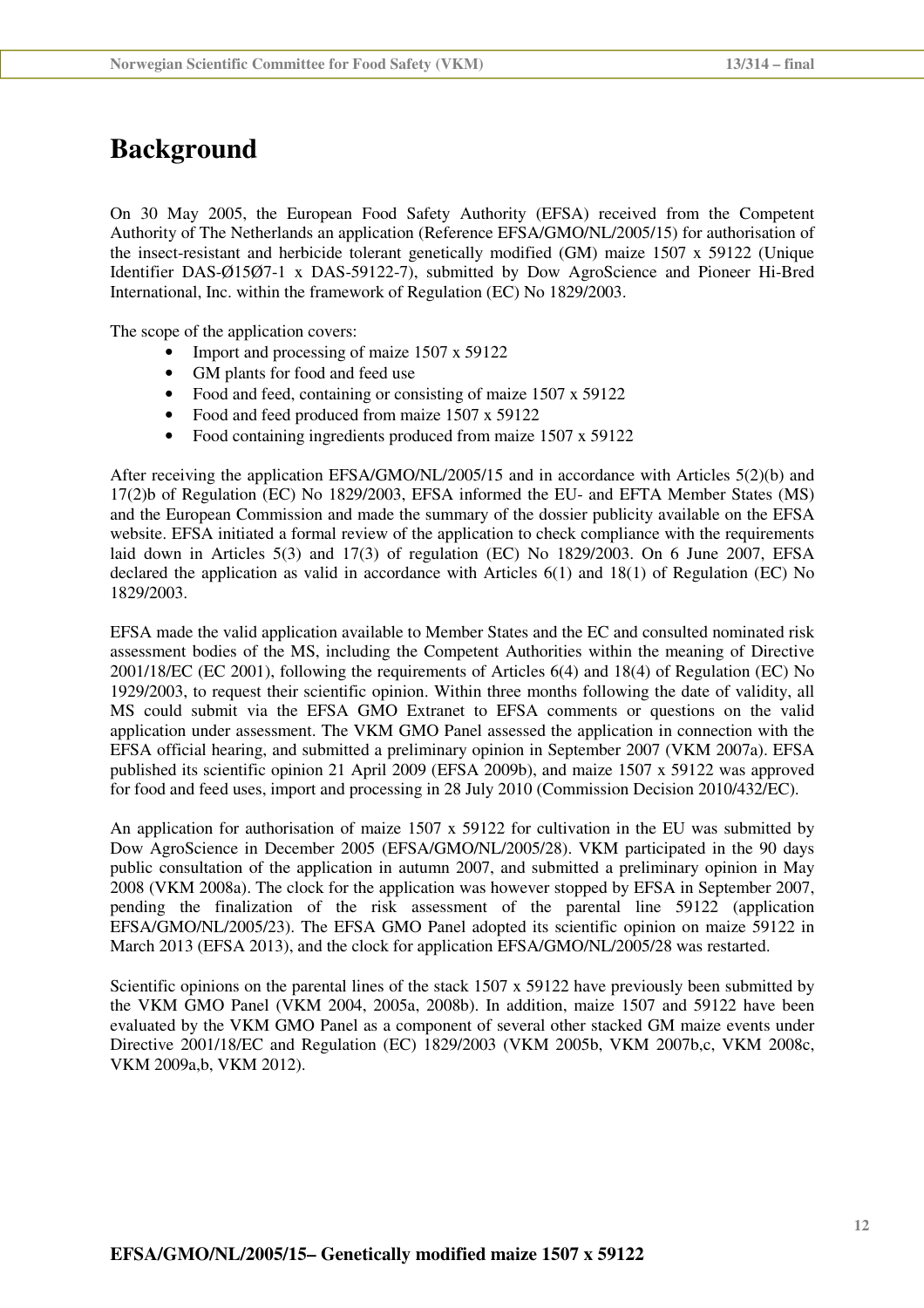## **Terms of reference**

In preparation for a legal implementation of EU-regulation 1829/2003, the Norwegian Environment Agency (former Norwegian Directorate for Nature Management), by letter dated 13 June 2012 (ref. 2008/4367/ART-BI-BRH), requests the Norwegian Scientific Committee for Food Safety, to conduct final environmental risk assessments for all genetically modified organisms (GMOs) and products containing or consisting of GMOs that are authorized in the European Union under Directive 2001/18/EC or Regulation 1829/2003/EC. The request covers scope(s) relevant to the Gene Technology Act.

The request does not cover GMOs that the Committee already has conducted its final risk assessments on. However, the Norwegian Environment Agency requests the Committee to consider whether updates or other changes to earlier submitted assessments are necessary.

The basis for evaluating the applicants' environmental risk assessments is embodied in the Act Relating to the Production and Use of Genetically Modified Organisms etc. (the Norwegian Gene Technology Act), Regulations relating to impact assessment pursuant to the Gene Technology Act, the Directive 2001/18/EC on the deliberate release of genetically modified organisms into the environment, Guidance note in Annex II of the Directive 2001/18 (2002/623/EC) and the Regulation 1829/2003/EC. In addition, the EFSA guidance documents on risk assessment of genetically modified plants and food and feed from the GM plants (EFSA 2010, 2011a), and OECD guidelines will be useful tools in the preparation of the Norwegian risk assessments.

The risk assessments' primary geographical focus should be Norway, and the risk assessments should include the potential environmental risks of the product related to any changes in agricultural practices. The assignment covers assessment of direct environmental impact of the intended use of pesticides with the GMO under Norwegian conditions, as well as changes to agronomy and possible long-term changes in the use of pesticides.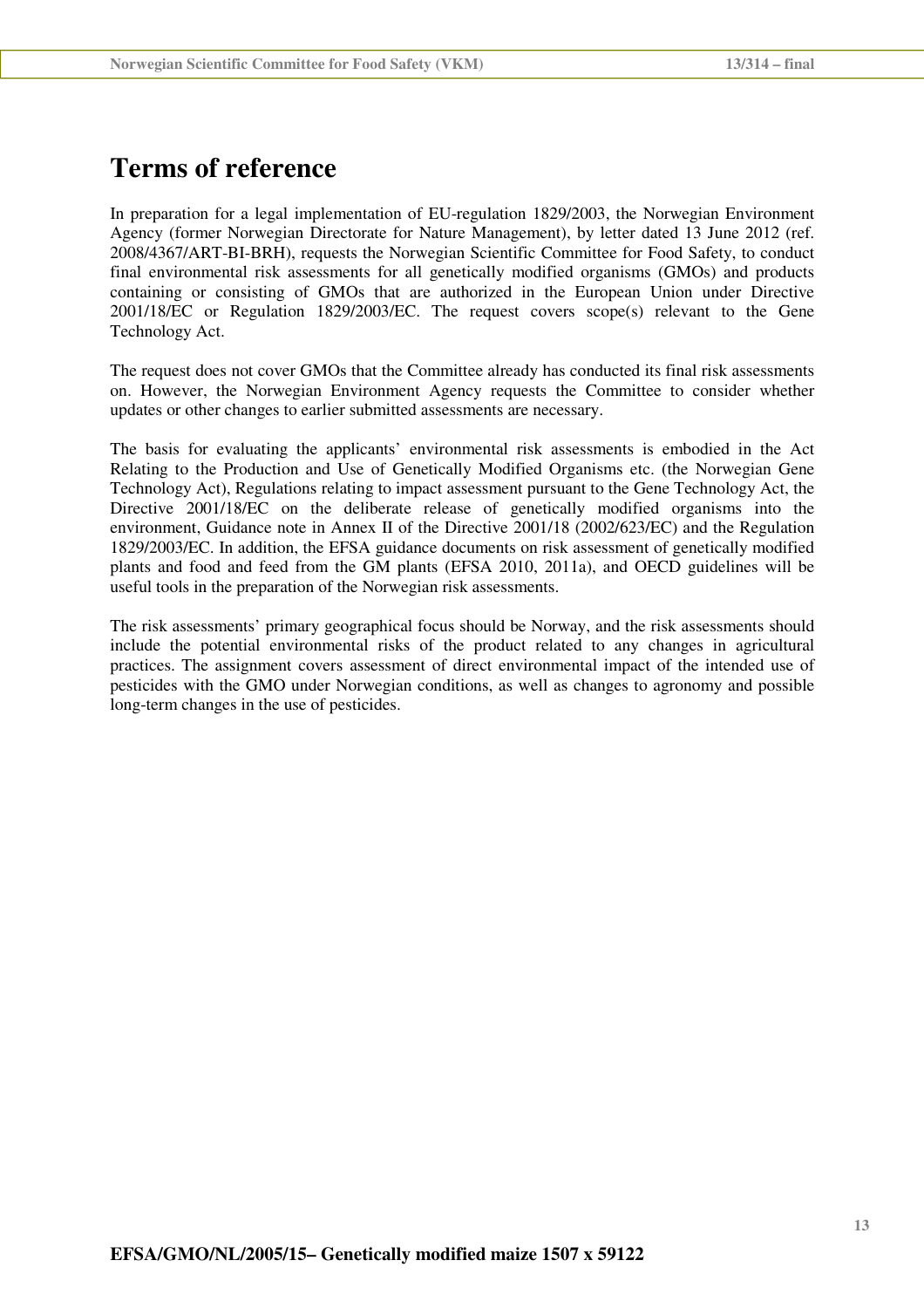## **Assessment**

## **1 Introduction**

Maize 1507 x 59122 has been obtained from traditional breeding methods between progeny (inbred lines) of the genetically modified maize lines 1507 and 59122.

The parental line 1507 has been developed to provide protection against certain lepidopteran target pests (such as the European corn borer (ECB), *Ostrinia nubilalis,* and some species belonging to the genus *Sesamia,* and in particular the Mediterranean corn borer (MCB), *Sesamia nonagrioides*) by the introduction of a part of a *Bacillus thuringiensis* (*Bt*) gene encoding the insecticidal Cry1F protein. Maize 1507 also express the phosphinothricin-N-acetyltransferase (PAT) protein from *Streptomyces viridochromogenes*, which confers tolerance to the herbicidal active substance glufosinate-ammonium.

The parental line 59122 expresses the *cry34Ab1* and *cry34Ab1*genes from *B. thuringiensis*, conferring resistance to certain coleopteran target pests belonging to the genus *Diabrotica,* such as the larvae of western corn rootworm (*D. virgifera virgifera*), northern corn rootworm (*D. barberi*) and the southern corn rootworm (*D. undecimpunctata howardi*). Maize 59122 also expresses the PAT protein from *S. viridochromogenes.* 

None of the target pests for maize 1507 and maize 59122 are present in the Norwegian agriculture. The PAT protein expressed in maize 1507 and maize 59122 has been used as selectable markers to facilitate the selection process of transformed plant cells and is not intended for weed management purposes.

Maize stack 1507 x 59122 has been evaluated with reference to its intended uses in the European Economic Area (EEA), and according to the principles described in the Norwegian Food Act, the Norwegian Gene Technology Act and regulations relating to impact assessment pursuant to the Gene Technology Act, Directive 2001/18/EC on the deliberate release into the environment of genetically modified organisms, and Regulation (EC) No 1829/2003 on genetically modified food and feed.

The Norwegian Scientific Committee for Food Safety has also decided to take account of the appropriate principles described in the EFSA guidelines for the risk assessment of GM plants and derived food and feed (EFSA 2011a), the environmental risk assessment of GM plants (EFSA 2010), the selection of comparators for the risk assessment of GM plants (EFSA 2011b), and for the postmarket environmental monitoring of GM plants (EFSA 2011c).

The environmental risk assessment of the genetically modified maize 1507 x 59122 is based on information provided by the applicant in the applications EFSA/GMO/NL/2005/15 and EFSA/GMO/NL/2005/28, and scientific opinions and comments from EFSA and other member states made available on the EFSA website GMO Extranet. The risk assessment is also based on a review and assessment of relevant peer-reviewed scientific literature.

It is emphasized that the VKM mandate does not include assessments of contribution to sustainable development, societal utility and ethical considerations, according to the Norwegian Gene Technology Act and Regulations relating to impact assessment pursuant to the Gene Technology Act*.* These considerations are therefore not part of the risk assessment provided by the VKM Panel on Genetically Modified Organisms.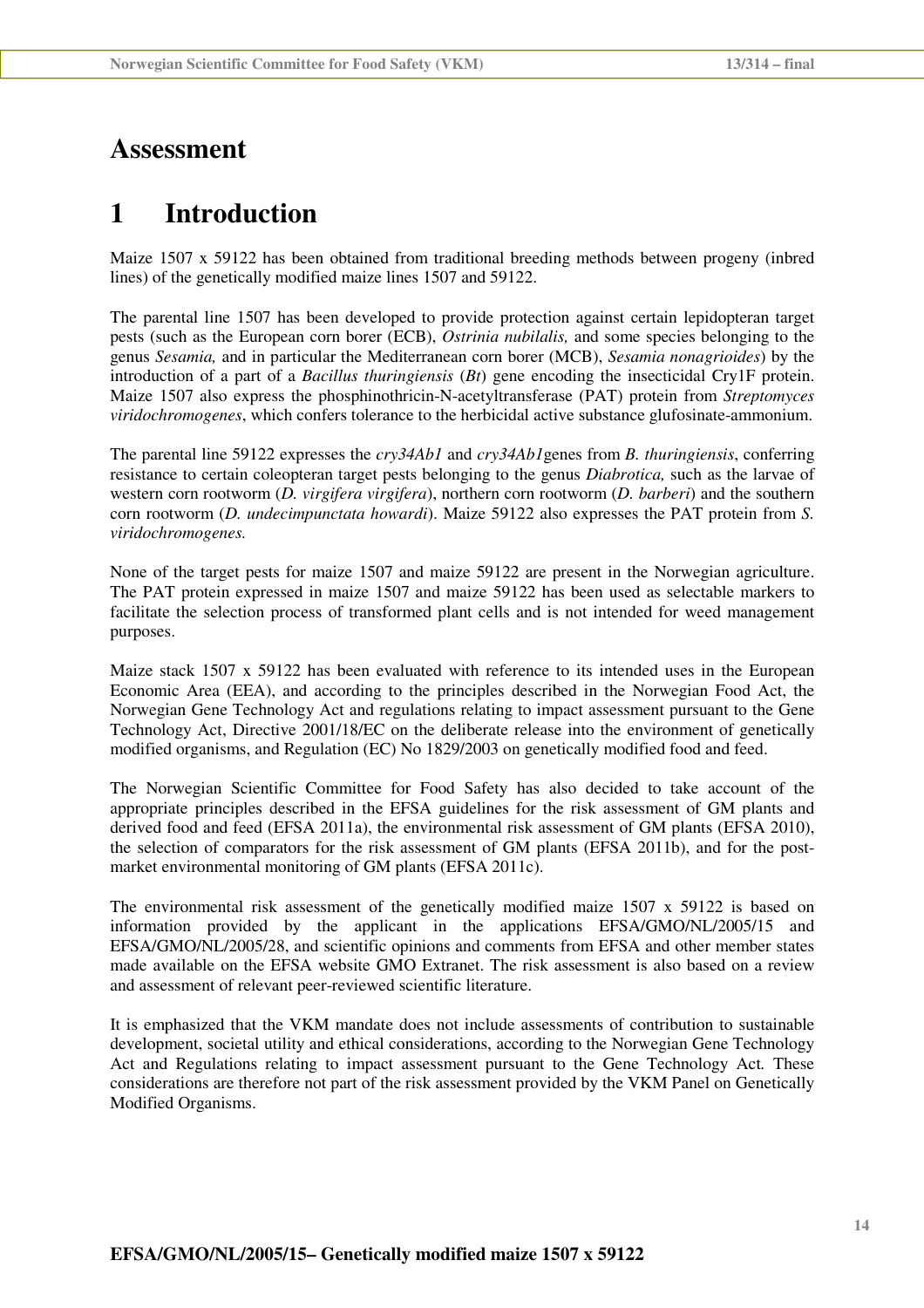## **2 Molecular characterisation**

## **2.1 Evaluation of relevant scientific data**

### **2.1.1 Method of production of maize 1507 x 59122**

Conventional breeding methods were used to develop the insect-resistant and herbicide-tolerant maize 1507 x 59122, and no genetic modification was involved. The two inserts present in maize 1507 x 59122 were derived from two independent events: 1507 and 59122, and combines resistance to certain lepidopteran and coleopteran pests, and tolerance to glufosinate-ammonium based herbicides. The genetically modified maize 1507 and 59122 have been subjects of earlier safety assessments from the Norwegian Scientific Committee (VKM 2004, VKM 2005a, VKM 2008b).

### **2.1.2 Summary of evaluation of the single events**

### **2.1.2.1 Maize 1507**

Maize 1507 have been developed to provide protection against certain lepidopteran target pests (such as the European corn borer, *Ostrinia nubilalis,* and species belonging to the genus *Sesamia*) by the introduction of a part of a *Bacillus thuringiensis* gene encoding the insecticidal Cry1F protein. The bacteria produce the intracellular crystal protein which has entomopathogenic effect. The base sequence of the *cry1F* gene is modified so it can successfully be expressed in plants, while the amino acid sequence of the translated Cry1F protein remains identical to the protein expressed by the bacteria. The expression of *cry1F* is regulated by the maize promoter *ubi*ZM1. Termination of expression is controlled by the terminator *mas1* from *Agrobacterium tumefaciens.*

Maize 1507 also express the phosphinothricin-N-acetyltransferase (PAT) protein from *Streptomyces viridochromogenes*, which confers tolerance to the herbicidal active substance glufosinate-ammonium. PAT inactivates phosphinothricin through N-acetylation, thereby protecting the plant in a phosphinothricin containing environment. The PAT protein expressed in maize 1507 has been used as selectable marker to facilitate the selection process of transformed plant cells. The promoter CaMV 35S Pro guides the expression of *pat* while termination of expression is directed by CaMV 35S Term. The promoter (*Pro*) and terminator (*Term*) 35S are originated from the Cauliflower Mosaic Virus (CaMV).

No vector was used in the transformation of 1507 maize. The intended insert in 1507 maize consisted of a linear DNA fragment, containing the *cry*1F and *pat* coding sequences together with the necessary regulatory components. Transformation of 1507 resulted in the stable insertion of the T-DNA region from binary vector PHI8999. No additional DNA sequences were used in the introduction of the respective inserts into 1507 maize.

Levels of Cry1F and PAT proteins were measured by enzyme linked immunosorbent assay (ELISA), in various plant tissues at different developmental stages in five field studies in the US during the growth season 2006. Three samples were collected from each field. Cry1F was detected in leaves, pollen, female flowers, stalks, seeds and in whole plants. The expression of the protein varied amongst the different plant tissues and developmental stages. Average concentration in pollen was 20.0  $\mu$ g/g dw (maximum of 29.3  $\mu$ g/g dw), whereas the concentrations varied between 1.2 - 3.1  $\mu$ g/g dw in seeds and 1.0 - 6.6  $\mu$ g/g dw in whole plants. The levels of Cry1F were independent of cultivation conditions and herbicide treatment. With the exception of leaves and extracts from whole plant, the levels of PAT protein were below the detection limit.

Western blot and detection with polyclonal antibodies showed that both the Cry1F and PAT proteins had the expected molecular weights. Cry1F exists as a doublet of 65 kb and 68 kb, respectively. This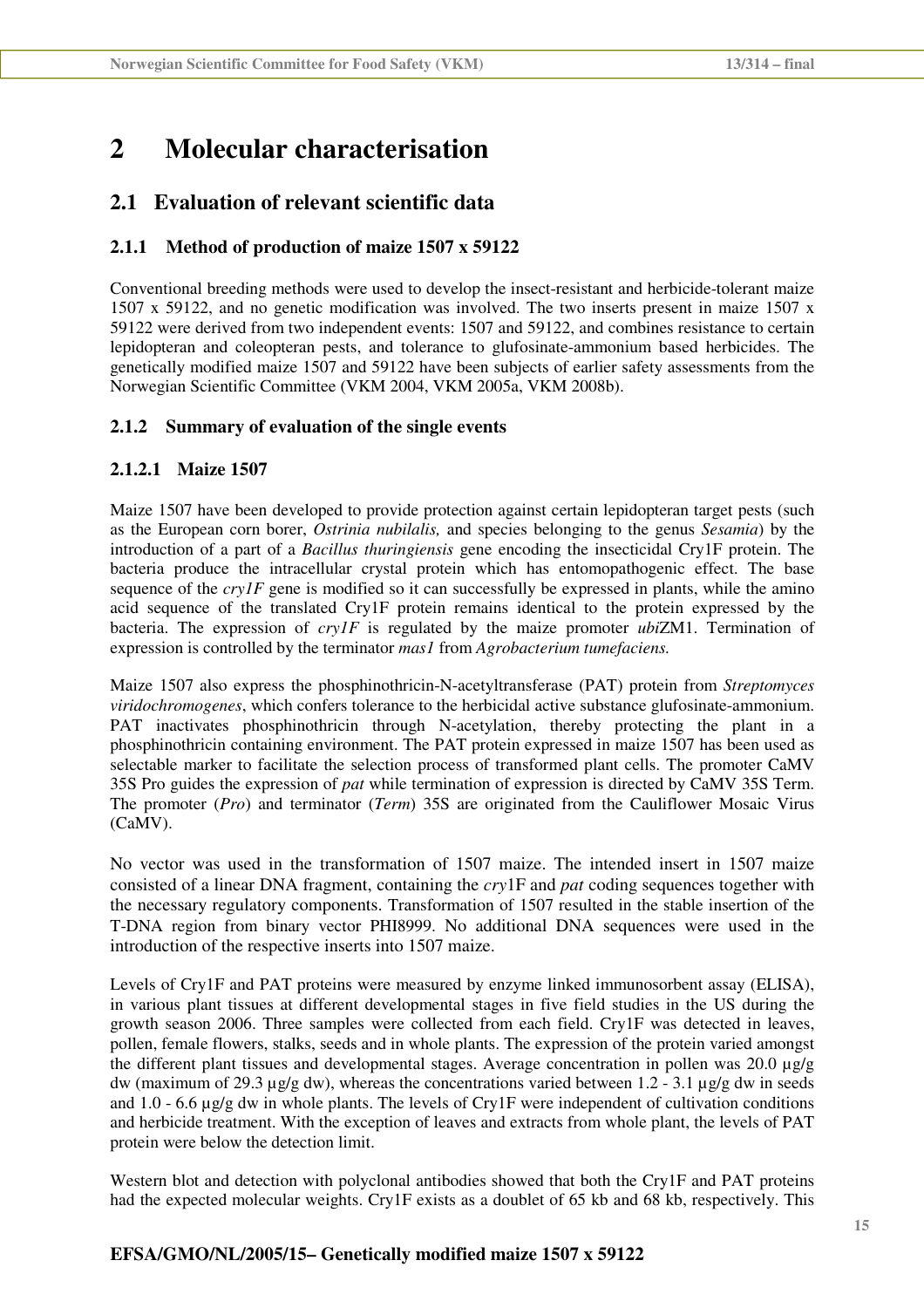is explained by plant proteases that cleave off an N-terminal fragment, since trypsin treatment of Cry1F also yields a protein of 65 kb. There are no indications of fusion proteins.

A detailed study was performed to detect open reading frames. Five ORFs were detected: ORF1, ORF2, ORF3, ORF4 and ORF25PolyA. ORF25PolyA is part of the CaMV 35S promoter and terminator. ORF4 lies within ORF25PolyA. ORF1 and 2 are parts of the 1507 transcript and originate from the maize genome. These ORFs were also detected in unmodified maize, but do not share homology to described sequences in the maize genome, and do not contain regulatory elements that can lead to transcription. ORF3 and ORF4 are located at the border of and inside the 1507 fragment, respectively. No transcripts of ORF3 are detected by Northern blot or RT-PCR. Neither do analyses of ORF4 with Northern blot and RT-PCR indicate that ORF4 is capable of transcription even though it resides within ORF25PolyA.

Southern blot and sequence analysis demonstrates that an almost full length copy of the 1507 DNA fragment (6186 bp out of 6235 bp) is inserted into the maize genome. An approx. 11 kb long DNA fragment of the maize genome where the 1507 fragment resides is sequenced. This sequence contains both genes, the respective regulatory elements of the 1507 DNA fragment, and an additional six nonfunctional DNA fragments from the 6235 bp 1507 fragment. The six DNA fragments are located either at the 5' or 3' end of the 6186 bp 1507 fragment. The contents of genes and regulatory elements in the recombinant DNA fragment are outlined in Figure 1.



**Figure 1. Restriction map of the various gene elements of the recombinant DNA fragment inserted in the genome of the maize strain 1507.**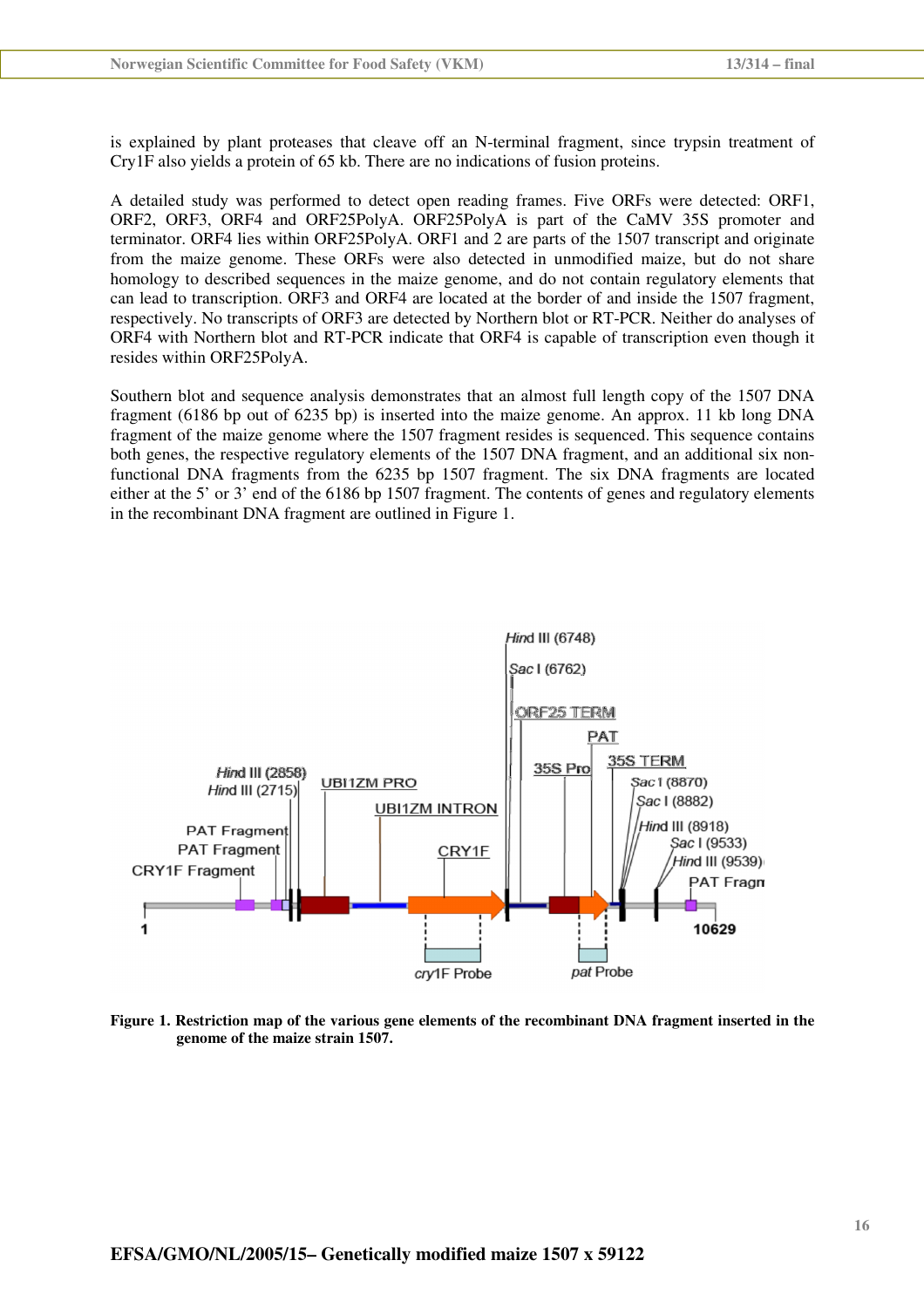#### **2.1.2.2 Maize 59122**

The gene modified maize strain 59122 expresses herbicide and insect tolerance through *Agrobacterium tumefaciens* mediated transformation of maize cells, with the insertion of a linear DNA fragment of 7390 bp from the binary vector PHP17662 into the maize genome. The DNA fragment does not contain an antibiotic resistance gene. Transformation of 59122 maize resulted in the stable insertion of the T-DNA region into the maize genome. The T-DNA region in PHP17662 contained the *cry*34Ab1, *cry*35Ab1 and *pat* coding sequences and the necessary regulatory components to regulate gene expression.

The maize-optimised *cry34Ab1* gene is derived from *Bacillus thuringiensis* strain PS149B1. *Cry34Ab1*  encodes a protein comprising 123 amino acids. The amino acid sequence of the Cry34Ab1 protein (14 kDa) encoded by the maize-optimised *cry*34Ab1 gene is identical to the Cry34Ab1 protein (14 kDa) expressed in the bacteria. Expression of the maize-optimised *cry34Ab1* gene is regulated by the ubiquitin promoter from *Zea mays* (*ubi*1ZM). Termination of transcription for the maize-optimised *cry*34Ab1 gene is controlled by the terminator sequence from the *Solanum tuberosum* proteinase inhibitor II gene (*pinII*).

The maize-optimised *cry35Ab1* gene is derived from *Bacillus thuringiensis* strain PS149B1. *Cry35Ab1* encodes a protein comprising 383 amino acids. The amino acid sequence of the Cry35Ab1 protein (44 kDa) encoded by the maize-optimised *cry35Ab1* gene is identical to the Cry35Ab1 protein expressed by the bacteria. Expression of the maize-optimised *cry35Ab1* gene is regulated by the promoter from the *Triticum aestivum* peroxidase gene and its native leader. Termination of transcription is controlled by the terminator sequence from *Solanum tuberosum* proteinase inhibitor II gene (*pinII*).

The Cry34Ab1 and Cry35Ab1 proteins act together in conferring resistance against certain coleopteran insect pests, such as *Diabrotica* spp. which are important maize pests.

Maize 59122 also express the phosphinothricin-N-acetyltransferase (PAT) protein from *Streptomyces viridochromogenes* (previously described).

The level of the proteins Cry34Ab1, Cry35Ab1 and PAT was analysed by ELISA. Samples were collected from 11 different experimental fields in Chile, US and Canada in 2002/2003, and 3 and 6 in Europe in 2003 and 2004, respectively. Samples were collected at four different developmental stages. Cry34Ab1 and Cry35Ab1 was detected in leaves, pollen, seeds roots, stalk, and whole plants, whereas PAT was only detected in leaves, roots, stalk and whole plant. The levels of PAT in seeds and pollen were below the detection limit. The expression of Cry34Ab1 and Cry35Ab1 varied between the different tissues of the plants and between experimental fields. The concentration of Cry35Ab1 in pollen was either low or below detection levels, whereas the concentration of Cry34Ab1 varied between 50 and 74 µg/g dw. In samples collected in Europe the concentrations of Cry34Ab1 and Cry35Ab1 in seeds were measured to be  $61.8 \pm 16.5$  and  $2.34 \pm 0.475$  ug/g dw, respectively, whereas samples from Chile and USA/Canada showed 36.4  $\pm$  8.9 og 2.0  $\pm$  0.7 µg/g dw, respectively. The variation in protein concentration amongst samples collected from random blocks with and without herbicide treatment was shown to be higher than the variation between the experimental fields. The expression of PAT was generally low in all samples it was detected. Results from whole plant extracts in Europe showed concentrations of  $0.0807 \pm 0.0800$  µg/g dw.

Western blot analysis and detection with polyclonal antibodies showed that the Cry34Ab1, Cry35Ab1 and PAT proteins all had the expected molecular weights. Cry35Ab1 produced a double protein band, which was explained by proteolytic cleavage of a C-terminal fragment by plant proteases. No indications of fusion proteins were found. Studies performed to detect coding sequences in the maize strain 59122, did not disclose any ORFs that could lead to the expression of peptides larger than a 100 amino acids.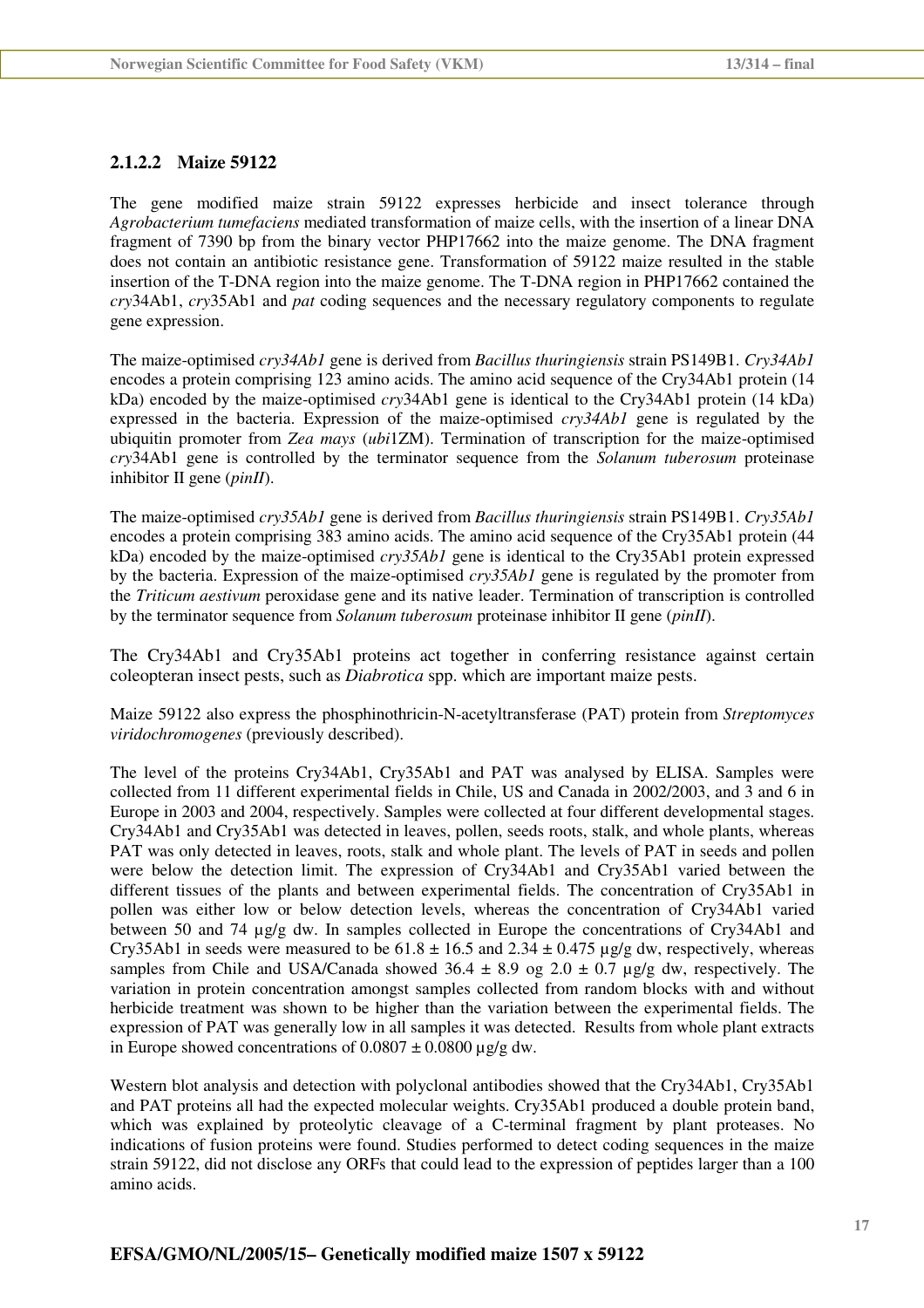Further, the results of the molecular characterization support the conclusion that the 59122 maize contains a single intact copy of the T-DNA region from binary vector PHP17662. Southern blot and sequence analysis shows that nearly a full length copy of the PHP17662 recombinant DNA fragment (7343 bp out of the 7390 bp fragment) is inserted in the maize genome. The 59122 maize does not contain fragments from the vector backbone portion of binary vector PHP17662, in particular the tetracycline and spectinomycin resistance genes, the *vir*G gene and other backbone sequences not intended for transformation. In addition, PCR amplification and sequence analysis have confirmed that the 5' and 3' regions flanking the 59122 maize insert are of maize genomic origin. A 22 bp are missing from the 5' end and 25 bp from the 3' end of the fragment. The fragment contains all genes (pat, cry34Ab1 and cry35Ab1) and respective regulatory sequences of the insert. Two base modifications have also been identified in the non-coding region of the fragment, but none of these affect the ORFs of the fragment. A 2593 bp of the 5'-, and 1986 bp of the 3' - flanking sequences have also been sequenced, where small regions display homology to e.g. chromosomal sequences and various expressed sequence tags, ESTs. The longest region of these is 179 bp. None of the flanking sequences contain coding regions to known proteins. The contents of genes and regulatory elements in the recombinant DNA fragment are outlined in Figure 2.



**Figure 2. Restriction map of the various gene elements of the recombinant DNA fragment inserted in the genome of the maize strain 59122.**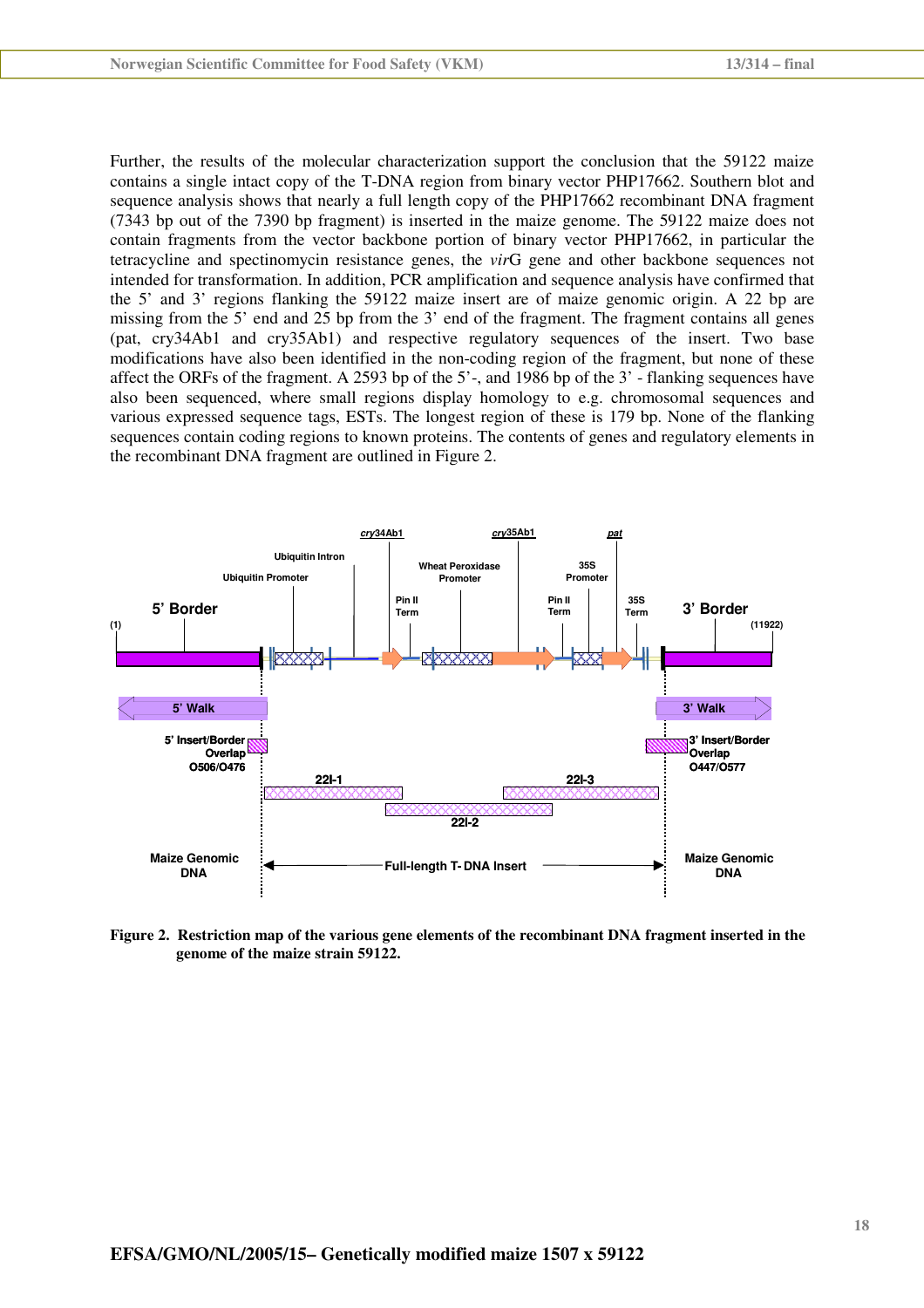### **2.1.3 Transgene constructs in maize 1507 x 59122**

The 1507 x 59122 maize has been obtained by conventional crossbreeding of two genetically modified parental maize lines. No new genetic modification was used for the development of the 1507 x 59122 maize.

In order to confirme the intactness and stability of the insert present in 1507 x 59122 maize compared to the insert in the individual parental events of 1507 maize and 50122 maize, a complete and detailed analysis was performed by Southern Blot. Using the *cry1F*, *cry34Ab1*, *cry35Ab1* and *pat* probes, southern blot hybridization showed intactness of the inserts, including their flanking sequences, present in 1507x59122 maize compared to the inserts in the 1507 and the 59122 maize. These Southern analyses with the inserted gene probes showed that the insertions in the 1507 maize and the 59122 maize were equivalent to that of 1507 x 59122 maize indicating that it was a successful cross of the two lines: the 1507 maize and the 59122 maize.

*Hind* III digestion was selected for comparing the 1507 x 59122 maize to 1507 maize. *Hin*d III sites are indicated on the 1507 maize insertion map in Figure 1. Two bands were expected to hybridize to the *cry*1F probe based on the insertion map, a single band of 3890 bp and one greater than 2715 bp (Figure 1). Consistent with the insertion map, two fragments, one of 3890 bp and one of 4200 bp, were observed in all of the samples of the 1507 maize and the 1507x59122 maize. Therefore, the inserts in 1507 maize and 1507 x 59122 maize were equivalent to each other. Using the *pat* probe and *Hind* III digestion, three bands were expected to hybridize to the 1507 maize insert, a single band of 2170 bp, one of approximately greater than 2715 bp, and a third band of approximately greater than 1090 based on the 1507 maize insertion map (Figure 1). In addition, the T-DNA of PHP17662 was also expected to hybridize to the *pat* probe, resulting in an internal fragment of 6963 bp (Figure 1). Consistent with the event insertion map, three bands were observed in 1507 maize, one of 2170 bp, one of approximately 2300 bp and a faintly hybridizing band of approximately 4100 bp. A single band of 6963 bp was observed in the 59122 maize, as expected.

*Sac* I digestion was selected for comparing 1507x59122 maize to 59122 maize. *Sac* I sites are indicated on the T-DNA insertion in 59122 maize in Figure 2. Hybridization of the *cry*34Ab1 probe with individual plants containing the DAS-59122-7 insertion was expected to result in a border fragment of approximately 3400 bp based on the T-DNA insertion map (Figure 2). This fragment was observed in both the 59122 maize and the 1507x59122 maize. The 59122 maize and the 1507x59122 maize exhibited the same hybridization pattern with the *cry*34Ab1 probe, indicating that the insert present in the 59122 maize was equivalent to that found in the 1507x59122 maize. Using the *cry*35Ab1 probe, three internal bands, one of 1855 bp, one of 1941 bp and one of 123 bp, were expected to hybridize in the *Sac* I digestion based on the T-DNA map derived from binary vector PHP17662 and consistent with the T-DNA insertion in 59122 maize. The 1855 bp and 1941 bp fragments were observed in both the 59122 maize and the 1507x59122 maize, indicating that the 1507x59122 maize contained the same insertion as the 59122 maize. The predicted 123 bp fragment was not detected, as fragments below approximately 1000 bp ran off the gel during electrophoresis and were not transferred to the nylon membrane.

As discussed for the *Hin*d III digest, the *pat* probe was expected to hybridize to both the 1507 maize and the 59122 maize. For the 59122 maize, a band of 1855 bp was expected to hybridize with the *Sac* I digestion. For 1507 maize, three bands were expected to hybridize, a band of 2108 bp, a band greater than 1096 bp, and a band greater than 6762 bp (Table 4). The expected 1855 bp band was observed in 59122 maize and three bands were observed in 1507 maize, a band of 2108 bp, a band of approximately 5700 bp, and a band approximately 8576 bp. All four fragments were observed in the 1507x59122 maize, indicating that the 1507x59122 maize contained the same insertion as those found in the 1507 maize and the 59122 maize.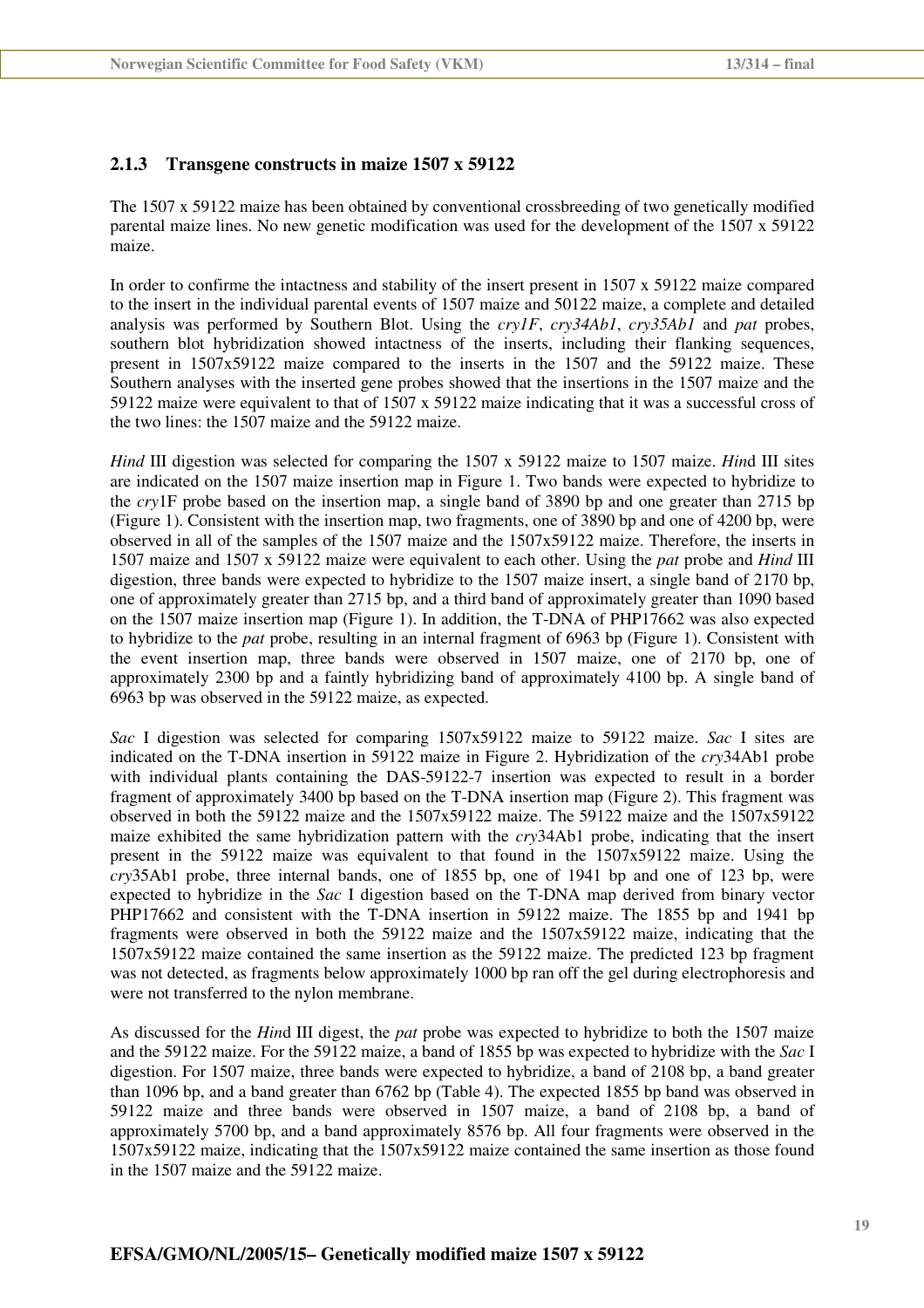None of the gene probes, *cry*1F, *pat*, *cry*34Ab1, or *cry*35Ab1 hybridized to control samples analyzed in Southern analysis. As expected, *cry*1F did not hybridize to 59122 maize or PHP17662 plasmid control nor did *cry*34Ab1 and *cry*35Ab1 hybridize to 1507 maize or PHP8999 plasmid control.

These Southern analyses with the inserted gene probes showed that the insertions in 1507 maize and 59122 maize were equivalent to that of the 1507 x 59122 maize.

#### **2.1.4 Information on the expression of insert**

Two field studies have been carried out in order to estimate the level of expression of the Cry1F, Cry34Ab1, Cry35Ab1 and PAT proteins in forage and grain obtained from 1507x59122 maize (Table 1 and 2). One field study was carried out, in Europe in 2004, in order to estimate the level of Cry1F, Cry34Ab1, Cry35Ab1 and PAT proteins in forage and grain obtained from the 1507x59122 maize. The field study was conducted at five field sites located in major maize growing regions of: Spain (three locations), Hungary (one location) and Bulgaria (one location). These locations are representative of regions where maize is commercially grown in Europe. Another field study was conducted at five field sites located in the major maize growing regions of U.S. and Canada in 2003. These locations are representative of regions where maize is commercially grown in North America and are comparable to regions where the maize varieties would be suitable as commercial products in the EU. Another field study was conducted at five field sites located in the major maize growing regions of U.S. and Canada in 2003. These locations are representative of regions where maize is commercially grown in North America and are comparable to regions where the maize varieties would be suitable as commercial products in the EU.

Levels of Cry1F, Cry34Ab1, Cry35Ab1 and PAT proteins in grain from 1507x59122 maize was characterized using a specific Enzyme Linked Immunosorbent Assay (ELISA) developed specifically for each protein. In the European study, Cry1F, Cry34Ab1 and Cry35Ab1 proteins was detected in leaf, pollen, silk, stalk, whole plant, grain, and senescent whole plant tissue samples from the 1507x59122 maize throughout the growing season. With the exception of R1 pollen, measurable concentration of the PAT protein was detected in all tissues assayed for the 1507x59122 maize. The forage and grain samples were taken from plots that were sprayed with glufosinate-ammonium herbicide or unsprayed. Levels of Cry1F, Cry34Ab1, Cry35Ab1 and PAT proteins, in forage and grain, were comparable regardless of the application of glufosinate-ammonium herbicide. The results are summarized in Table 1. In the U.S. and Canadian study grain samples were taken from plots that were sprayed with glufosinate-ammonium herbicide or unsprayed. The results obtained from the expression analysis have been summarized in Table 2. Levels of Cry1F, Cry34Ab1, Cry35Ab1 and PAT proteins were comparable to each other, regardless of the application of glufosinate-ammonium herbicide.

#### **Cry1F**

In the European study, the level of Cry1F protein ranged, in forage, from 8.34 up to 12.5 ng/mg dry weight and, in grain, from 1.02 up to 3.48 ng/mg dry weight. These results are comparable to expression level of Cry1F protein in grain from 1507 maize, which ranged from 1.2 to 3.1 ng/mg dry weight. In the U.S. and Canadian study, the level of Cry1F protein ranged from 1.70 up to 2.04 ng/mg dry weight. These results are comparable to level of Cry1F protein in grain from 1507 maize, which ranged from 1.2 to 3.1 ng/mg dry weight.

#### **Cry34Ab1**

In the European study, the Cry34Ab1 was expressed, in forage, at levels ranging from 75.1 up to 127 ng/mg dry weight and in grain from 20.4 up to 120 ng/mg dry weight, results which are comparable to the expression levels of the Cry34Ab1 protein in 59122 maize, which ranged, in forage, from 90.1 up to 100 ng/mg dry weight (mean range across EU sites in 2003-2004) and in grain from 39.0 up to 40.4 ng/mg dry weight. In the U.S. and Canadian study, the level of Cry34Ab1 in grain was (mean level)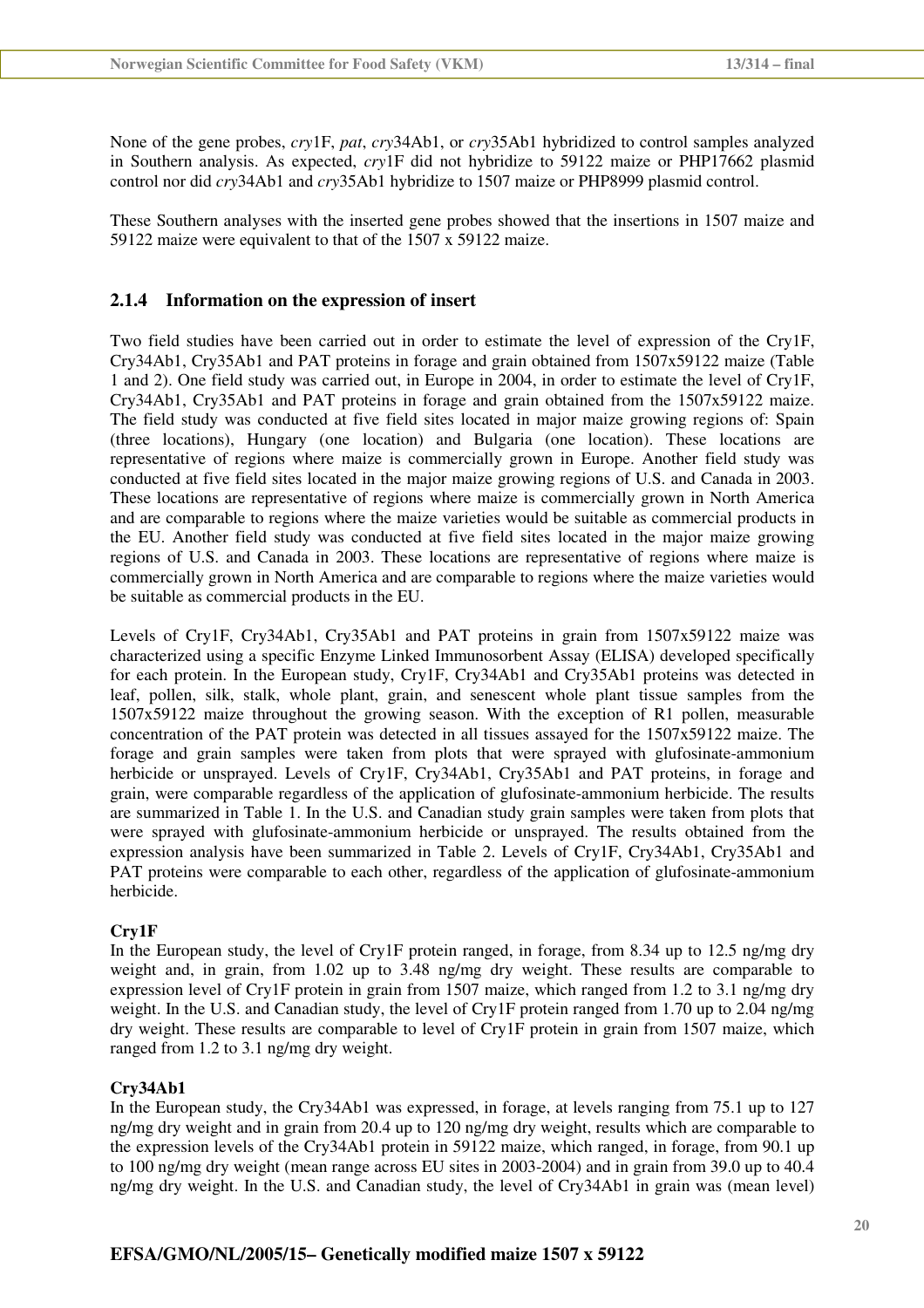ranging from 42.9 up to 45.7 ng/mg dry weight, results which are comparable to the levels of the Cry34Ab1 protein in the 59122 maize, which ranged from 39.6 up to 49.7 ng/mg dry weight.

#### **Cry35Ab1**

In the European study, the Cry35Ab1 protein was detected, in forage at levels from 30.5 up to 58.0 ng/mg dry weight and in grain, from 0.29 up to 1.50 ng/mg dry weight, which are in the same order of magnitude as expression levels in 59122 maize, which ranged in forage from 41.3 up to 52.5 ng/mg dry weight (mean range across EU sites in 2003-2004) and in grain from 1.05 up to 1.11 ng/mg dry weight. In the U.S. and Canadian study, the Cry35Ab1 protein was detected (mean level) at levels from 1.41 up to 1.61 ng/mg dry weight, which are in the same order of magnitude as expression levels in 59122 maize, which ranged from 0.99 up to 2.00 ng/mg dry weight.

#### **PAT**

In the European study, levels of combined expression, from 1507 maize and 59122 maize, of the PAT protein in 1507x59122 maize, ranged, in forage, from 1.87 up to 6.15 ng/mg dry weight and in grain from 0.00 up to 0.210 ng/mg dry weight which is consistent with the result of expression levels of PAT protein in 1507 maize and 59122 maize, which were generally below their limit of detection. In the USA and Canadian study, levels of combined mean expression of the PAT protein, from 1507 maize and 59122 maize, in 1507x59122 maize, ranged from N.D. up to 0.44 ng/mg dry weight which is consistent with the result of levels of PAT protein in 1507 maize and 59122 maize, which were generally below their limit of detection.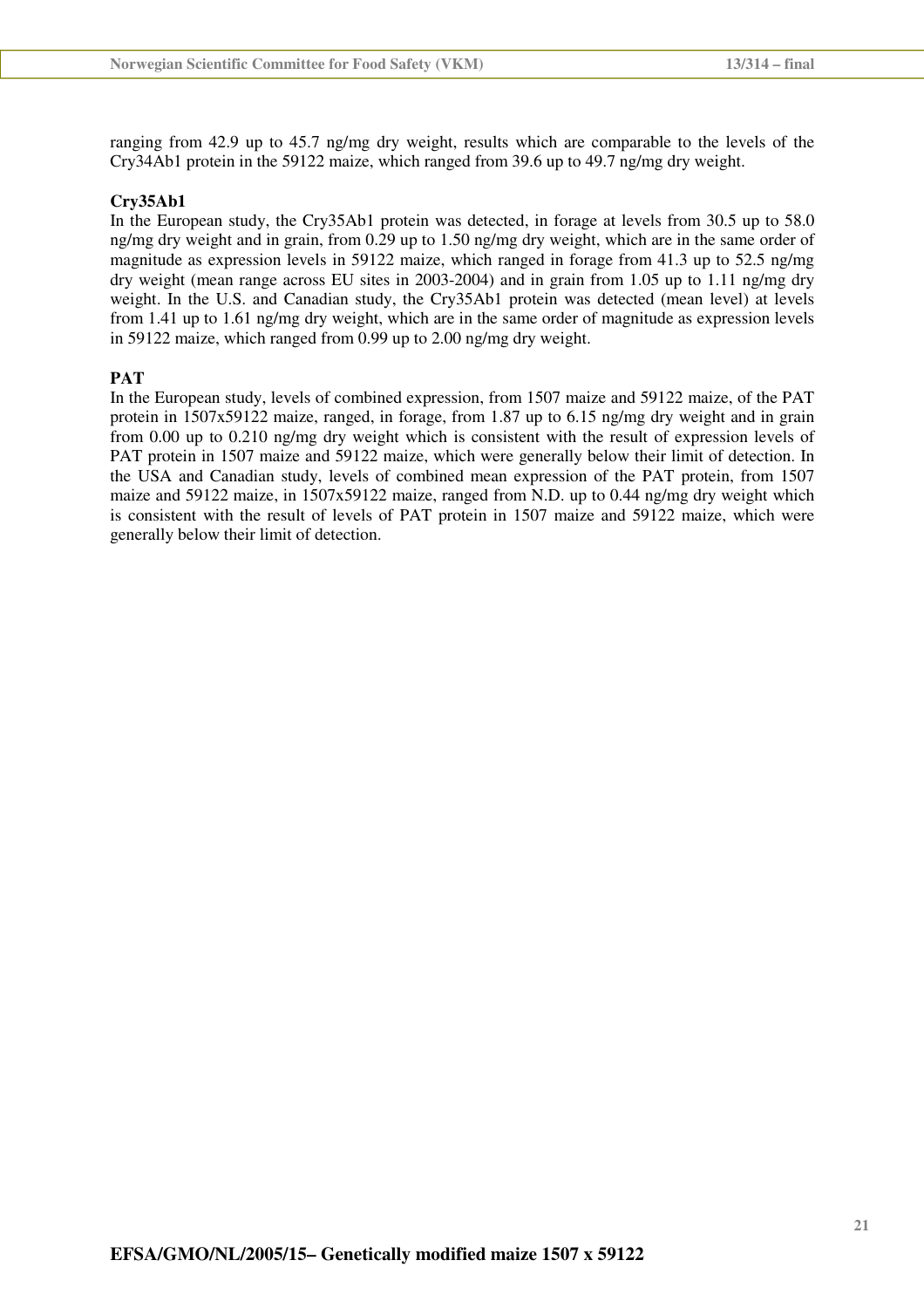### **Table 1. Levels of the Cry1F, Cty34Ab1, Cry35Ab1 and PAT proteins in grain and forage from 1507 x 59122 maize plants sprayed with glufosinate and unsprayed (EU 2004).**

| <b>Hybrid</b>                | <b>Tissue</b> | <b>Mean</b><br>(ng/mg d.w.) | <b>Standard</b><br><b>Deviation</b> | Range<br>(ng/mg d.w.) |
|------------------------------|---------------|-----------------------------|-------------------------------------|-----------------------|
| <b>Cry1F Protein</b>         |               |                             |                                     |                       |
| 1507 x 59122<br>(untreated)  | Grain         | 2.23                        | 0.629                               | 1.02-3.48             |
| 1507 x 59122<br>(untreated)  | Forage        | 10.8                        | 1.27                                | $9.51 - 12.5$         |
| $1507 \times 59122 + GA^{1}$ | Grain         | 2.01                        | 0.489                               | 1.42-3.06             |
| 1507 x 59122 + GA            | Forage        | 9.61                        | 1.43                                | 8.34-11.8             |
| Cry34Ab1 Protein             |               |                             |                                     |                       |
| 1507 x 59122<br>(untreated)  | Grain         | 43.5                        | 22.9                                | 22.4-110              |
| 1507 x 59122<br>(untreated)  | Forage        | 105                         | 13.8                                | 90.1-127              |
| 1507 x 59122 + GA            | Grain         | 51.6                        | 28.0                                | 20.4-120              |
| $1507 \times 59122 + GA$     | Forage        | 100                         | 16.3                                | 75.1-118              |
| Cry35Ab1 Protein             |               |                             |                                     |                       |
| 1507 x 59122<br>(untreated)  | Grain         | 0.591                       | 0.318                               | $0.34 - 1.30$         |
| 1507 x 59122<br>(untreated)  | Forage        | 38.1                        | 8.11                                | 30.5-51.7             |
| $1507 \times 59122 + GA$     | Grain         | 0.680                       | 0.417                               | $0.29 - 1.50$         |
| 1507 x 59122 + GA            | Forage        | 43.4                        | 9.54                                | 32.4-58.0             |
| <b>PAT Protein</b>           |               |                             |                                     |                       |
| 1507 x 59122<br>(untreated)  | Grain         | 0.0240                      | 0.0515                              | $0.000 - 0.150$       |
| 1507 x 59122<br>(untreated)  | Forage        | 3.79                        | 1.43                                | 1.87-5.26             |
| $1507 \times 59122 + GA$     | Grain         | 0.0473                      | 0.0856                              | $0.000 - 0.210$       |
| 1507 x 59122 + GA            | Forage        | 4.34                        | 1.70                                | 1.88-6.15             |

<sup>1</sup>Plots treated with glufosinate-ammonium (GA)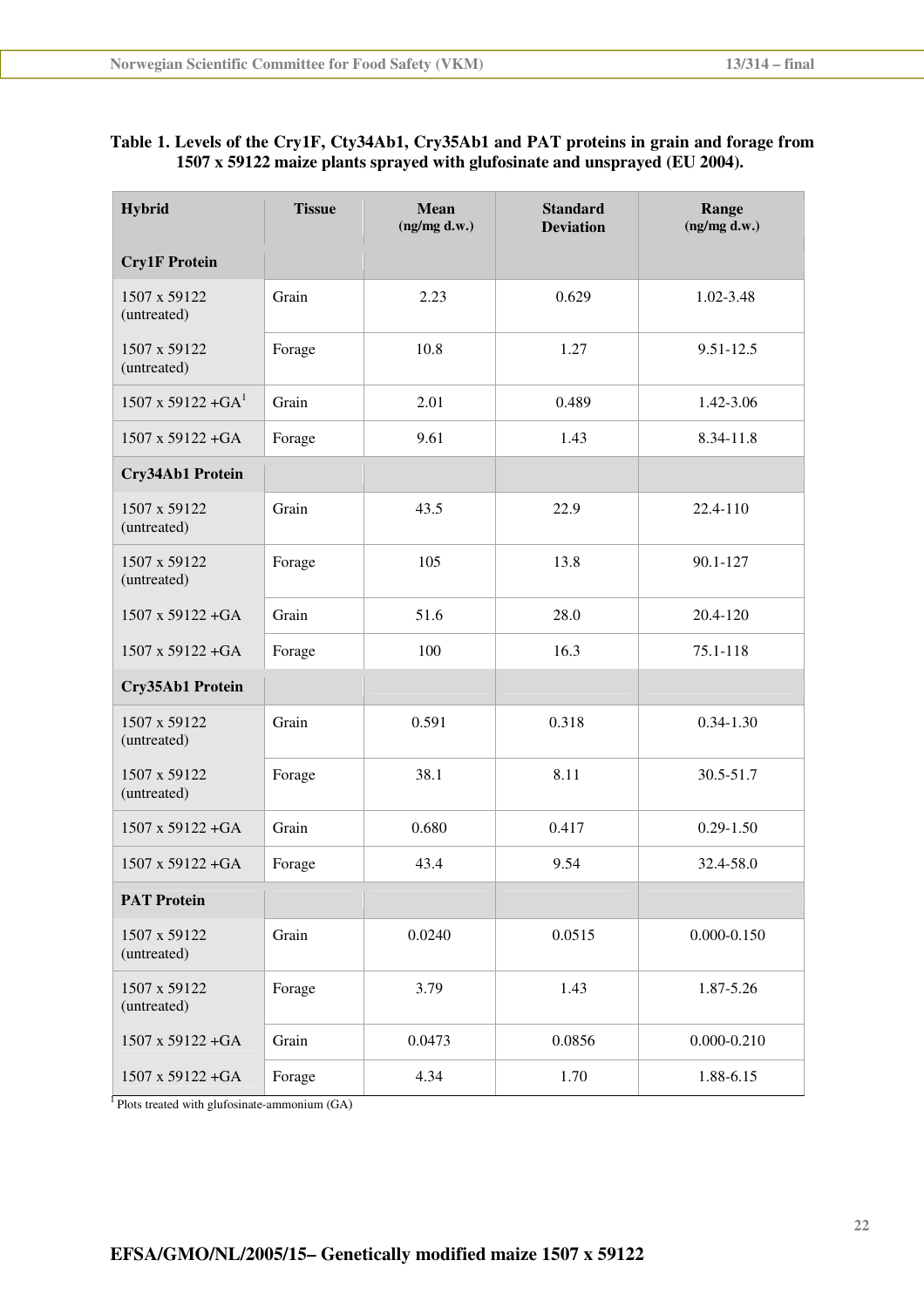| Table 2. | Expression of Cry1F, Cry34Ab1, Cry35Ab1 and PAT proteins in grain from          |
|----------|---------------------------------------------------------------------------------|
|          | 1507x59122 maize plants sprayed with glufosinate and unsprayed (USA and Canada) |
|          | $2003$ ).                                                                       |

| <b>Hybrid</b>               | <b>Mean</b><br>(ng/mg d.w.) | <b>Standard</b><br><b>Deviation</b> | Min/max range<br>(ng/mg d.w.) |
|-----------------------------|-----------------------------|-------------------------------------|-------------------------------|
| <b>Cry1F Protein</b>        |                             |                                     |                               |
| 1507 x 59122<br>(untreated) | 1.70                        | 0.58                                | 0.56/2.86                     |
| $1507 \times 59122 + GA1$   | 2.04                        | 0.74                                | 0.96/3.81                     |
| Cry34Ab1 Protein            |                             |                                     |                               |
| 1507 x 59122<br>(untreated) | 42.9                        | 11.7                                | 23.5/69.1                     |
| $1507 \times 59122 + GA$    | 45.7                        | 9.5                                 | 33.6/63.3                     |
| Cry35Ab1 Protein            |                             |                                     |                               |
| 1507 x 59122<br>(untreated) | 1.41                        | 0.50                                | 0.82/2.78                     |
| $1507 \times 59122 + GA$    | 1.61                        | 0.70                                | 0.64/3.35                     |
| <b>PAT Protein</b>          |                             |                                     |                               |
| 1507 x 59122<br>(untreated) | 0.10                        | 0.14                                | N.D. / 0.44                   |
| $1507 \times 59122 + GA$    | 0.11                        | 0.40                                | N.D. / 0.37                   |

 $1$ Plots treated with glufosinate-ammonium (GA)

#### *ORF sequence comparisons*

Out of a potential maximum number of twelve ORFs, only one ORF (referred to as RB-2 ORF) was identified that spans the right T-DNA border of the 59122 maize. The hypothetically translated amino acid sequence of the RB-2 ORF consists of 45 amino acids.

As requested, a bioinformatics analysis including a sequence comparison against databases of known toxic and allergenic proteins has been carried out with the deduced amino acid sequence of the RB-2 ORF. Absence of any significant homology to known protein toxins was determined through a global sequence homology search for the RB-2 ORF amino acid sequence against the GenPept "nr" and Uniprot datasets using the BLASTP 2.2.11 algorithm. A cutoff expectation value (E-value) of 1.0 was used to detect biological meaningful homology between the deduced amino acid sequence of the RB-2 ORF and proteins in the database. In the case of the amino acid sequence of the RB-2 ORF no stretches of six, seven, eight or more contiguous amino acids were found to be identical to strings found in any of the known protein allergens. In conclusion, the deduced amino acid sequence of the RB-2 ORF shows no significant amino acid sequence similarity to known protein allergens.

Overall, the results of the bioinformatics analyses confirm that there are neither potential fusion proteins with significant sequence homology to known protein toxins nor potential fusion proteins with significant sequence similarity to known protein allergens in the 59122 maize. Therefore,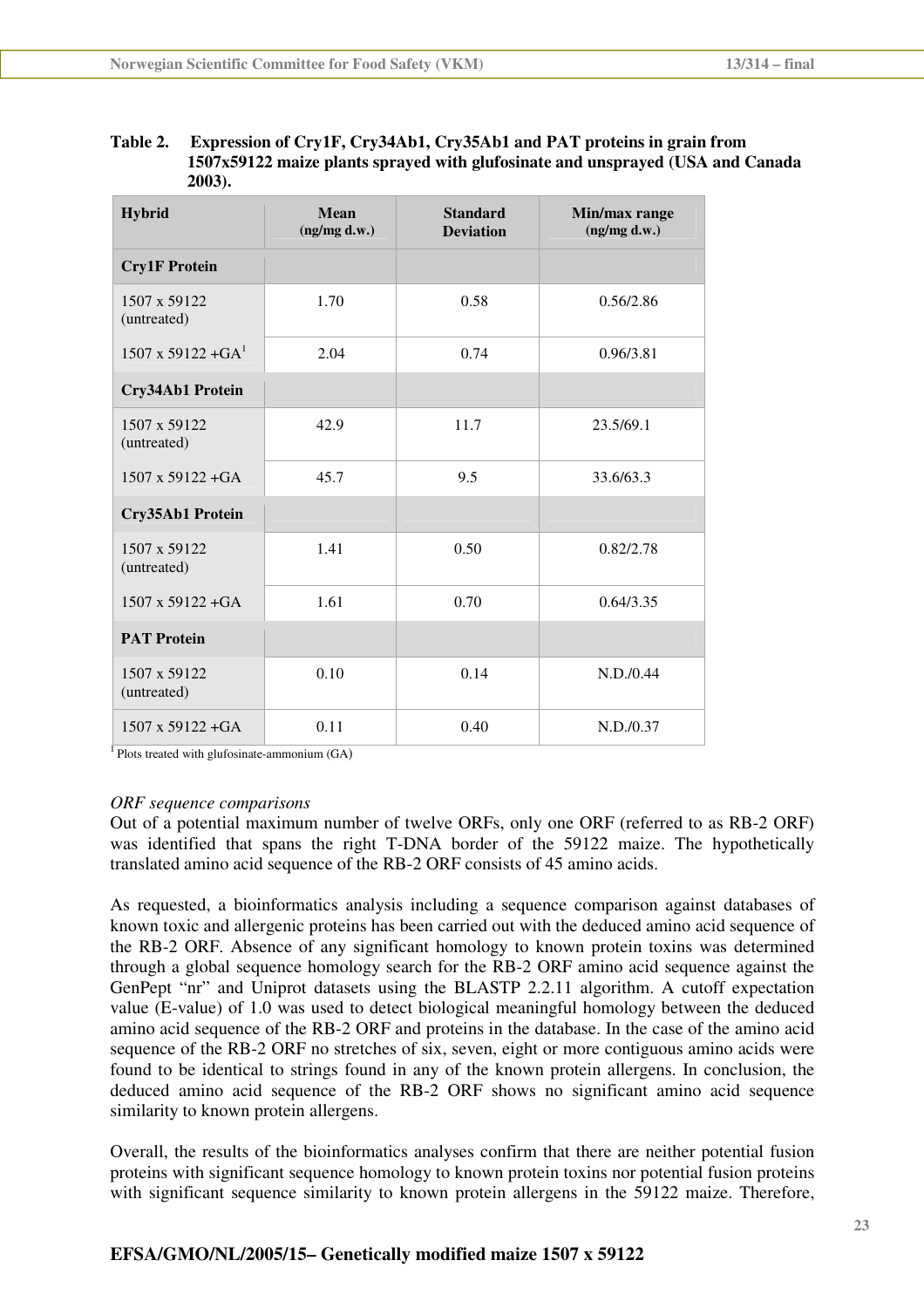there are no potential fusion proteins in the 59122 maize that could be harmful to human or animal health.

#### **2.1.5 Inheritance and stability of inserted DNA**

Both the 1507 maize and the 59122 maize incorporated a single DNA insert containing a single copy of the inserted DNA fragment, at different loci, in the maize genome. Southern blot analyses have demonstrated that the integrity of the inserts in the single events in 1507 and 59122 maize are preserved in the hybrid 1507 x 59122.

Segregation analysis has shown that both 1507 maize and 59122 maize inserts are inherited in a Mendelian fashion, i.e. the inserts are stably inherited as single, independent and dominant genes.

The maize strain Hi-II with the 1507 event was crossbred with one of Pioneers elite strains and back crossed over six generations. Genetic stability of the inserted gene construct was shown by segregation- and southern blot – analysis. In addition, field studies have shown over several growth seasons in Europe and the US that the inserted genes are stably incorporated in the maize genome.

Genetic stability of the inserted gene construct was evaluated through Southern blot and segregation analysis of four different generations (T1S1, T1S2, BC1 and BC2S1). The breeding strain Hi-II with the 59122 event (T0) was crossbred with the inbred elite strain PH098B to make the  $F_1$  generation. The  $F_1$  plants were self-pollinated to generate the T1S and T1S2 generations. To produce the BC1hybride the F1-plants were crossed and backcrossed with the inbred strain 05F, and then crossed with yet another inbred strain, 581. To produce the BC2S1 generation, F1 plants were crossed and backcrossed twice with the inbred strain 581, and finally self-pollinated. Analysis of the progeny from the BC2S1 generation displayed the expected Mendelian inheritance of herbicide tolerance and expression of Cry34Ab1. Analyses of Cry34Ab1/35Ab1 and PAT expression data from field studies spanning two growth seasons in Europe, North- and South- America indicate phenotypic stability.

### **2.2 Conclusion**

As conventional breeding methods were used in the production of maize 1507 x 59122, no additional genetic modification was involved. Southern and PCR analyses demonstrated that the structures of the single 1507 and 59122 events were retained in maize stack 1507 x 59122. Genetic stability of the inserts has been demonstrated in the parental lines 1507 and 59122. Phenotypic analyses demonstrated stability of the insect resistance and herbicide tolerance traits in the hybrid. The expression levels of Cry1F, Cry34Ab1/Cry35Ab1 and PAT proteins in seeds and forage were considered comparable with those in the single events.

The characterisation of the recombinant insert and the physical, chemical and functional characteristics of the single maize events 1507 (VKM 2004) and 59122 (VKM 2005a, 2008b), have previously been evaluated by the VKM Panel on GMO and considered adequate.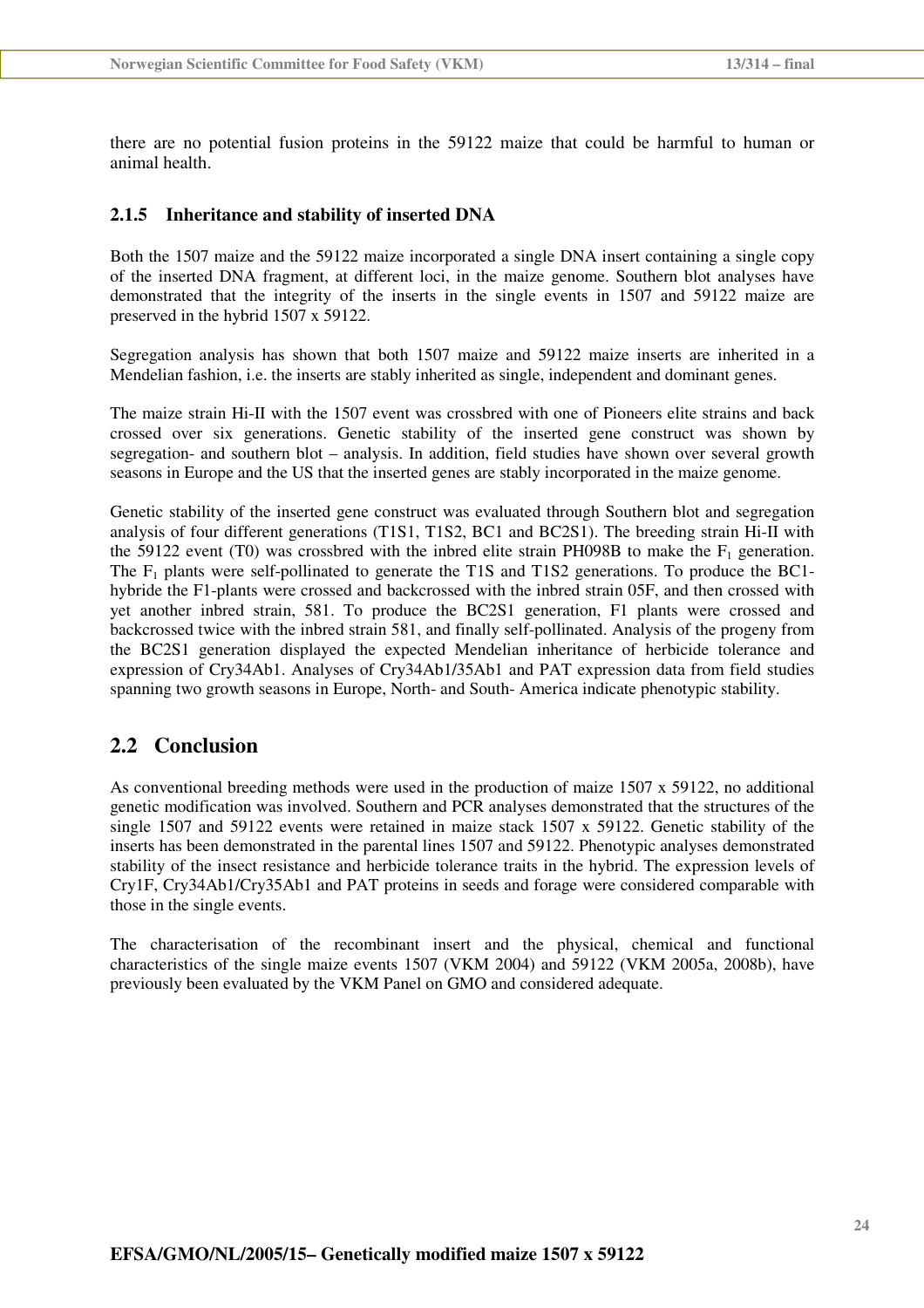## **3 Comparative assessment**

## **3.1 Choice of comparator and production of material for the compositional assessment**

#### **3.1.1 Experimental design & statistical analysis**

#### **Application EFSA/GMO/NL/2005/15**

In the application EFSA/GMO/NL/2005/15 for food and feed uses, import and processing of maize 1507 x 59122 within the European Union, the applicant present compositional data from seed and forage material collected in field trials in the North America during the 2003 growth season. In addition, agronomic data derived from material obtained from field trials with the single events and the respective comparators were provided by the applicant.

The field trials in North America were performed at five separate sites in commercial maize-growing regions of the USA (Iowa, Indiana and Nebraska) and two field sites in Ontario, Canada. These trials compared the composition of maize 1507 x 59122 with a conventional counterpart having a genetic background representative of the test entry 1507 x 59122 (near-isogenic hybrid, Pioneer brand commercial hybrid 36B08). Upon request of the EFSA GMO Panel, the applicant provided additional information on the breeding scheme used to produce the conventional control maize. According to EFSA, the pedigree information on the control, non-GM maize showed that the control had a genetic background comparable with that of maize 1507 x 59122 and thus represented an appropriate comparator for the  $F_1$  hybrid 1507 x 59122 in the field trials (EFSA 2009b).

No conventional commercial reference varieties were included in the field trials and the comparative assessments. However, comparisons with baseline data on commercial maize, compiled from publicly available literature, have been used in the comparisons with maize 1507 x 59122 for consideration of natural variations.

At each trial site, maize 1507 x 59122 and the conventional counterpart were planted following a randomized complete block design containing four blocks with test and control entries planted in 2 row plots located randomly within each block. Each plot was bordered by a single row of nontransgenic, commercial maize in order to limit edge effects. Prior to planting, each site prepared a proper seed bed according to local agronomic practices which could include tillage, fertility and pest managements practices. Each field location was scouted for agronomic and pest management needs including pest arthropods, diseases and weeds. Fertilizer, irrigation, agricultural chemicals and other management practices were applied as necessary. All maintenance operations were performed uniformly across the entire study area. Plots of the test entry 1507 x 59122 maize either received two sequential applications of herbicide containing glufosinate-ammonium or were unsprayed. The first application was applied at a rate that ranged from 0.36 to 0.38 lb ai/A (pounds of active ingredients per acre) at the V4 growth stage. The second application, at V7 growth stage, was applied at a rate ranging from 0.44 to 0.45 ib ai/A. The agronomic/phenotypic analyses were carried out from the same fields as the compositional analyses, but only from the control entry and plots with the test entry treated with glufosinate.

Analysis of variance (ANOVA) was conducted according to a randomized complete block design, and agronomic characteristics data were statistically analysed to test for differences between the test entry and the conventional control. Data analysis was completed on the following agronomic characteristics: stalk lodging, root lodging, stay green, disease incidence and insect damage. However, since no differences were identified, the applicant has not reported any statistical analysis on these characteristics. Statistical analysis was performed on data on maize material from both individual and combined field trial sites.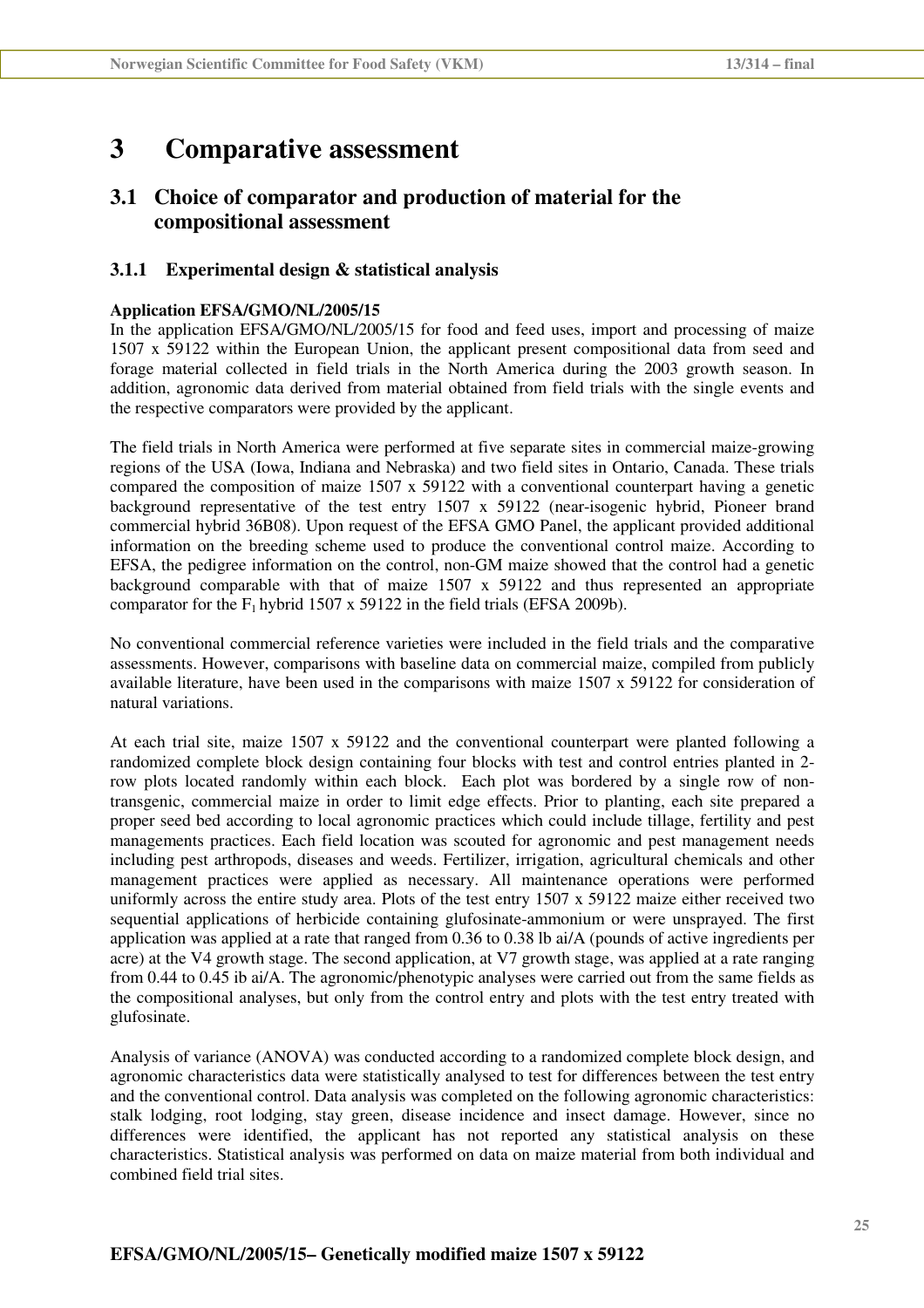#### **Application EFSA/GMO/NL/2005/28**

The application EFSA/GMO/NL/2005/28, covering authorisation of maize 1507 x 59122 for all food and feed uses, including cultivation, include results from field trials with maize 1507 x 59122 in Europe in 2004. The study was conducted at five separate field locations, with three locations in Spain, one in Hungary and one in Bulgaria. At each trial site, maize 1507 x 59122 and the conventional counterpart were planted following a randomized complete block design containing four blocks. Plots of the 1507 x 59122 maize either were left untreated or were treated with two applications of a herbicide containing the active ingredient glufosinate-ammonium. Agronomic characteristics of the untreated test line and the non-transgenic near-isogenic control were recorded over the course of the growing season.

### **3.2 Agronomic and phenotypic characters**

During field trials over at six different locations in North America in the growth season 2003, phenotypic and agronomic data related to dormancy and germination, emergence and vegetative growth, reproductive growth, seed retention, and stress (i.e. disease and biotic stress responses) were collected. Both in the field trials in USA and Canada, the early population/germination, seeding vigour, number of accumulated heat units (GDU) when approximately 50 % of the plants are silking or shedding pollen, plant height, ear height, number of stalk and root lodged plants, final stand count, stay green, pollen shape, disease incidence and insect damage, were measured.

Analyses of variance across trial locations showed statistically significant differences between maize 1507 x 59122 (treated with glufosinate ammonium) and the corresponding conventional counterpart for early population, plant height and final population (number of viable plants remaining at maturity) (p<0.05) (Table 22). None of these differences were consistently observed over locations.

In 2004, corresponding agronomic and phenotypic characters were measured for maize stack 1507 x 59122 and the non-GM control maize in field trials at five locations in Europe. Analyses of variance across trial locations showed statistically significant differences between the transgenic maize 59122 x 1507 x NK603 (untreated) and the comparator for plant height and number of accumulated heat units to 50 % silking (p<0.05) (Table 23). On average 1507 x 59122 maize plants had a higher number of accumulated heat units before 50 % of the plants were silking (865 vs. 838 GDU) and was significant lower (235 vs. 236 cm) compared with the conventional counterpart. Significant differences for time to silking and plant height were observed at one and three of the five locations, respectively. No statistically significant differences between the transgenic maize 1507 x 59122 and the comparator were observed for the characteristics mean early population, final population, time to pollen shed, ear height, stalk lodging, root lodging, seedling vigour, stay green, disease incidence, insect damage and pollen viability values in the across location analysis (p>0.05). The VKM GMO Panel is of the opinion that the observed differences are not biologically relevant.

The information regarding the comparative analysis of agronomic and phenotypic data in the applications EFSA/GMO/NL/2005/15 and EFSA/GMO/NL/2005/28 has earlier been assessed by the VKM GMO Panel in the frame of EFSAs official hearing of the applications in 2007 (VKM 2007a, 2008b).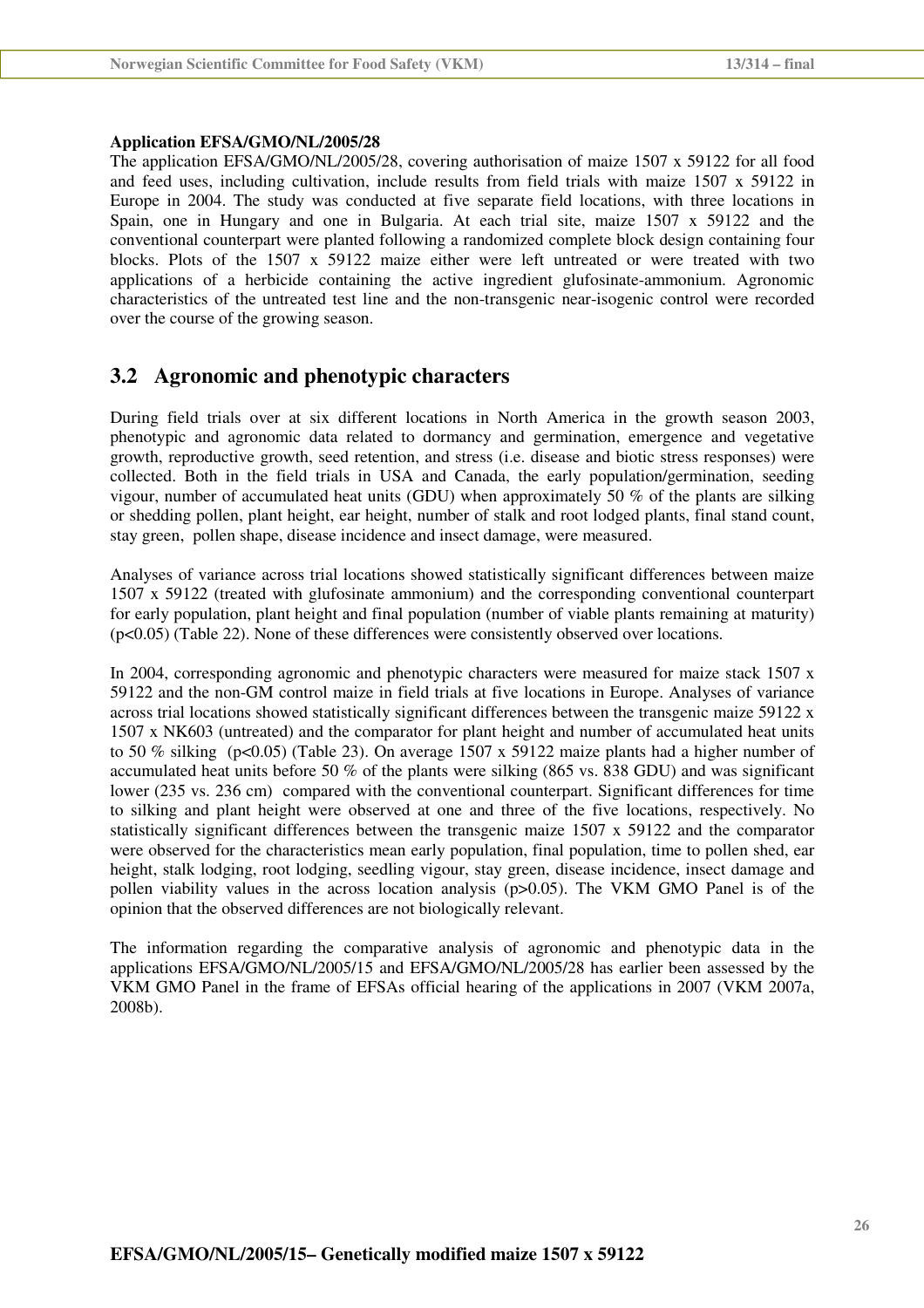| Table 22. Mean agronomic data from maize stack 1507 x 59122, sprayed with glufosinate-   |
|------------------------------------------------------------------------------------------|
| ammonium and non-GM control with comparable genetic background from field trials at five |
| locations in the USA and Canada in 2003.                                                 |

| <b>Entry</b>                              | Maize 1507 x 59122 | Non-GM control hybrid |
|-------------------------------------------|--------------------|-----------------------|
| Germination/early population <sup>1</sup> | $54*$              | 54                    |
| Seedling vigour (1-9)                     | $\overline{7}$     | $\overline{7}$        |
| GDU 50% silking <sup>2</sup>              | 1264               | 1240                  |
| GDU 50 $%$ pollen shed <sup>3</sup>       | 1289               | 1276                  |
| Plant height (in)                         | 98*                | 96                    |
| Ear height (in)                           | 37                 | 36                    |
| Stalk lodging $(\%)$                      | $\Omega$           | 1                     |
| Root lodging (%)                          | $\boldsymbol{0}$   | $\boldsymbol{0}$      |
| Final population <sup>4</sup>             | $52*$              | 52                    |
| Stay green <sup>5</sup> $(1-9)$           | $\overline{4}$     | 3                     |
| <b>Disease incidence</b>                  | 8                  | 8                     |
| <b>Insect damage</b>                      | 8                  | $\overline{7}$        |
| <b>Pollen shape</b>                       | 86                 | 83                    |

 $*$  p<0.05

<sup>1</sup> Number of plants emerged per 60 seed planted

<sup>2</sup> Number of accumulated heat units when approximately 50% of the plants are silking

 $3$  Number of accumulated heat units when approximately 50% of the plants are shedding pollen

<sup>4</sup> Total number of viable plants (per plot) remaining at maturity

 $5$  Overall plant height at maturity evaluated on a 1 to 9 scale when 1 is completely dead and 9 is very green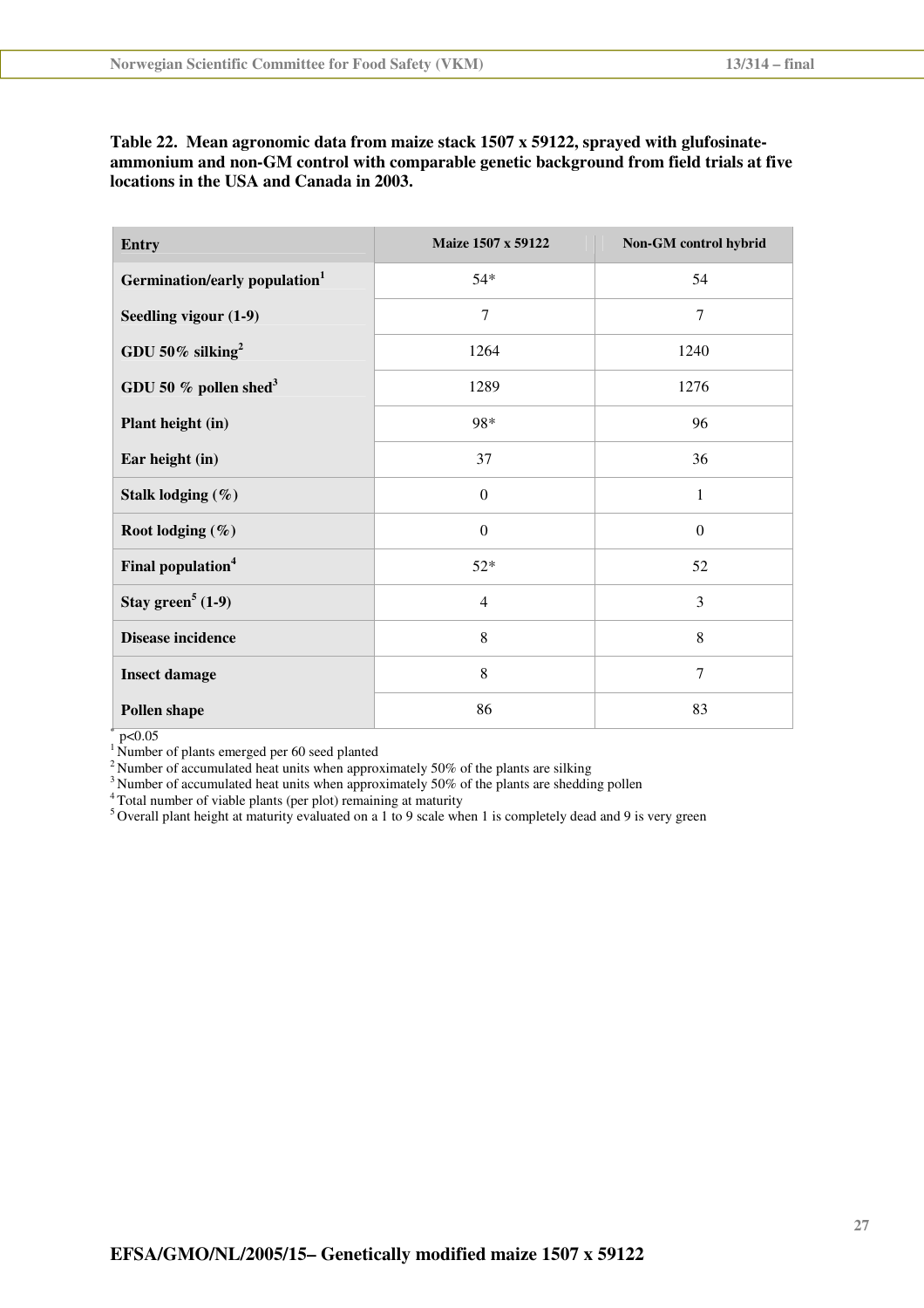| <b>Entry</b>                              | Maize 1507 x 59122 | Non-GM control hybrid |
|-------------------------------------------|--------------------|-----------------------|
| Germination/early population <sup>1</sup> | $52(45-57)$        | 52 (40-59)            |
| Seedling vigour (1-9)                     | 6                  | $\overline{7}$        |
| GDU 50% silking <sup>2</sup>              | $865*$             | 838                   |
| GDU 50 $%$ pollen shed <sup>3</sup>       | 841                | 823                   |
| Plant height (in)                         | 235*               | 236                   |
| Ear height (in)                           | 95.1               | 95.8                  |
| Stalk lodging $(\%)$                      | 0.13               | 2.7                   |
| Root lodging (%)                          | 0.13               | $\overline{2}$        |
| Final population <sup>4</sup>             | 51                 | 50                    |
| Stay green <sup>5</sup> $(1-9)$           | $\overline{3}$     | $\overline{3}$        |
| <b>Disease incidence</b>                  | 6                  | 6                     |
| <b>Insect damage</b>                      | $\overline{7}$     | 6                     |
| <b>Pollen shape</b>                       | 87                 | 83                    |
| Pollen colour                             | 71                 | 74                    |

**Table 23. Mean agronomic data from maize stack 1507 x 59122, untreated, and non-GM control with comparable genetic background, collected from field trials at five locations in the EU in 2004.** 

 $p < 0.05$ 

<sup>1</sup> Number of plants emerged per 60 seed planted

<sup>2</sup>Number of accumulated heat units when approximately 50% of the plants are silking

<sup>3</sup>Number of accumulated heat units when approximately 50% of the plants are shedding pollen

<sup>4</sup>Total number of viable plants (per plot) remaining at maturity

 $5$  Overall plant height at maturity evaluated on a 1 to 9 scale when 1 is completely dead and 9 is very green

### **3.3 Conclusion**

Comparative analyses of data from field trials located at representative sites and environments in the USA, Canada and Europe indicate that maize 1507 x 59122 is agronomically and phenotypically equivalent to the conventional counterpart, with the exception of the lepidopteran and coleopteranprotection traits and herbicide tolerance, conferred by the expression of the Cry1F, Cry34Ab1/Cry35Ab1 and PAT proteins. The field evaluations support a conclusion of no phenotypic changes indicative of increased plant weed/pest potential of 1507 x 59122 compared to conventional maize.

The VKM GMO Panel has previously assessed these data and concluded that maize 1507 x 59122 is agronomically and phenotypically equivalent to the conventional comparators, except for the newly introduced traits (VKM 2007a, 2008a).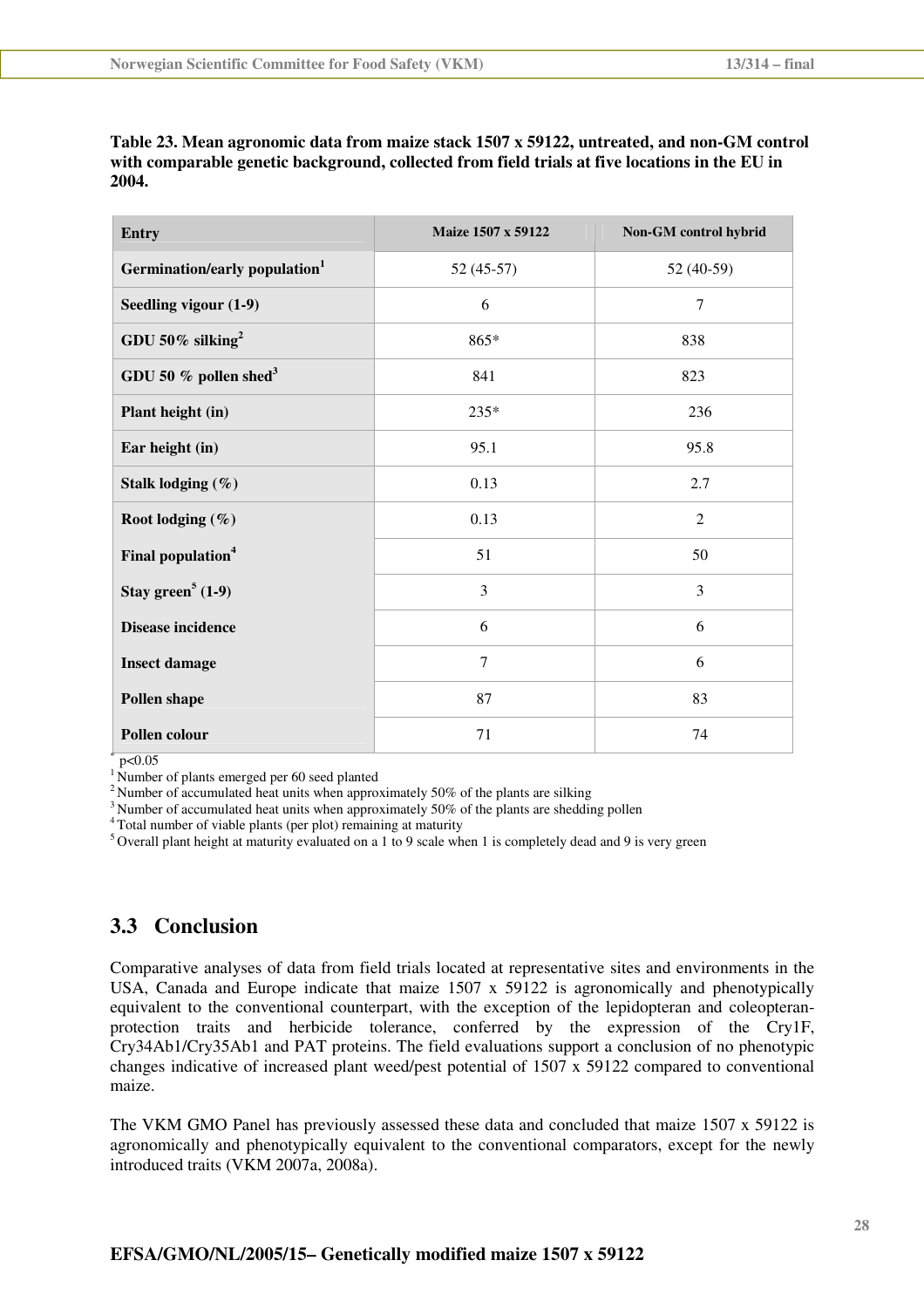## **4 Environmental risk assessment**

### **4.1 Potential unintended effects on plant fitness due to the genetic modification**

Maize (*Zea mays* L.) is an annual plant and member of the grass family Poacea. The species, originating from Central America, is highly domesticated and generally unable to survive in the environment without management intervention (Eastham & Sweet 2002). Maize propagates entirely by seed produced predominantly by cross-pollination (OECD 2003). In contrast to weedy plants, maize has a pistillate inflorescence (ear) with a cob enclosed with husks. Due to the structure of the cob, the seeds remain on the cob after ripening and natural dissemination of the kernels rarely occurs.

The survival of maize in Europe is limited by a combination of absence of a dormancy phase resulting in a short persistence, high temperature requirements for germination, low frost tolerance, low competitiveness and susceptibility to plant pathogens, herbivores and climatic conditions (van de Wiel et al. 2011). Maize plants cannot survive temperatures below 0ºC for more than 6 to 8 hours after the growing point is above ground (OECD 2003), and in Norway and most of Europe, maize kernels and seedlings do not survive the winter cold (Gruber et al. 2008). Observations made on cobs, cob fragments or isolated grains shed in the field during harvesting indicate that grains may survive and overwinter in some regions in Europe, resulting in volunteers in subsequent crops. The occurrence of maize volunteers has been reported in Spain and other European regions (e.g. Gruber et al. 2008). However, maize volunteers have been shown to grow weakly and flower synchronously with the maize crop (Palaudelmás et al. 2009). Cross-pollination values recorded were extremely variable among volunteers, most probably due to the loss of hybrid vigour and uniformity. Overall crosspollination to adjacent plants was estimated as being low.

Despite cultivation in many countries for centuries, seed-mediated establishment and survival of maize outside cultivation or on disturbed land in Europe is rare (BEETLE Report 2009). Maize plants occasionally grow in uncultivated fields and by roadsides. However the species is incapable of sustained reproduction outside agricultural areas in Europe and is non-invasive of natural habitats (Eastham & Sweet 2002; Devos et al. 2009). There are no native or introduced sexually crosscompatible species in the European flora with which maize can hybridise and form backcross progeny (Eastham & Sweet 2002; OECD 2003). The only recipient plants that can be cross-fertilised by maize are other cultivated maize cultivars.

It is considered very unlikely that the establishment, spread and survival of maize 1507 x 59122 would be increased due to the insect resistance and herbicide tolerance traits. The herbicide tolerant trait can only be regarded as providing a selective advantage for the GM maize plant where and when glufosinate ammonium-based herbicides are applied. Glufosinate ammonium-containing herbicides have been withdrawn from the Norwegian market since 2008, and the substance will be phased out in the EU in 2017 for reasons of reproductive toxicity. Similarly insect resistance against certain lepidopteran and coleopteran pests provides a potential advantage in cultivation of 1507 x 59122 under infestation conditions. It is considered very unlikely that maize 1507 x 59122 plants or their progeny will differ from conventional maize cultivars in their ability to survive as volunteers until subsequent seasons, or to establish feral populations under European environmental conditions.

Field trials carried out by the applicant do not indicate altered fitness of maize 1507 x 59122 relative to its conventional counterpart. A series of field trials with maize 1507 x 59122 were carried out across five locations in the USA and Canada in 2003 (application EFSA/GMO/NL/2005/15). In addition, agronomic observations performed in field trials in the EU in 2004 (Spain, Hungary and Bulgaria) have been provided by the applicant in application EFSA/GMO/NL/2005/28. Information on phenotypic (e.g. crop physiology, morphology, development) and agronomic characteristics was provided to assess the agronomic performance of maize 1507 x 59122 in comparison with its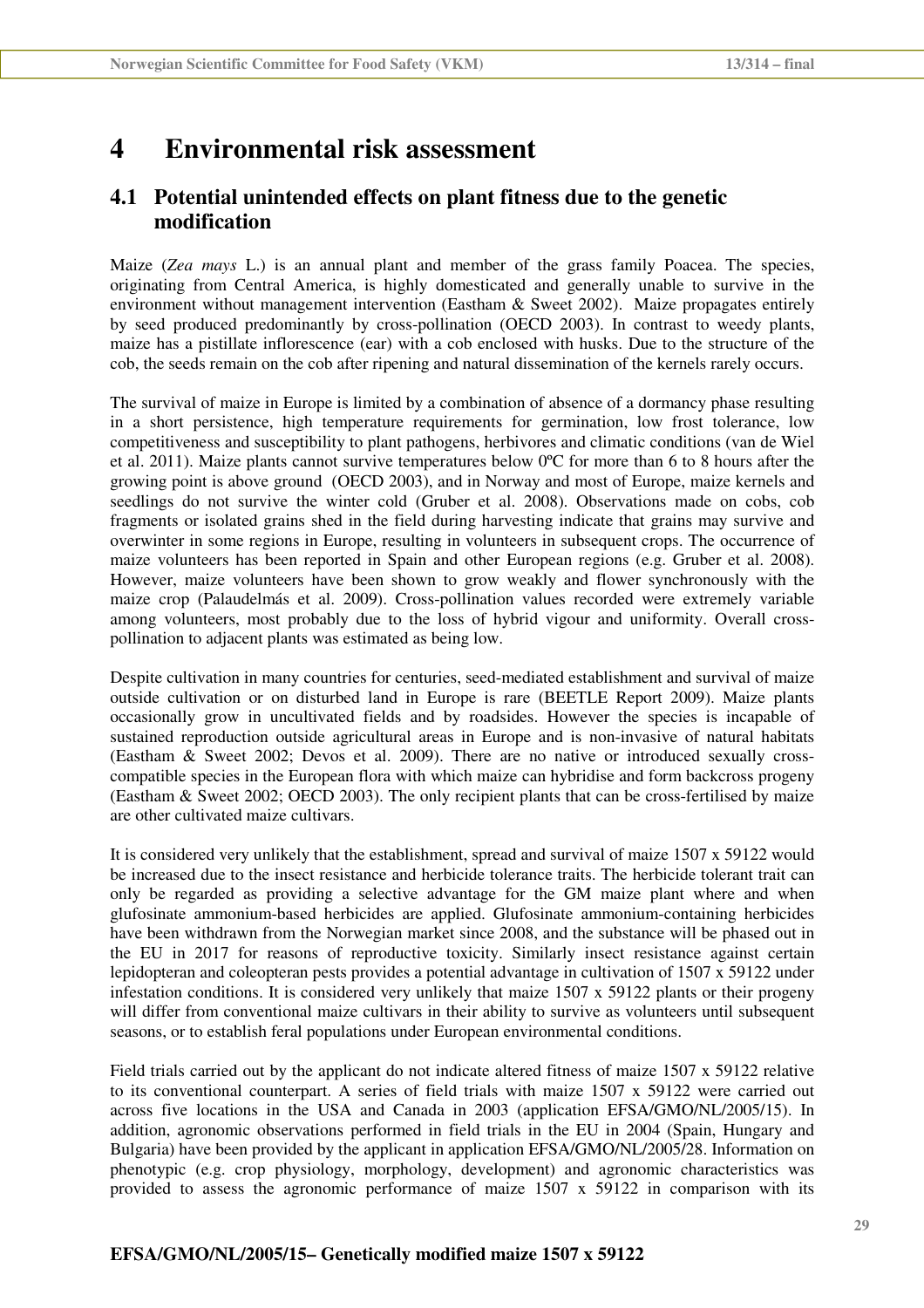conventional counterpart (see section 3.1). Data from the field trials in the USA shows some statistical significant differences at individual field sites, e.g. for plant height and early and final population count. These differences were however small in magnitude and were not consistently observed over locations. In the European field trials mean time to silking and plant height values across locations for the maize 1507 x 59122 and control maize were statistically different (p<0.05). The VKM GMO Panel is of the opinion that they do not raise any environmental safety concern.

In addition to the data presented by the applicant, the VKM GMO Panel is not aware of any scientific reports indicative of increased establishment or spread of maize 1507 x 59122, or changes to its survivability (including over-wintering), persistence or invasive capacity. Because the general characteristics of maize 1507 x 59122 are unchanged, insect resistance and glufosinate tolerance are not likely to provide a selective advantage outside of cultivation in Europe. The VKM GMO Panel is of the opinion that the likelihood of unintended environmental effects based on establishment and survival of maize 1507 x 59122 will not differ from that of conventional maize varieties.

### **4.2 Potential for gene transfer**

A prerequisite for any gene transfer is the availability of pathways for the transfer of genetic material, either through horizontal gene transfer of DNA, or vertical gene flow via pollen or seed dispersal. Exposure of microorganisms to transgenic DNA occurs during decomposition of plant material remaining in the field after harvest or comes from pollen deposited on cultivated areas or the field margins. Transgenic DNA is also a component of a variety of food and feed products derived from maize 1507 x 59122. This means that micro-organisms in the digestive tract in humans and animals (both domesticated animals and other animals feeding on fresh or decaying plant material from the transgenic maize line) may be exposed to transgenic DNA.

Maize is the only representative of the genus *Zea* in Europe, and there are no cross-compatible wild or weedy relatives outside cultivation with which maize can hybridise and form backcross progeny (Eastham & Sweet 2002; OECD 2003). Vertical gene transfer in maize therefore depends on crosspollination with other conventional or organic maize varieties. All maize varieties which are cultivated in Europe can interbreed. In addition, unintended admixture/adventitious presences of genetically modified material/transgenes in seeds represent a possible way for gene flow between different production systems.

### **4.2.1 Plant to micro-organisms gene transfer**

Experimental studies have shown that gene transfer from transgenic plants to bacteria rarely occurs under natural conditions and that such transfer depends on the presence of DNA sequence similarity between the DNA of the transgenic plant and the DNA of the bacterial recipient (Nielsen et al. 2000; De Vries & Wackernagel 2002, reviewed in EFSA 2004, 2009a; Bensasson et al. 2004; VKM 2005c).

Based on established scientific knowledge of the barriers for gene transfer between unrelated species and the experimental research on horizontal transfer of genetic material from plants to microorganisms, there is today little evidence pointing to a likelihood of random transfer of the transgenes present in maize 1507 x 59122 to unrelated species such as bacteria.

It is however pointed out that there are limitations in the methodology used in these experimental studies (Nielsen & Townsend 2004). Experimental studies of limited scale should be interpreted with caution given the scale differences between what can be experimental investigation and commercial plant cultivation.

Experiments have been performed to study the stability and uptake of DNA from the intestinal tract in mice after M13 DNA was administered orally. The DNA introduced was detected in stool samples up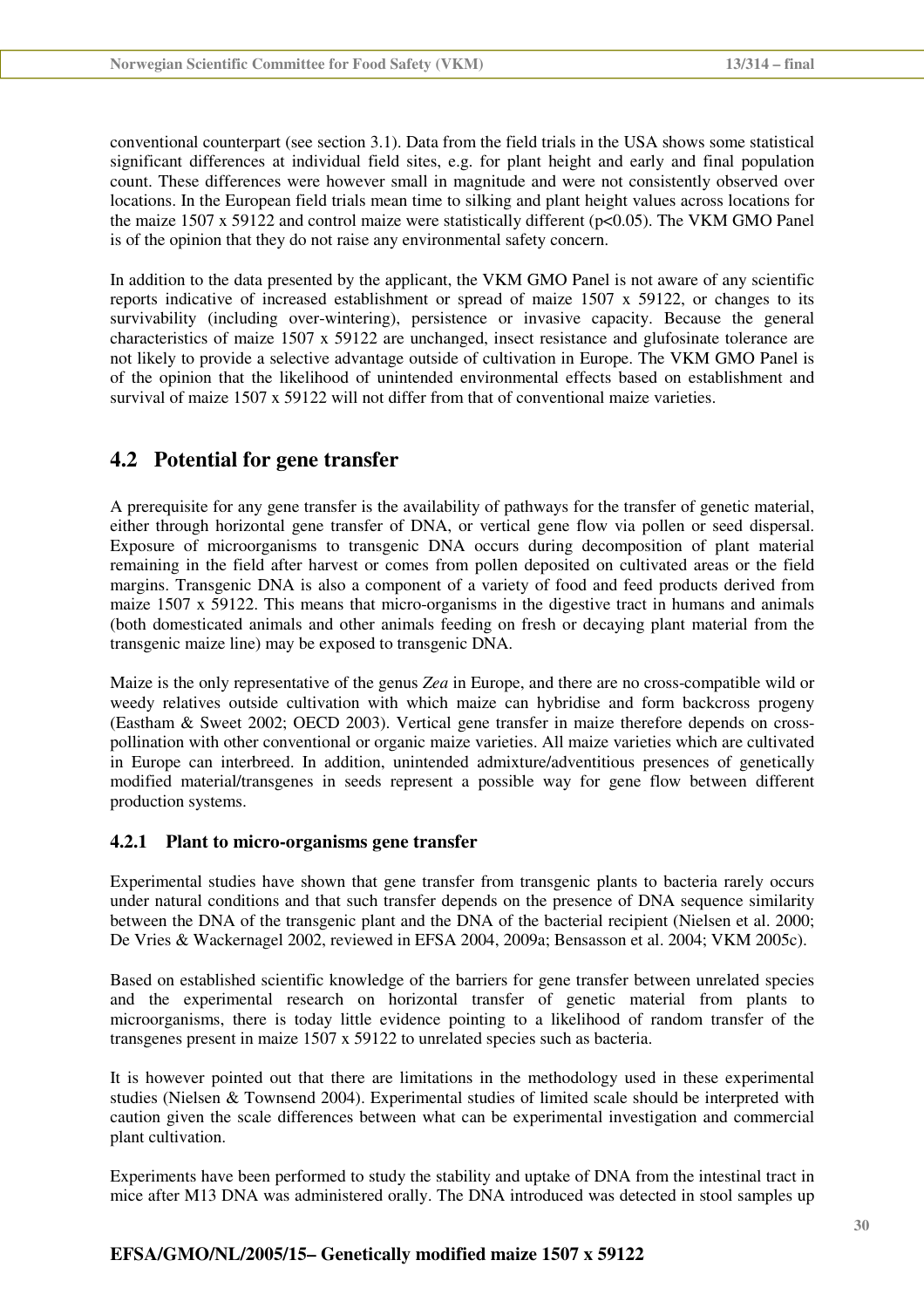to seven hours after feeding. Small amounts  $( $0.1\%$ )$  could be traced in the blood vessels for a period of maximum 24 hours, and M13 DNA was found in the liver and spleen for up to 24 hours (Schubbert et al. 1994). By oral intake of genetically modified soybean it has been shown that DNA is more stable in the intestine of persons with colostomy compared to a control group (Netherwood et al*.* 2004). No GM DNA was detected in the feces from the control group. Rizzi et al. (2012) provides an extensive review of the fate of feed-derived DNA in the gastrointestinal system of mammals.

In conclusion, the VKM GMO Panel consider it is unlikely that the introduced gene from maize 1507 x 59122 will transfer and establish in the genome of microorganisms in the environment or in the intestinal tract of humans or animals. In the rare, but theoretically possible case of transfer of the *cry* and *pat* genes from 1507 x 59122 to soil bacteria, no novel property would be introduced into or expressed in the soil microbial communities; as sequence-similar genes are already present in other bacteria in soil. Therefore, no positive selective advantage that would not have been conferred by natural gene transfer between bacteria is expected.

#### **4.2.2 Plant to plant gene flow**

Considering the intended uses of maize  $1507 \times 59122$  (excluding cultivation) and the physical characteristics of maize seeds, possible pathways of gene dispersal are grain spillage and dispersal of pollen from potential transgenic maize plants originating from accidental grain spillage during transport and/or processing.

The extent of cross-pollination to other maize cultivars will mainly depend on the scale of accidental release during transportation and processing, and on successful establishment and subsequent flowering of the maize plant. For maize, any vertical gene transfer is limited to other varieties of *Zea mays* plants as populations of sexually compatible wild relatives of maize are not known in Europe (OECD 2003).

Survival of maize plants outside cultivation in Europe is mainly limited by a combination of low competitiveness, absence of a dormancy phase and susceptibility to plant pathogens, herbivores and frost. As for any other maize cultivars, GM maize plants would only survive in subsequent seasons in warmer regions of Europe and are not likely to establish feral populations under European environmental conditions. In Norway, maize plants from seed spillage occasionally grow on tips, waste ground and along roadsides (Lid & Lid 2005).

The flowering of occasional feral GM maize plants origination from accidental release during transportation and processing is however unlikely to disperse significant amounts of GM maize pollen to other maize plants. Field observations performed on maize volunteers after GM maize cultivation in Spain revealed that maize volunteers had a low vigour, rarely had cobs and produced pollen that crosspollinated neighbour plants only at low levels (Palaudelmás et al. 2009).

As maize 1507 x 59122 has no altered survival, multiplication or dissemination characteristics, the VKM GMO Panel is of the opinion that the likelihood of unintended environmental effects as a consequence of spread of genes from this GM maize in Norway will not differ from that of conventional maize varieties. The likelihood of cross-pollination between cultivated maize and the occasional feral maize plants resulting from grain spillage is considered extremely low.

### **4.3 Potential interactions between the GM plant and target organisms**

Genetically modified maize 1507 was transformed to provide protection against lepidopteran and coleopteran pest.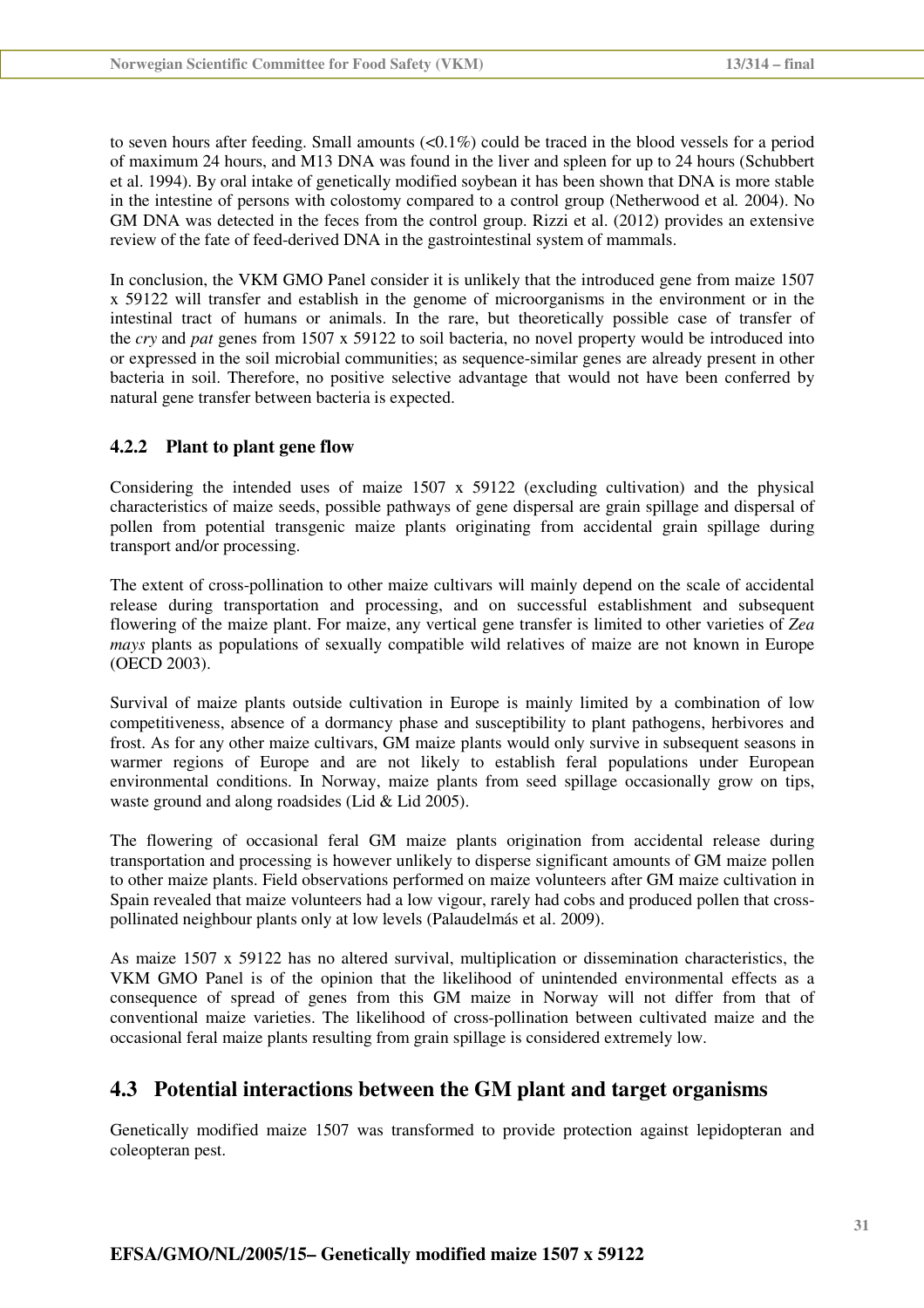Maize Cry1F was developed to provide protection against a variety of target pests of the order Lepidoptera. Two Lepidoptera pests are primarily targeted by 15070; *Ostrinia nubilalis* (European corn borer, ECB) and *Sesamia nonagrioides* (Mediterranean corn borer, MCB). The European corn borer is widely distributed in Europe covering the Iberian Peninsula, Czech Republic and Slovakia, southwest of France, northern Italy and the southern regions of Germany and Poland. The Mediterranean corn borer is present in the Mediterranean region (Andreadis 2011). There are ten reports of *O. nubilalis* in Norway, restricted to the counties of Vestfold, Telemark, Aust-Agder and Vest Agder. *Sesamia* spp. has not been reported in Norway. There are no reports of *O. nubilalis*  attaining pest status in Norway, and the Plant Clinic (Planteklinikken) at Bioforsk has never received samples of this pest or plant material damaged by this pest (K. Ørstad pers. com.). Consequently, there are no insecticides authorised or previous applications for registrations of insecticides against this herbivore in Norway.

Maize 59122 expresses the *cry34Ab1* and *cry35Ab1* genes from *Bacillus thuringiensis,* conferring resistance to coleopteran insect pests belonging to the genus *Diabrotica,* such as larvae of western corn rootworm (WCR; *D. virgifera virgifera*) and the northern corn rootworm (NCR; *D. barberi*). WCR has been introduced to Europe from North America, where it is native and widespread (Miller et al. 2005, ref. EFSA 2013). *D. virgifera virgifera* was first detected in Serbia in 1992, but has since spread across the continent, resulting in well-established populations in approximately 19 European countries (EC 2012). There have been no reports of *D. virgifera virgifera* in Norway (http://www.faunaeur.org/distribution.php)

Considering the intended uses of maize 1507 x 59122, excluding cultivation, the environmental exposure is limited to exposure through manure and feces from the gastrointestinal tract mainly of animals fed on the GM maize as well as to the accidental release into the environment of GM seeds during transportation and processing and subsequently to potential occurrence of sporadic feral plants. Thus the level of exposure of target organisms to Cry1F, Cry34Ab and Cry35Ab1 proteins is likely to be extremely low and of no ecological relevance.

### **4.4 Potential interactions between the GM plant and non-target organisms (NTOs)**

Considering the intended uses of maize stack 1507 x 59122, excluding cultivation, the environmental risk assessment is concerned with accidental release of GM maize viable grains into the environment during transportation and processing, and exposure through manure and faeces from the gastrointestinal tracts of animals fed the GM maize.

Cry proteins are degraded by enzymatic activity in the gastrointestinal tract, meaning that only very low amounts would remain intact to pass out in faeces (e.g. Lutz et al. 2005; Guertler et al. 2008; Paul et al. 2010). There would subsequently be further degradation of the Cry proteins in the manure and faeces due to microbial processes. In addition, there will be further degradation of Cry proteins in soil, reducing the possibility for the exposure of potentially sensitive non-target organisms. Although Cry proteins bind rapidly on clays and humic substances in the soil and thereby reducing their availability to microorganisms for degradation, there is little evidence for the accumulation of Cry proteins from GM plants in soil (Icoz & Stotzky 2009).

Data supplied by the applicant indicate that a limited amount of the Cry1F, Cry34Ab1 and Cry35Ab1 proteins enters the environment due to expression in the grains (mean value of 2.04, 45.7 and 1.61  $\mu$ g/g d.w., respectively). In addition, the data show that at least 99% of microbially produced Cry1F and Cry34Ab1/Cry35Ab1 proteins were rapidly degraded in simulated gastric fluid.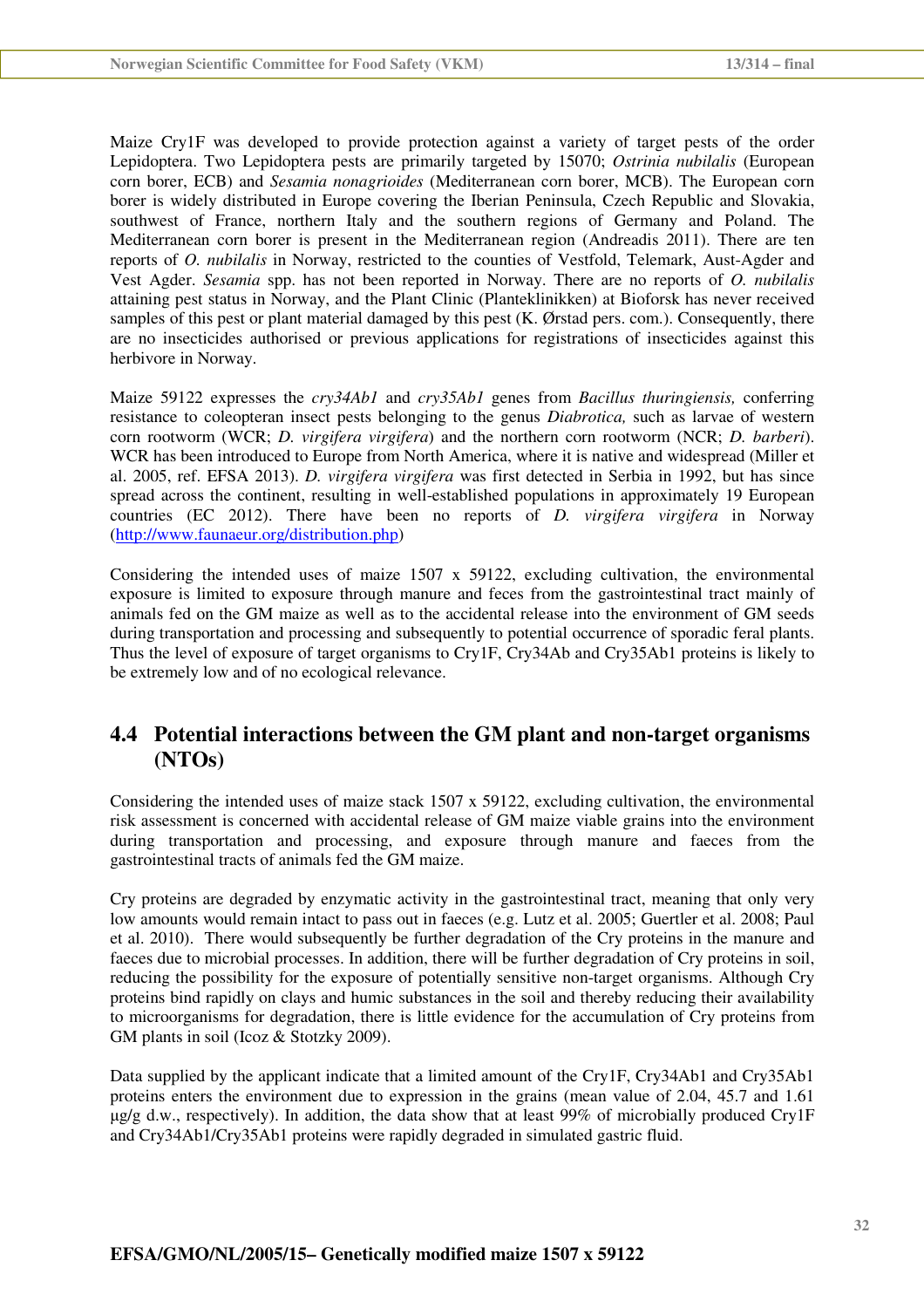In conclusion, the VKM GMO Panel considers that the exposure of potentially non-target organisms to the Cry1F and the binary Cry34Ab1 and Cry35Ab1 proteins is likely to be very low and of no biological relevance.

### **4.5 Potential interactions with the abiotic environment and biochemical cycles**

Considering the intended uses of maize 1507 x 59122, which exclude cultivation, and the low level of exposure to the environment, potential interactions of the GM plant with the abiotic environment and biogeochemical cycles were not considered an issue by the VKM GMO Panel.

### **4.6 Conclusion**

The scope of the application EFSA/GMO/NL/2005/15 includes import and processing of maize 1507 x 59122 for food and feed uses. Considering the intended uses of maize 1507 x 59122, excluding cultivation, the environmental risk assessment has been concerned with accidental release into the environment of viable grains during transportation and processing, and indirect exposure, mainly through manure and faeces from animals fed grains from maize 1507 x 59122.

The available data indicate that maize 1507 x 59122 has no altered survival, multiplication or dissemination characteristics, and there are no indications of an increased likelihood of spread and establishment of feral maize plants in the case of accidental release into the environment of seeds from maize 1507 x 59122.

Maize is the only representative of the genus *Zea* in Europe, and there are no cross-compatible wild or weedy relatives outside cultivation. The VKM GMO Panel concludes that the risk of gene flow from occasional feral GM maize plants to conventional maize varieties is negligible. Considering the intended use as food and feed, interactions with the biotic and abiotic environment are not considered to be an issue.

## **5 Post-market environmental monitoring**

Directive 2001/18/EC introduces an obligation for applicants to implement monitoring plans, in order to trace and identify any direct or indirect, immediate, delayed or unanticipated effects on human health or the environment of GMOs as or in products after they have been placed on the market. Monitoring plans should be designed according to Annex VII of the Directive. According to Annex VII, the objectives of an environmental monitoring plan are 1) to confirm that any assumption regarding the occurrence and impact of potential adverse effects of the GMO or its use in the environmental risk assessment (ERA) are correct, and (2) to identify the occurrence of adverse effects of the GMO or its use on human health or the environment which were not anticipated in the environmental risk assessment.

Post-market environmental monitoring is composed of case-specific monitoring and general surveillance (EFSA 2011c). Case-specific monitoring is not obligatory, but may be required to verify assumptions and conclusions of the ERA, whereas general surveillance is mandatory, in order to take account for general or unspecific scientific uncertainty and any unanticipated adverse effects associated with the release and management of a GM plant. Due to different objectives between casespecific monitoring and general surveillance, their underlying concepts differ. Case-specific monitoring should enable the determination of whether and to what extent adverse effects anticipated in the environmental risk assessment occur during the commercial use of a GM plant, and thus to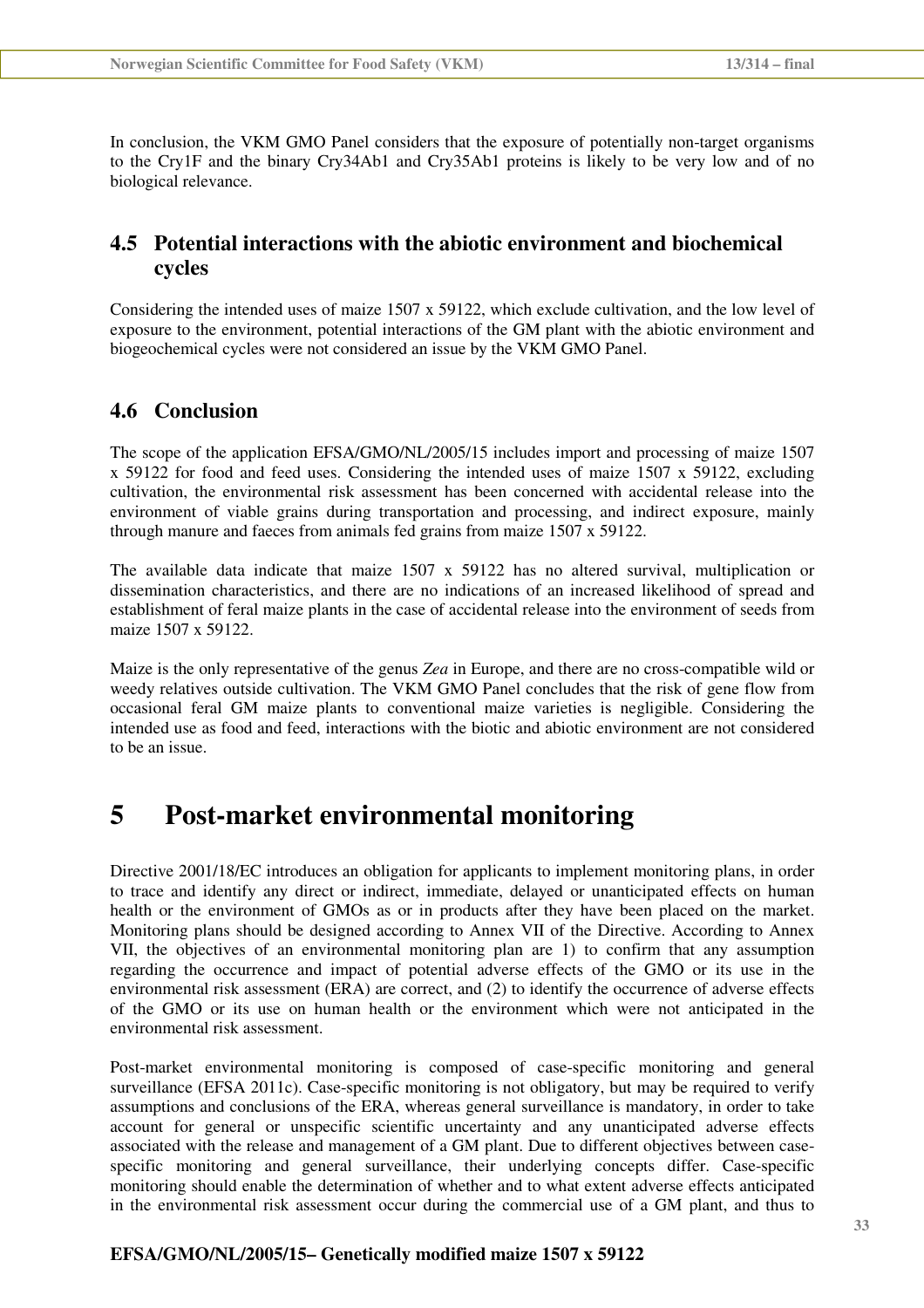relate observed changes to specific risks. It is triggered by scientific uncertainty that was identified in the ERA.

The objective of general surveillance is to identify unanticipated adverse effects of the GM plant or its use on human health and the environment that were not predicted or specifically identified during the ERA. In contrast to case-specific monitoring, the general status of the environment that is associated with the use of the GM plant is monitored without any preconceived hypothesis, in order to detect any possible effects that were not anticipated in the ERA, or that are long-term or cumulative.

No specific environmental impact of genetically modified maize 1507 x 59122 was indicated by the environmental risk assessment and thus no case specific monitoring is required. The VKM GMO Panel is of the opinion that the scope of the monitoring plan provided by the applicant is in line with the intended uses of maize 1507 x 59122 since the environmental risk assessment did not cover cultivation and identified no potential adverse environmental effects.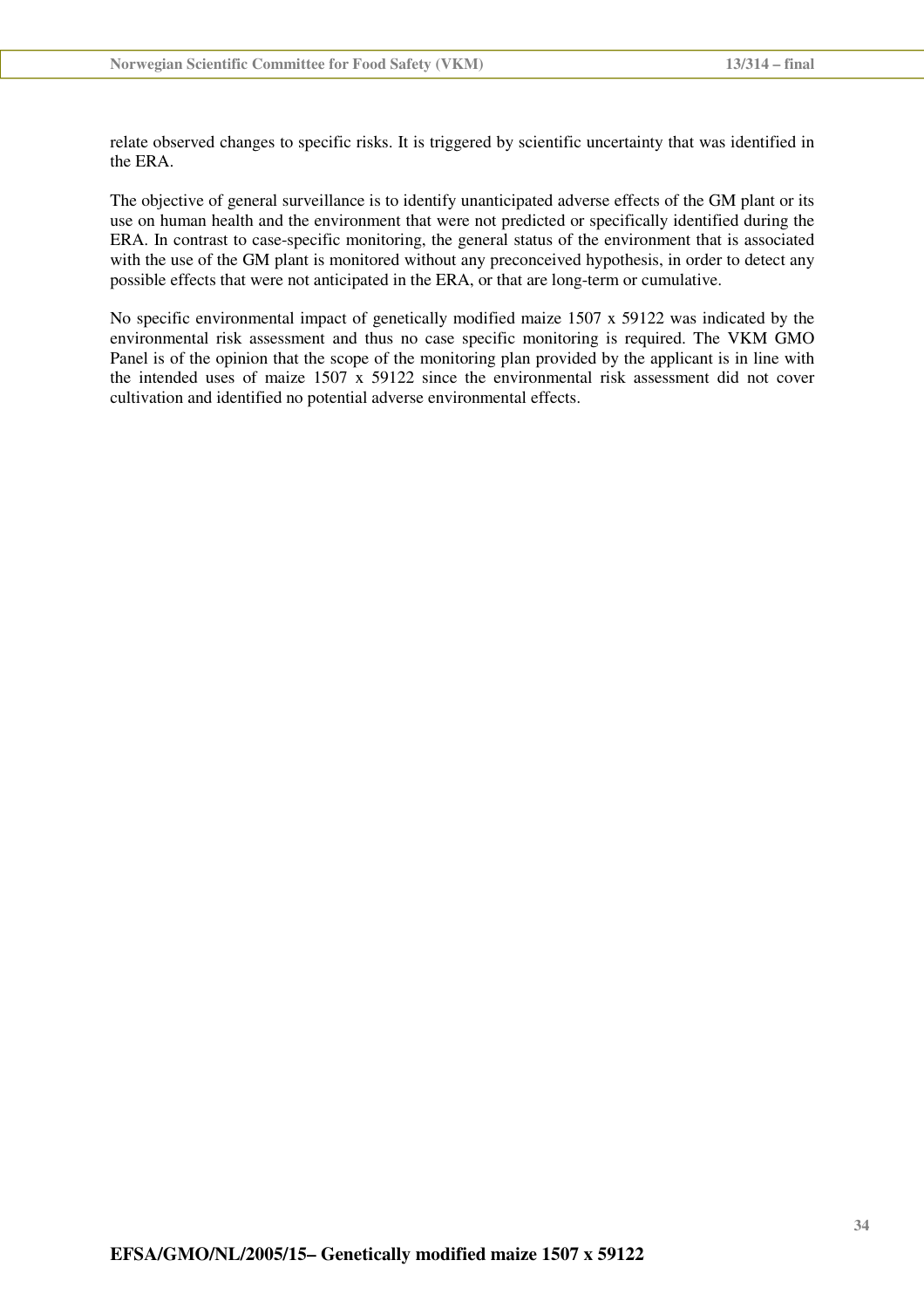# **6 Data gaps**

No significant data gaps reported.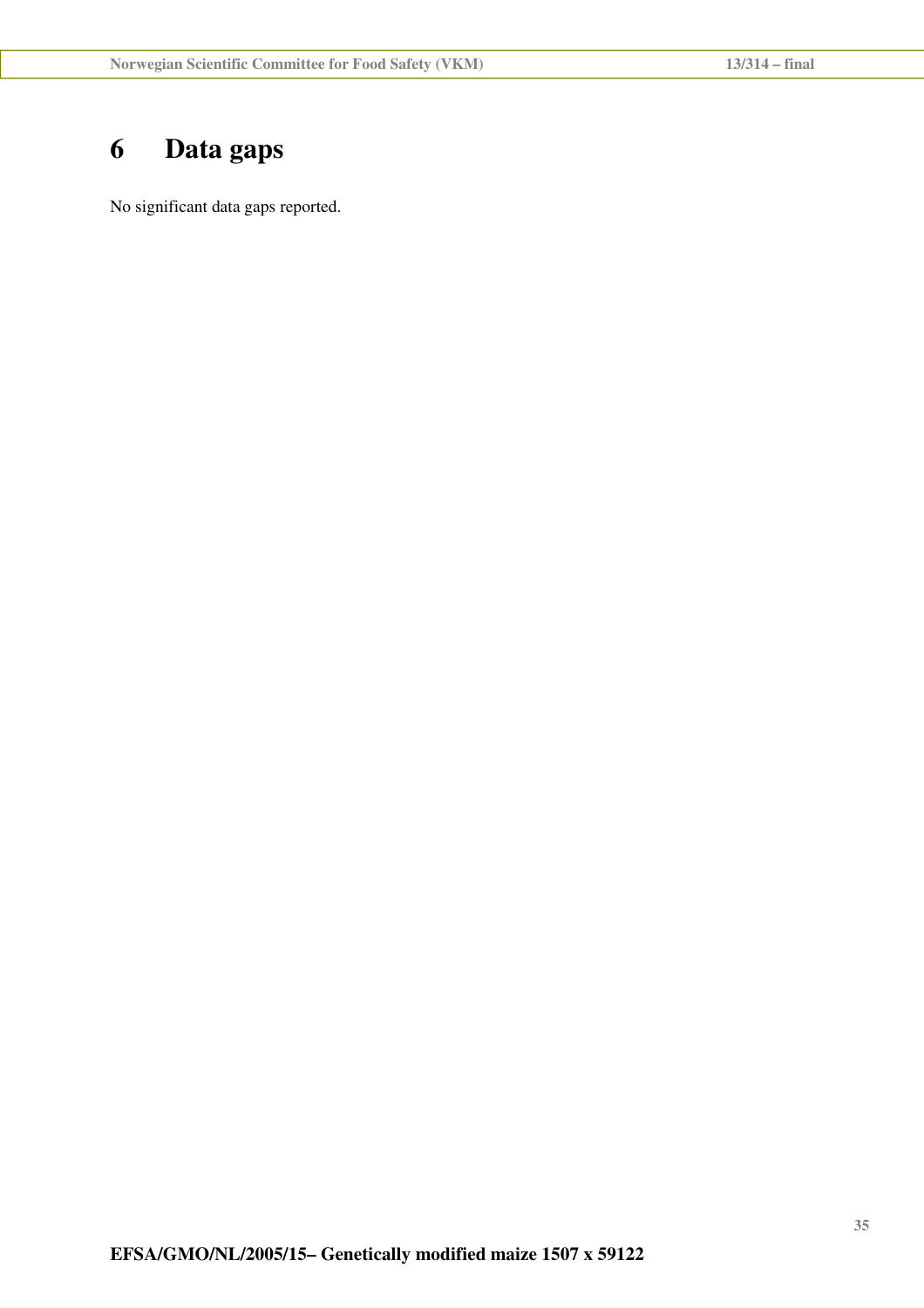## **7 Conclusions**

#### **Molecular characterisation**

As conventional breeding methods were used in the production of maize 1507 x 59122, no additional genetic modification was involved. Southern and PCR analyses demonstrated that the recombinant insert in the single 1507 and 59122 events were retained in maize stack 1507 x 59122. Genetic stability of the inserts has been demonstrated in the parental lines 1507 and 59122. Phenotypic analyses demonstrated stability of the insect resistance and herbicide tolerance traits in the hybrid. The expression levels of Cry1F, Cry34Ab1/Cry35Ab1 and PAT proteins in seeds and forage were considered comparable with those in the single events.

The characterisation of the recombinant insert and the physical, chemical and functional characteristics of the single events 1507 (VKM 2004) and maize 59122 (VKM 2005a, 2008b) have previously been evaluated by the VKM GMO Panel and considered adequate.

#### **Comparative assessment**

Comparative analyses of data from field trials located at representative sites and environments in the USA, Canada and Europe indicate that maize 1507 x 59122 is agronomically and phenotypically equivalent to the conventional counterpart, with the exception of the lepidopteran and coleopteranprotection traits and herbicide tolerance, conferred by the expression of the Cry1F, Cry34Ab1/Cry35Ab1 and PAT proteins. The field evaluations support the applicant's conclusion of no other phenotypic changes indicative of increased plant weed/pest potential of 1507 x 59122 compared to conventional maize.

The VKM GMO Panel has previously assessed these data and concluded that maize 1507 x 59122 is agronomically and phenotypically equivalent to the conventional comparators, except for the newly introduced traits (VKM 2007a, 2008a).

#### **Environmental assessment**

The scope of the application EFSA/GMO/NL/2005/15 includes import and processing of maize 1507 x 59122 for food and feed uses. Considering the intended uses of maize 1507 x 59122, excluding cultivation, the environmental risk assessment has been concerned with accidental release into the environment of viable grains during transportation and processing, and indirect exposure, mainly through manure and faeces from animals fed grains from maize 1507 x 59122.

The available data indicate that 1507 x 59122 has no altered survival, multiplication or dissemination characteristics, and there are no indications of an increased likelihood of spread and establishment of feral maize plants in the case of accidental release into the environment of seeds from maize 1507 x 59122. Maize is the only representative of the genus *Zea* in Europe, and there are no cross-compatible wild or weedy relatives outside cultivation. The VKM GMO Panel considers the risk of gene flow from occasional feral GM maize plants to conventional maize varieties to be negligible in Norway. Considering the intended use as food and feed, interactions with the biotic and abiotic environment are not considered by the GMO Panel to be an issue.

#### **Overall conclusion**

The VKM GMO Panel concludes that maize 1507 x 59122, based on current knowledge, is comparable to conventional maize varieties concerning environmental risk in Norway with the intended usage.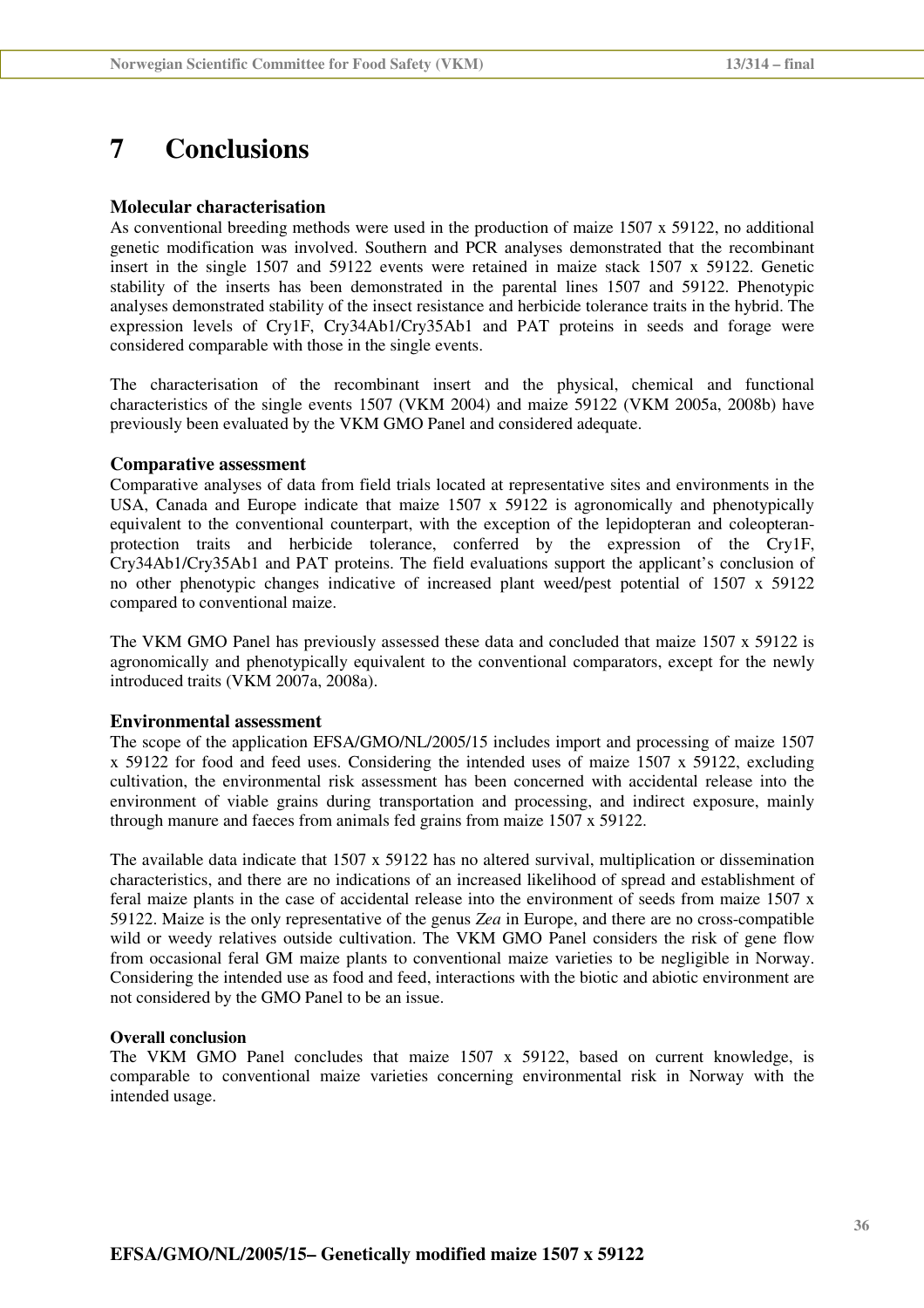## **References**

- Andreadis S (2011) Origin and taonomic status of the Palearctic population of the stem borer *Sesamia nonagiodes* (Lefèbvre) Lepidoptera: Noctuidae. Biological Journal of the Linnean Society 103: 904–922
- BEETLE report (2009). Long term effects of genetically modified (GM) crops on health and the environment (including biodiversity): prioritization of potential risks and delimitation of uncertainties. German Federal Office of Consumer Protection and Food Safety, BLaU-Umweltstudien and Genius GmbH. http://ec.europa.eu/environment/biotechnology/pdf/beetle\_report.pdf
- Bensasson D, Boore JL, Nielsen KM (2004) Genes without frontiers. Heredity 92: 483-489
- de Vries J, Wackernagel W (2002) Integration of foreign DNA during natural transformation of Acinetobacter sp. by homology-facilitated illegitimate recombination. The Proceedings of the National Academy of Sciences USA 99: 2094-2099
- Devos Y, Demont M, Dillen K, Reheul D, Kaiser M, Sanvido O (2009) The coexistence of genetically modified (GM) and non-GM crops in the European Union. Agronomy for Sustainable Development 29: 11-30
- Eastham K, Sweet J (2002) Genetically modified organisms (GMO): The significance of gene flow through pollen transfer. Environmental issue report. No 28. European Environment Agency (EEA), Copenhagen. http://reports.eea.eu.int/environmental\_issue\_report\_2002\_28/en
- EFSA (2004) Opinion of the Scientific Panel on Genetically Modified Organisms on the use of antibiotic resistance genes as marker genes in genetically modified plants*.* The EFSA Journal, 48, 1-18. http://www.efsa.europa.eu/en/science/gmo/gmo\_opinions/384.html.
- EFSA (2006) Guidance document of the Scientific Panel on Genetically Modified Organisms for the risk assessment of genetically modified plants and derived food and feed. ISBN: 92- 9199-019-1. European Food Safety Authority, Parma, Italy. 100 p. http://www.efsa.europa.eu/en/science/gmo/gmo\_guidance/660.html
- EFSA (2009a) Use of antibiotic resistance genes as marker genes in genetically modified plants. Scientific Opinion of the Panel on Genetically Modified Organisms (GMO) and the Panel on Biological Hazards (BIOHAZ). The EFSA Journal 1034: 1-82 http://www.efsa.europa.eu/cs/BlobServer/Statement/gmo\_biohaz\_st\_ej1108\_Consolidate dARG\_en.pdf?ssbinary=true
- EFSA (2009b) Application (Reference EFSA-GMO-NL-2005-15) for the placing on the market of the insect-resistant and herbicide-tolerant genetically modified maize 1507 x 59122, for food and feed uses, import and processing under Regulation (EC) No 1829/2003 from Mycogen Seeds, c/o Dow AgroSciences LLC and Pioneer Hi-Bred International, Inc. as represented by Pioneer Overseas Corporation. The EFSA Journal 1074: 1-28 http://www.efsa.europa.eu/en/efsajournal/pub/1074.htm
- EFSA (2010) Guidance on the environmental risk assessment of genetically modified plants. Scientific option from the EFSA Panel on Genetically Modified Organisms (GMO). The EFSA Journal 8 (11):1-111 http://www.efsa.europa.eu/en/efsajournal/doc/1879.pdf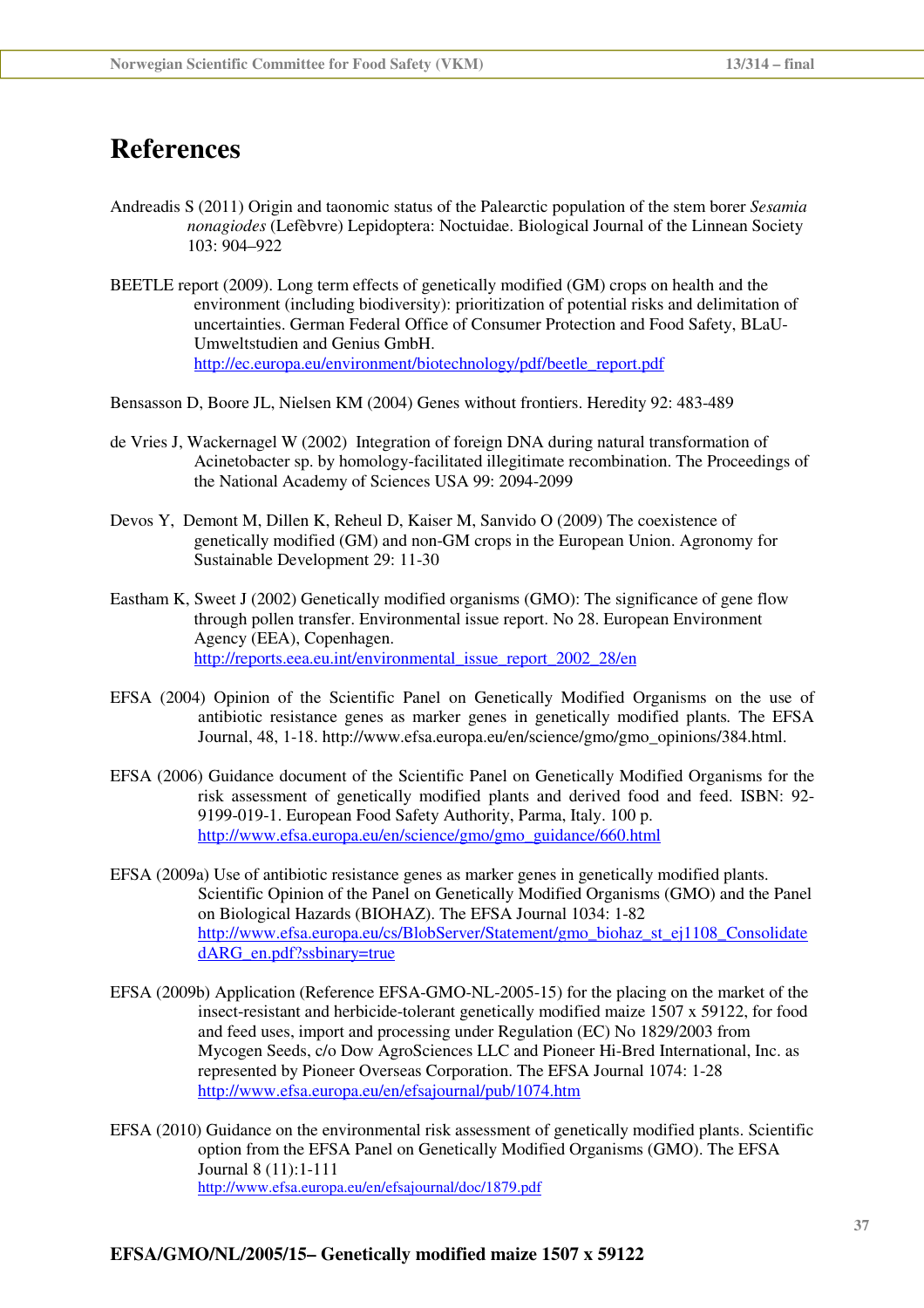- EFSA (2011a) Guidance for risk assessment of food and feed from genetically modified plants. The EFSA Journal 9(5): 2150. http://www.efsa.europa.eu/en/efsajournal/doc/2150.pdf
- EFSA (2011b) EFSA Panel on Genetically Modified Organisms (GMO). Scientific Opinion on Guidance on selection of comparators for the risk assessment of genetically modified plants and derived food and feed. EFSA Journal 9(5):2149
- EFSA (2011c) Guidance on the Post-Market Environmental Monitoring (PMEM) of genetically modified plants. The EFSA Journal 9(8):2316
- EFSA (2013) Scientific Opinion on an application from Pioneer Hi-Bred International and Dow AgroSciences LLC (EFSA-GMO-NL-2005-23) for placing on the market of genetically modified maize 59122 for food and feed uses, import, processing and cultivation under Regulation (EC) No 1829/20031. The EFSA Journal 11: 3135 http://www.efsa.europa.eu/en/search/doc/3135.pdf
- Gruber S, Colbach N, Barbottin A, Pekrun C (2008) Post-harvest gene escape and approaches for minimizing it. Cab reviews: Perspective in Agriculture, Veterinary Science, Nutrition and Natural Resources, 3, No. 015, 17 pp.
- Guertler P, Lutz B, Kuehn R, Meyer HHD, Einspanier R, Killermann B, Albrecht C (2008) Fate of recombinant DNA and Cry1Ab protein after ingestion and dispersal of genetically modified maize in comparison to rapeseed by fallow deer (*Dama dama*). European Journal of Wildlife Research 54: 36–43
- Icoz, Stotzky G (2008) Fate and effects of insect-resistant Bt crops in soil ecosystems. Soil Biology and Biochemistry 40: 559–586
- Lid J, Lid DT (2005) Norsk flora. Det Norske Samlaget, Oslo. 7. utgave. 1230s
- Lutz B, Wiedermann S, Einspanier R, Mayer J, Albrecht C (2005) Degradation of Cry1Ab protein from genetically modified maize in the bovine gastrointestinal tract. Journal of Agricultural and Food Chemistry 53: 1453–1456
- Netherwood T, Martín-Orúe SM, O'Donnell AG, Gockling S, Graham J, Mathers JC, Gilbert HJ (2004) Assessing the survival of transgenic plant DNA in the human gastrointestinal tract. Nature Biotechnology 22: 204-209
- Nielsen KM, van Elsas JD, Smalla K. (2000) Transformation of *Acinetobacter* sp. 13(pFG4delta*nptII*) with transgenic plant DNA in soil microcosms and effects of kanamycin on selection of transformants. Applied Environmental Microbiology 66: 1237-42
- Nielsen KM (2003) An assessment of factors affecting the likelihood of horizontal transfer of recombinant plant DNA to bacterial recipients in the soil and rhizosphere. Collection of Biosafety Reviews 1: 96-149
- Nielsen KM, Townsend J P (2004) Monitoring and modeling horizontal gene transfer. Nature Biotechnology 22(9):1110-1114
- OECD (2003) Consensus Document on the biology of *Zea mays* subsp. *Mays* (Maize). Series on Harmonisation of Regulatory Oversight in Biotechnology (ENV/JM/MONO*,* No. 27, 1-9
- Palaudelmás M, Peñas G, Melé E, Serra J, Salvia J, Pla, M-, Nadal A, Messeguer J (2009) Effect of volunteers on maize gene flow. Transgenic Research 18: 583-594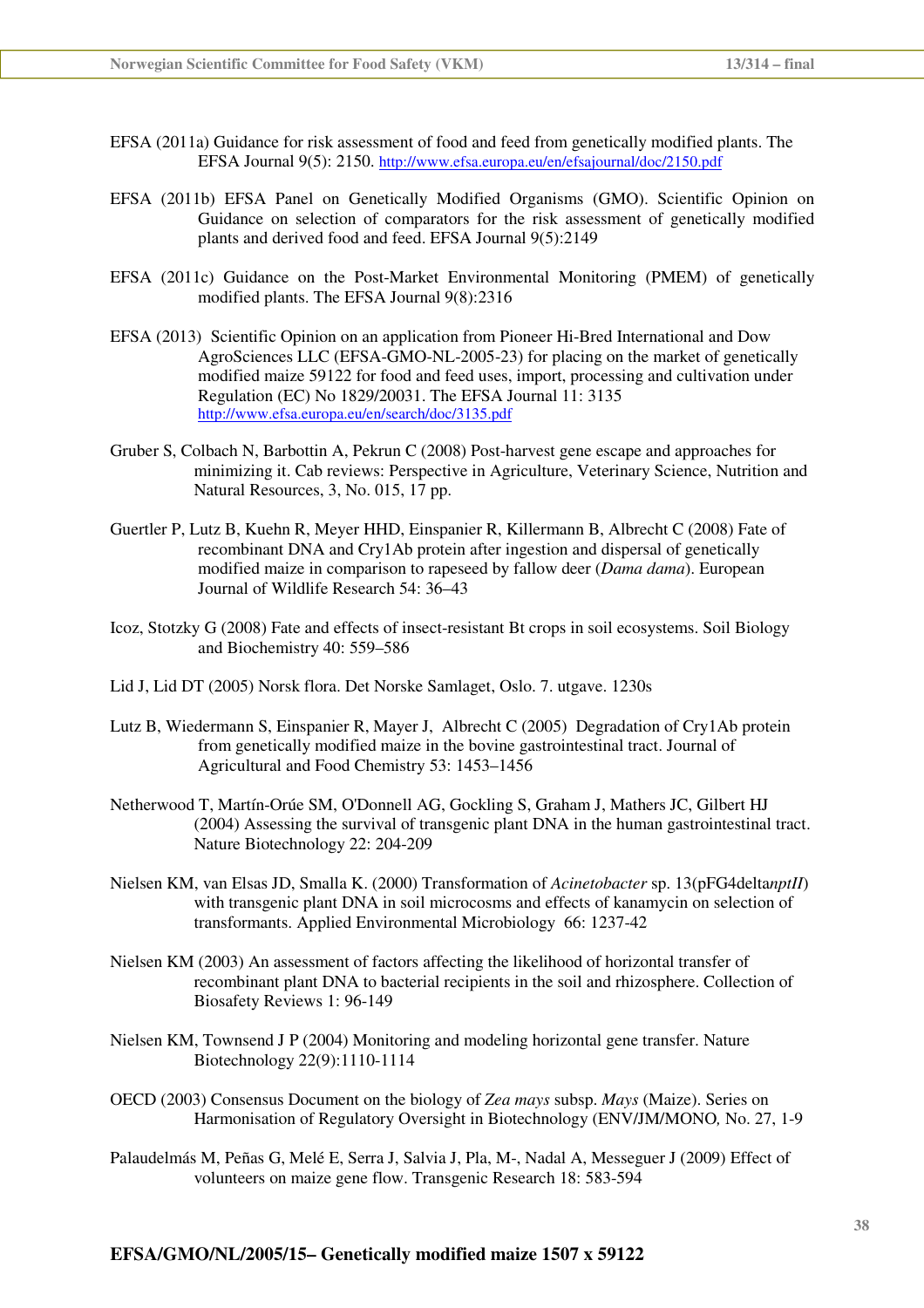- Paul V, Guertler P, Wiedemann S, Meyer HH (2010) Degradation of Cry1Ab protein from genetically modified maize (MON810) in relation to total dietary feed proteins in dairy cow digestion. Transgenic Research 19: 863-689
- Rizzi AN, Raddadi C, Sorlini L, Nordgård L, Nielsen KM, Daffonchio D ( 2012) The stability and degradation of dietary DNA in the gastrointestinal tract of mammals - implications for horizontal gene transfer and the biosafety of GMOs. Crit. Rev. Food Science Nutr. 52:142-161
- Schubbert GW, Lettmann C, Doerfler W (1994) Ingested foreign (phage M13) DNA survives transiently in the gastrointestinal tract and enters the bloodstream of mice. Molecular  $\&$ general Genetics 242: 495-504
- van de Wiel CCM, van den Brink L, Bus CB, Riemens MM, Lotz LAP (2011) Crop volunteers and climatic change. Effects of future climatic change on the occurrence of maize, sugar beet and potato in the Netherlands. COGEM report (CGM 2011-11)
- VKM (2004) Foreløpig helserisikovurdering av genmodifisert, insektresistent og herbicidtolerant mais 1507 (C/ES/01/01) til bruk som fôrvare. Uttalelse fra Faggruppe for genmodifiserte organismer 10.5. 2004 (07/316-endelig). Vitenskapskomiteen for mattrygghet, Oslo, Norge.
- VKM (2005a) Foreløpig helserisikovurdering av genmodifisert maislinje 59122 fra Pioneer Hi-Bred/Mycogen Seeds. Uttalelse fra Faggruppe for genmodifiserte organismer 10.12. 2005 (05/324-endelig). Vitenskapskomiteen for mattrygghet, Oslo, Norge. http://www.vkm.no/eway/default.aspx?pid=277&trg=Main\_6177&Main\_6177=6187:1670842::0: 6735:3:::0:0
- VKM (2005b) Foreløpig helserisikovurdering av genmodifisert maishybrid 1507 x NK603 (EFSA/GMO/UK/2004/05). Uttalelse fra Faggruppe for genmodifiserte organismer 3.6. 2005 (05/312-endelig). Vitenskapskomiteen for mattrygghet, Oslo, Norge http://vkm.no/eway/default.aspx?pid=277&trg=Content\_6504&Main\_6177=6504:0:31,2365&656 3=6566:14&Content\_6504=6187:1663891::0:6566:95:::0:0
- VKM (2005c) Report from an *Ad Hoc* Group appointed by the Norwegian Scientific Panel on Genetically Modified Organisms and Panel on Biological Hazards – An assessment on potentially long-term health effects caused by antibiotic resistance marker genes in genetically modified organisms based on antibiotic usage and resistance patterns in Norway. Opinion 05/302-1-final. Norwegian Scientific Committee for Food Safety, Oslo, Norway. 62 p. http://www.vkm.no/eway/default.aspx?pid=277&trg=Content\_6500&Main\_6177=6500:0:31,2296  $\&$  Content 6500=6187:1685412::0:6295:14:::0:0

VKM (2007a) Foreløpig helserisikovurdering av genmodifiserte mais 1507 x 59122 (EFSA/GMO/NL/2005/15) fra Pioneer Hi-Bred/Mycogen Seeds. Uttalelse fra Faggruppe for genmodifiserte organismer 22.9.2007 (07/322-endelig). Vitenskapskomiteen for mattrygghet, Oslo, Norge. http://vkm.no/eway/default.aspx?pid=277&trg=Main\_6177&Main\_6177=6187:1670907::0:6735:4

VKM (2007b) Foreløpig helserisikovurdering av genmodifisert åkermais 59122 x 1507 x NK603 (EFSA/GMO/UK/2005/21) fra Pioneer Hi-Bred/Mycogen Seeds. Uttalelse fra Faggruppe for genmodifiserte organismer 22.9.2007 (07/314-endelig). Vitenskapskomiteen for mattrygghet, Oslo, Norge.

:::0:0